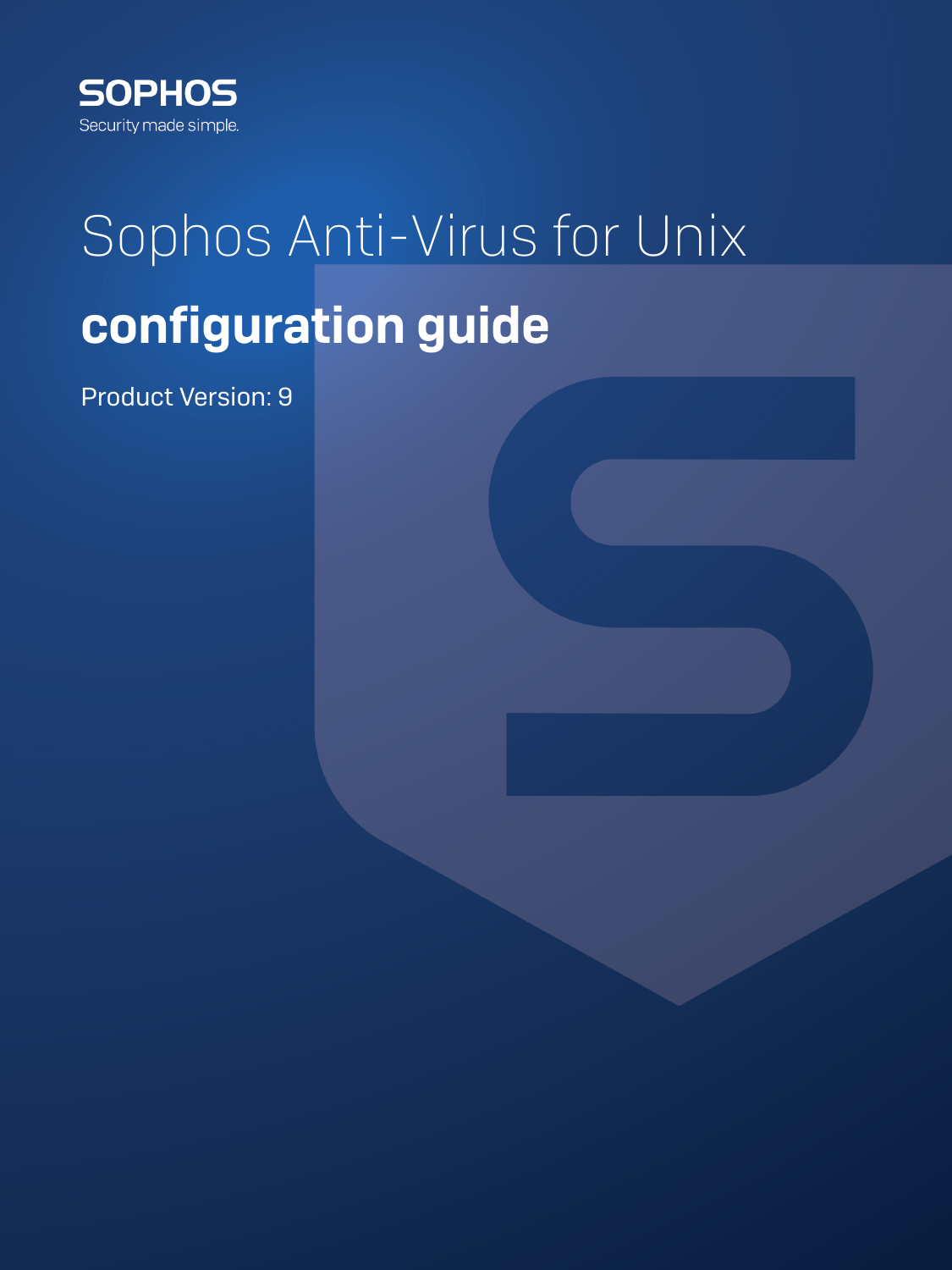# **Contents**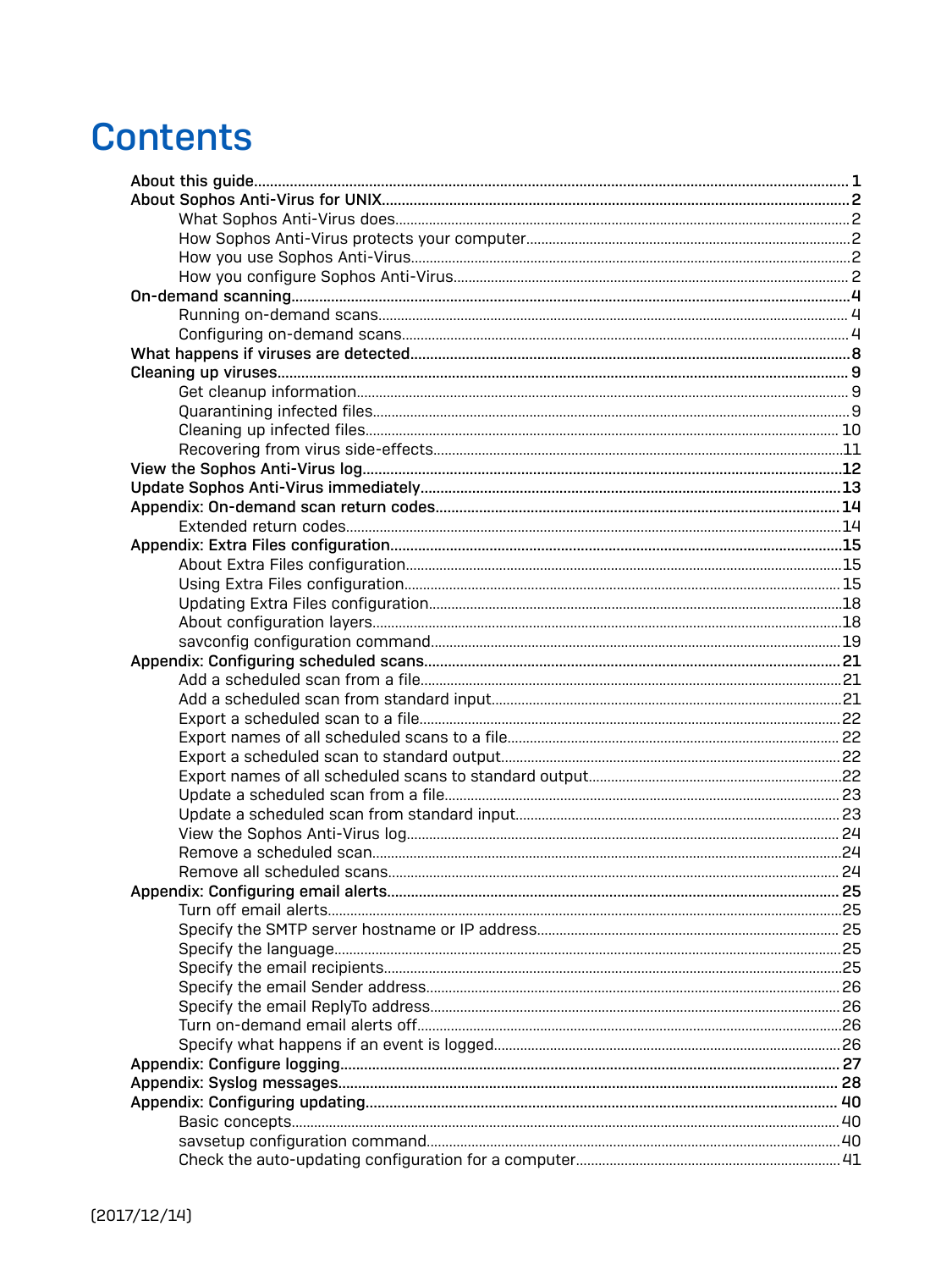| Configure multiple update clients to update from Sophos directly when the update server |  |
|-----------------------------------------------------------------------------------------|--|
|                                                                                         |  |
|                                                                                         |  |
|                                                                                         |  |
|                                                                                         |  |
|                                                                                         |  |
|                                                                                         |  |
|                                                                                         |  |
|                                                                                         |  |
|                                                                                         |  |
|                                                                                         |  |
|                                                                                         |  |
|                                                                                         |  |
|                                                                                         |  |
|                                                                                         |  |
|                                                                                         |  |
|                                                                                         |  |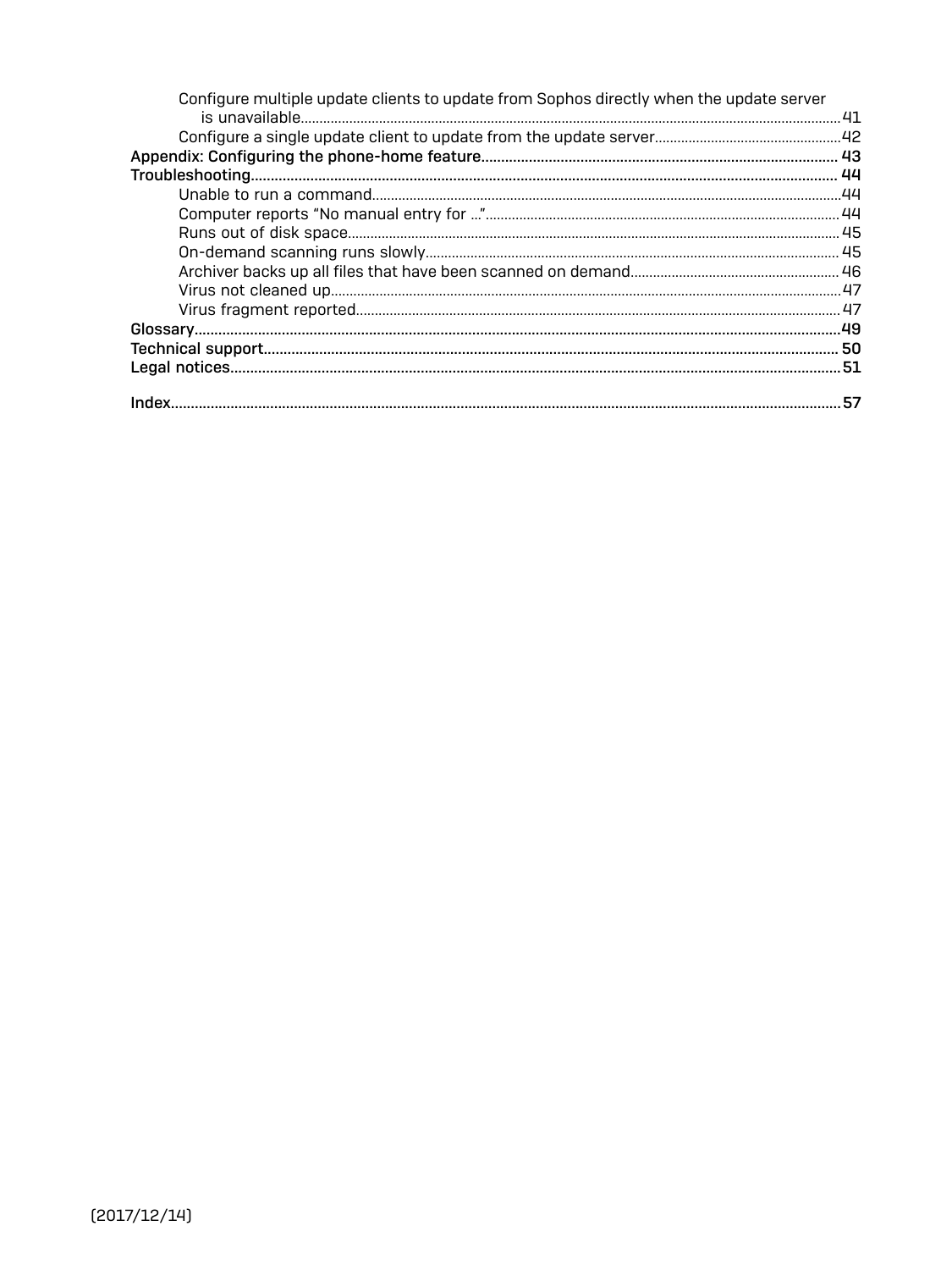# <span id="page-3-0"></span>1 About this guide

This manual tells you how to use and configure Sophos Anti-Virus for UNIX.

To *install* Sophos Anti-Virus, see the *Sophos Anti-Virus for UNIX startup guide*.

Sophos documentation is published at [http://www.sophos.com/en-us/support/](http://www.sophos.com/en-us/support/documentation.aspx) [documentation.aspx](http://www.sophos.com/en-us/support/documentation.aspx).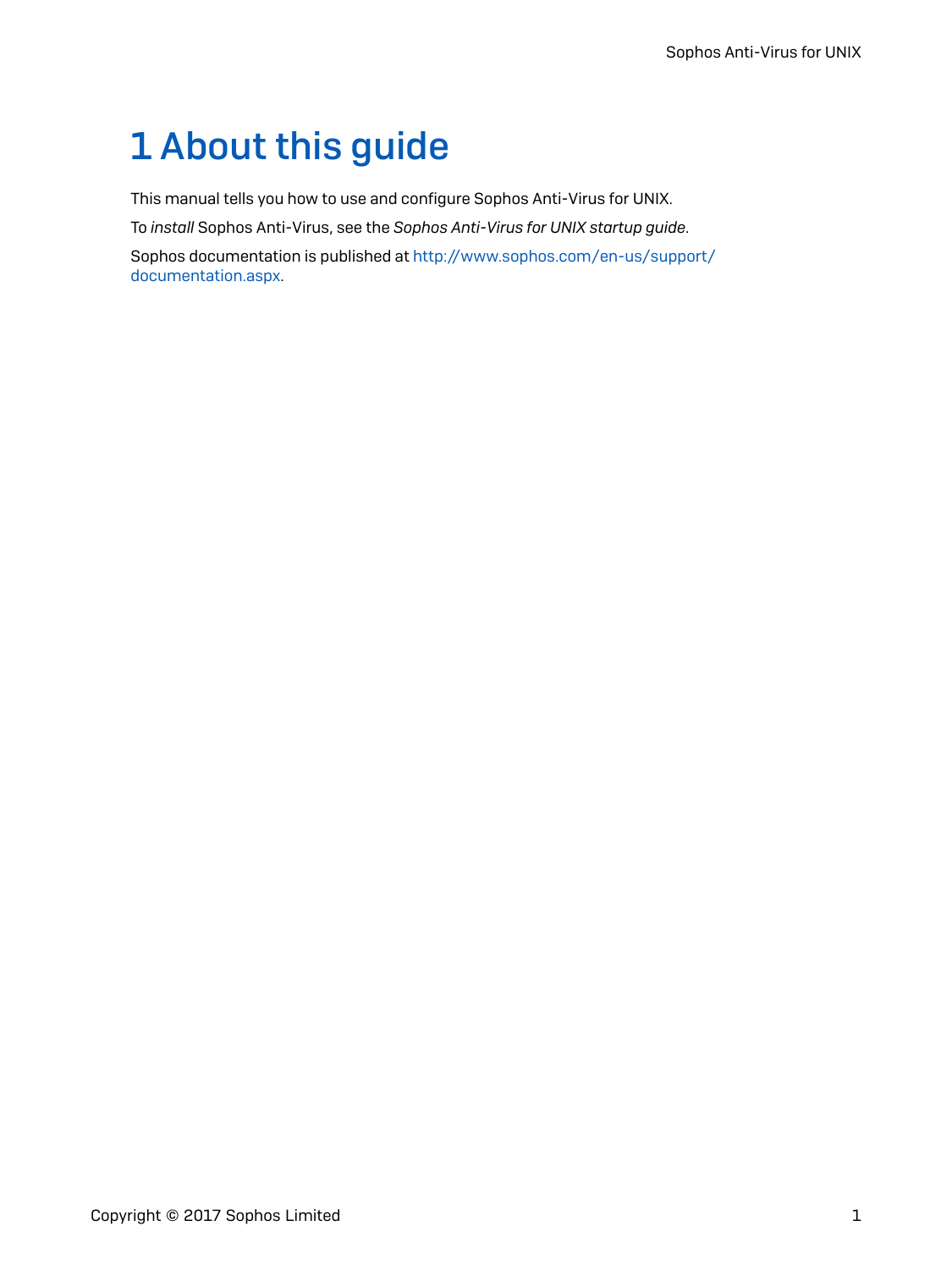# <span id="page-4-0"></span>2 About Sophos Anti-Virus for UNIX

# <span id="page-4-1"></span>2.1 What Sophos Anti-Virus does

Sophos Anti-Virus detects and deals with viruses (including worms and Trojans) on your UNIX computer. As well as being able to detect all UNIX viruses, it can also detect all non-UNIX viruses that might be stored on your UNIX computer and transferred to non-UNIX computers. It does this by scanning your computer.

# <span id="page-4-2"></span>2.2 How Sophos Anti-Virus protects your computer

Sophos Anti-Virus enables you to run an on-demand scan. An on-demand scan is a scan that you initiate. You can scan anything from a single file to everything on your computer that you have permission to read. You can either manually run an on-demand scan or schedule it to run unattended.

# <span id="page-4-3"></span>2.3 How you use Sophos Anti-Virus

Sophos Anti-Virus has a command-line interface. This enables you to access all the Sophos Anti-Virus functionality and to perform all configuration.

### Note

You must be logged on to the computer as root to use all commands except savscan, which is used to run on-demand scans.

This manual assumes that you have installed Sophos Anti-Virus in the default location, /opt/ sophos-av. The paths of the commands described are based on this location.

# <span id="page-4-4"></span>2.4 How you configure Sophos Anti-Virus

If you have a network of UNIX computers that is *not* managed by Enterprise Console, configure Sophos Anti-Virus as follows:

- Configure scheduled scans, alerting, logging, and updating centrally by editing a configuration file from which the computers update. See Appendix: Extra Files [configuration](#page-17-0) (page 15).
- Configure on-demand scans from the Sophos Anti-Virus command-line interface on each computer locally.

If you have a standalone UNIX computer that is *not* managed by Enterprise Console, configure all Sophos Anti-Virus functionality from the Sophos Anti-Virus command-line interface.

If your UNIX computers are managed by Sophos Enterprise Console, configure Sophos Anti-Virus as follows: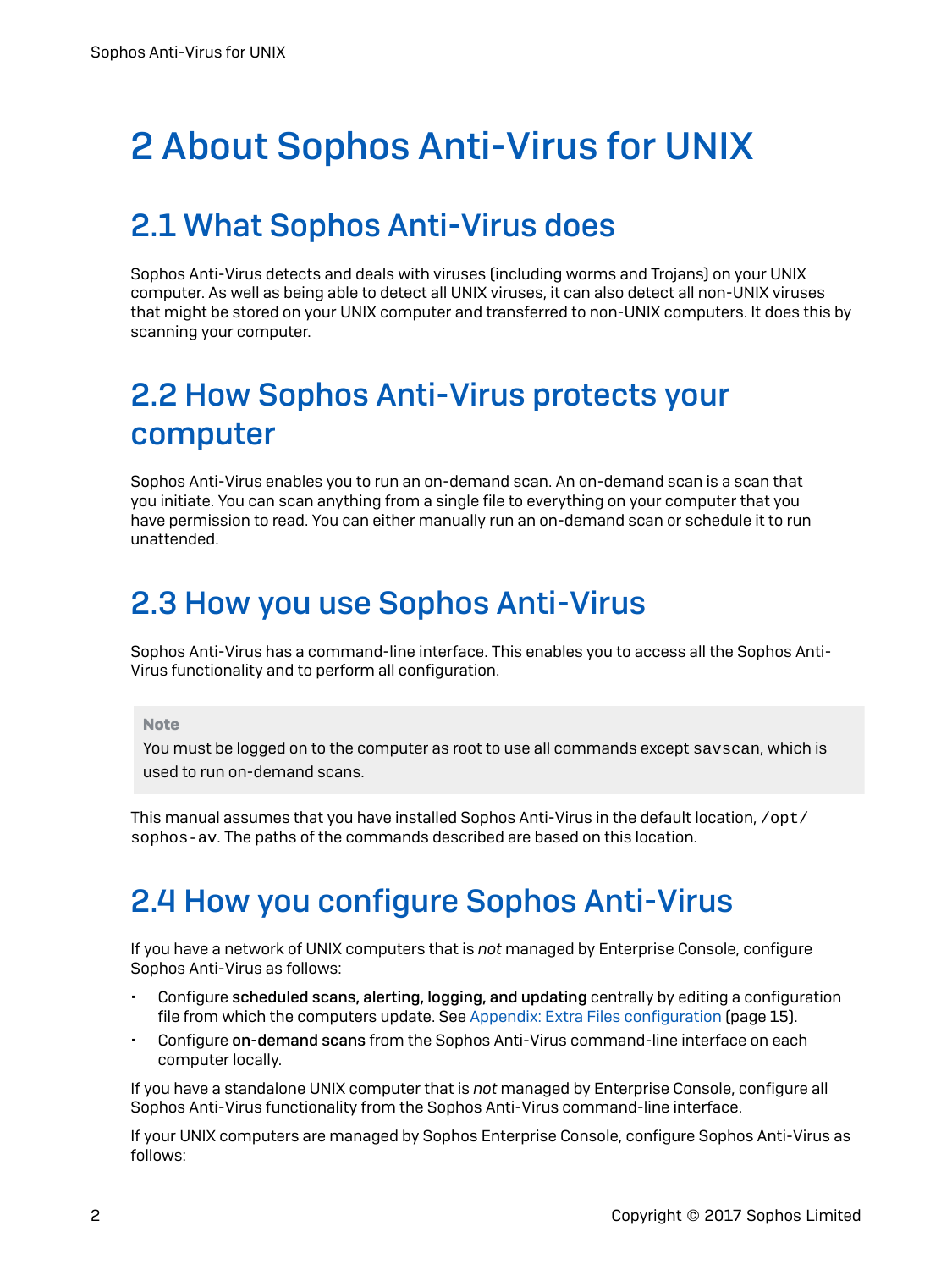• Configure scheduled scans, alerting, logging, and updating centrally from Enterprise Console. For information, see the Enterprise Console Help.

### Note

These features also include some parameters that cannot be set using Enterprise Console. You can set these parameters from the Sophos Anti-Virus command-line interface on each UNIX computer locally. Enterprise Console ignores them.

• Configure on-demand scans from the Sophos Anti-Virus command-line interface on each UNIX computer locally.

#### Note

You cannot use Enterprise Console configuration and Extra Files configuration together.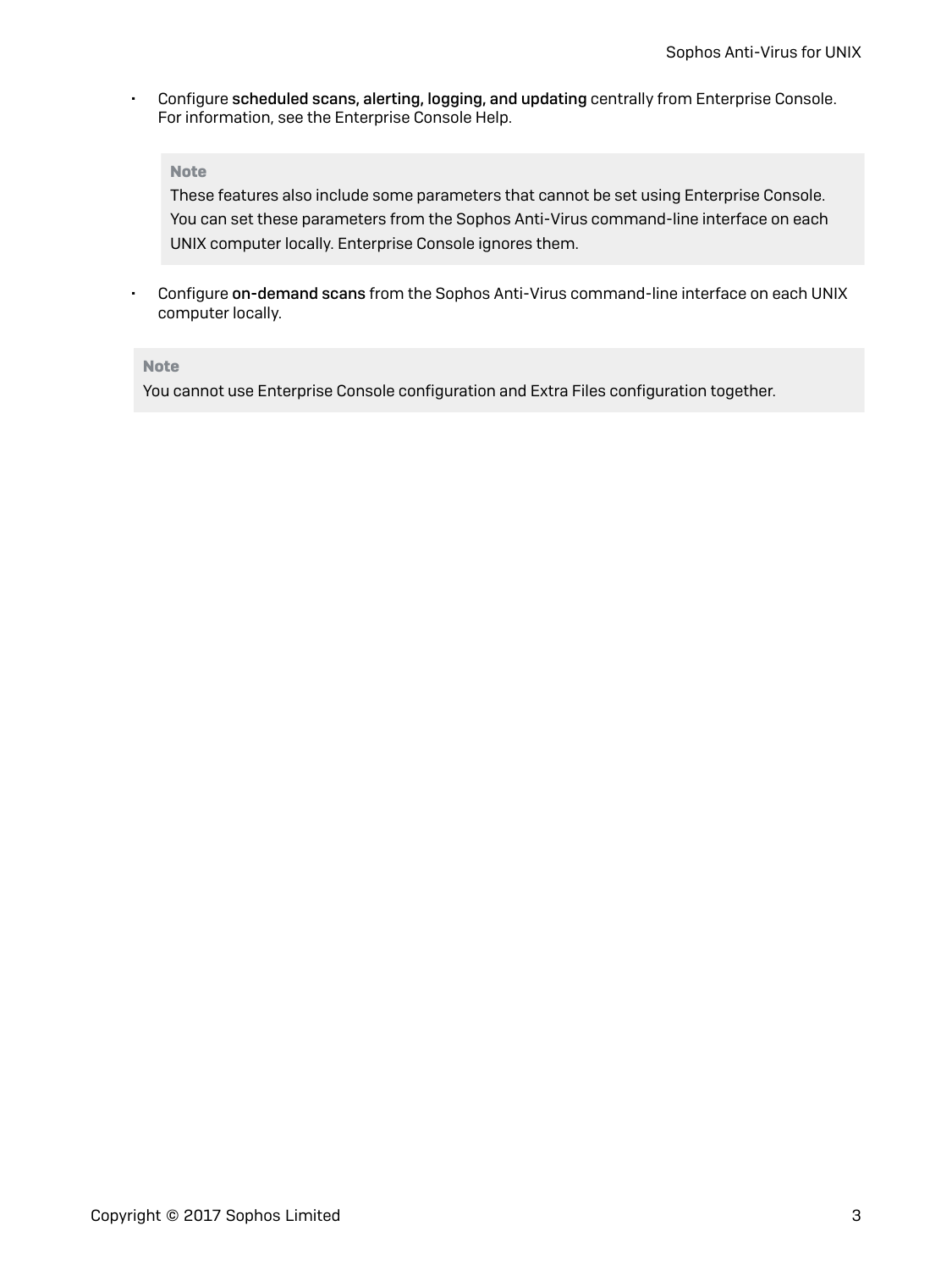# <span id="page-6-0"></span>3 On-demand scanning

An *on-demand scan* is a scan that you initiate. You can scan anything from a single file to everything on your computer that you have permission to read. You can either manually run an on-demand scan or schedule it to run unattended.

To schedule an on-demand scan, use the command crontab. For details, see [Sophos support](http://www.sophos.com/support/knowledgebase/article/12176.html) [knowledgebase](http://www.sophos.com/support/knowledgebase/article/12176.html) article 12176.

## <span id="page-6-1"></span>3.1 Running on-demand scans

The command that you type to run an on-demand scan is savscan.

## 3.1.1 Run an on-demand scan of the computer

We recommend that you scan the whole computer for viruses right after you install Sophos Anti-Virus. To do this, you run an on-demand scan.

Note

This is especially important if the computer is a server and you want to minimize the risk of spreading viruses to other computers.

To run an on-demand scan of the computer, type: savscan /

## <span id="page-6-3"></span>3.1.2 Scan a particular directory or file

• To scan a particular directory or file, specify the path of the item. For example, type: savscan /usr/mydirectory/myfile You can type more than one directory or file in the same command.

## <span id="page-6-4"></span>3.1.3 Scan a filesystem

• To scan a filesystem, specify its name. For example, type: savscan /home You can type more than one filesystem in the same command.

# <span id="page-6-2"></span>3.2 Configuring on-demand scans

In this section, where *path* appears in a command, it refers to the path to be scanned.

To see a full list of the options that you can use with an on-demand scan, type:

man savscan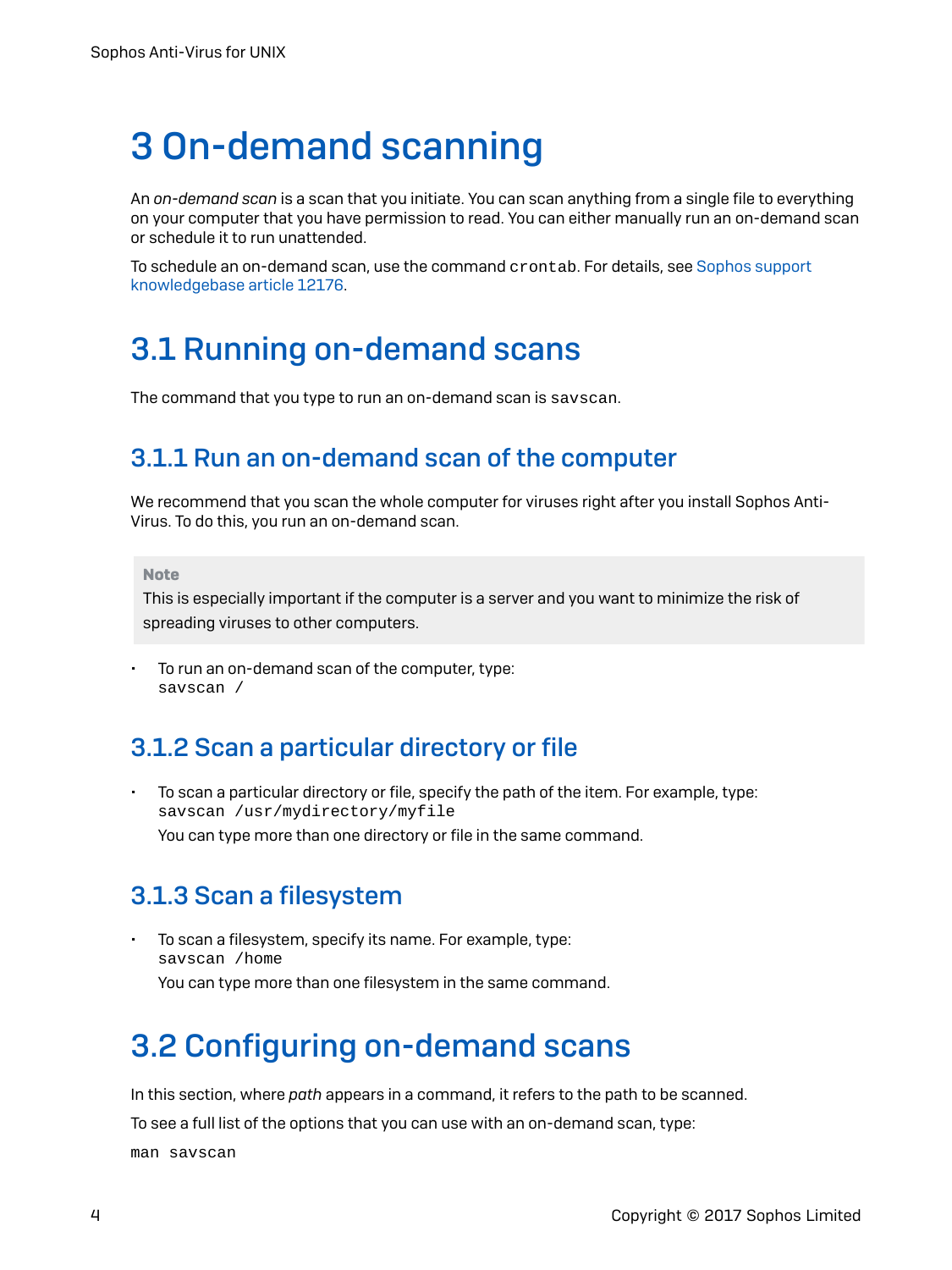## <span id="page-7-3"></span>3.2.1 Scan all file types

By default, Sophos Anti-Virus scans only executables. To see a full list of the file types that Sophos Anti-Virus scans by default, type sayscan -vv.

• To scan all file types, not just those that are scanned by default, use the option -all. Type: savscan path -all

#### Note

This makes scanning take longer, can compromise performance on servers, and can cause false virus reports.

## <span id="page-7-2"></span>3.2.2 Scan a particular directory or file

• To scan a particular directory or file, specify the path of the item. For example, type: savscan /usr/mydirectory/myfile You can type more than one directory or file in the same command.

## <span id="page-7-0"></span>3.2.3 Scan inside all archive types

You can configure Sophos Anti-Virus to scan inside all archive types. To see a list of these archive types, type savscan -vv.

### Note

The threat detection engine only scans archived files that are up to 8GB (when decompressed). This is because it supports the POSIX ustar archive format, which does not accommodate larger files.

• To scan inside all archive types, use the option -archive. Type: savscan path -archive

Archives that are "nested" within other archives (for example, a TAR archive within a ZIP archive) are scanned recursively.

If you have numerous complex archives, the scan may take longer to run. Bear this in mind when scheduling unattended scans.

## <span id="page-7-1"></span>3.2.4 Scan inside a particular archive type

You can configure Sophos Anti-Virus to scan inside a particular archive type. To see a list of these archive types, type savscan -vv.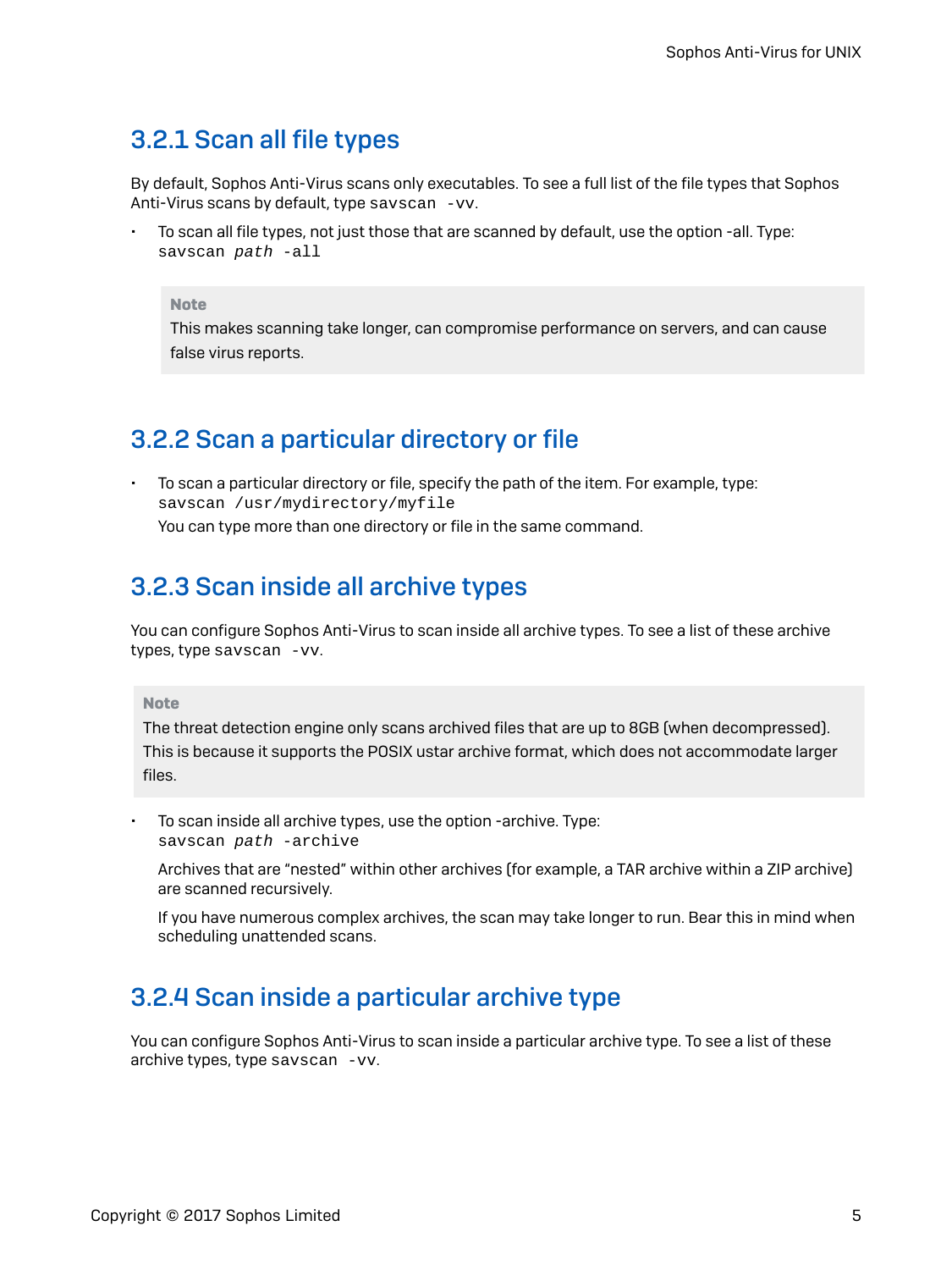#### Note

The threat detection engine only scans archived files that are up to 8GB (when decompressed). This is because it supports the POSIX ustar archive format, which does not accommodate larger files.

• To scan inside a particular archive type, use the option that is shown in the list. For example, to scan inside TAR and ZIP archives, type:

```
savscan path -tar -zip
```
Archives that are "nested" within other archives (for example, a TAR archive within a ZIP archive) are scanned recursively.

If you have numerous complex archives, the scan may take longer to run. Bear this in mind when scheduling unattended scans.

## <span id="page-8-2"></span>3.2.5 Scan remote computers

By default, Sophos Anti-Virus does not scan items on remote computers (that is, does not traverse remote mount points).

• To scan remote computers, use the option --no-stay-on-machine. Type: savscan path --no-stay-on-machine

## <span id="page-8-3"></span>3.2.6 Turn off scanning of symbolically linked items

By default, Sophos Anti-Virus scans symbolically linked items.

• To turn off scanning of symbolically linked items, use the option --no-follow-symlinks. Type: savscan path --no-follow-symlinks To avoid scanning items more than once, use the option --backtrack-protection.

## <span id="page-8-1"></span>3.2.7 Scan the starting filesystem only

Sophos Anti-Virus can be configured not to scan items that are beyond the starting filesystem (that is, not to traverse mount points).

• To scan the starting filesystem only, use the option --stay-on-filesystem. Type: savscan path --stay-on-filesystem

## <span id="page-8-0"></span>3.2.8 Excluding items from scanning

You can configure Sophos Anti-Virus to exclude particular items (files, directories, or filesystems) from scanning by using the option -exclude. Sophos Anti-Virus excludes any items that follow the option in the command string. For example, to scan items fred and harry, but not tom or peter, type:

savscan fred harry -exclude tom peter

You can exclude directories or files that are *under* a particular directory. For example, to scan all of Fred's home directory, but exclude the directory games (and all directories and files under it), type: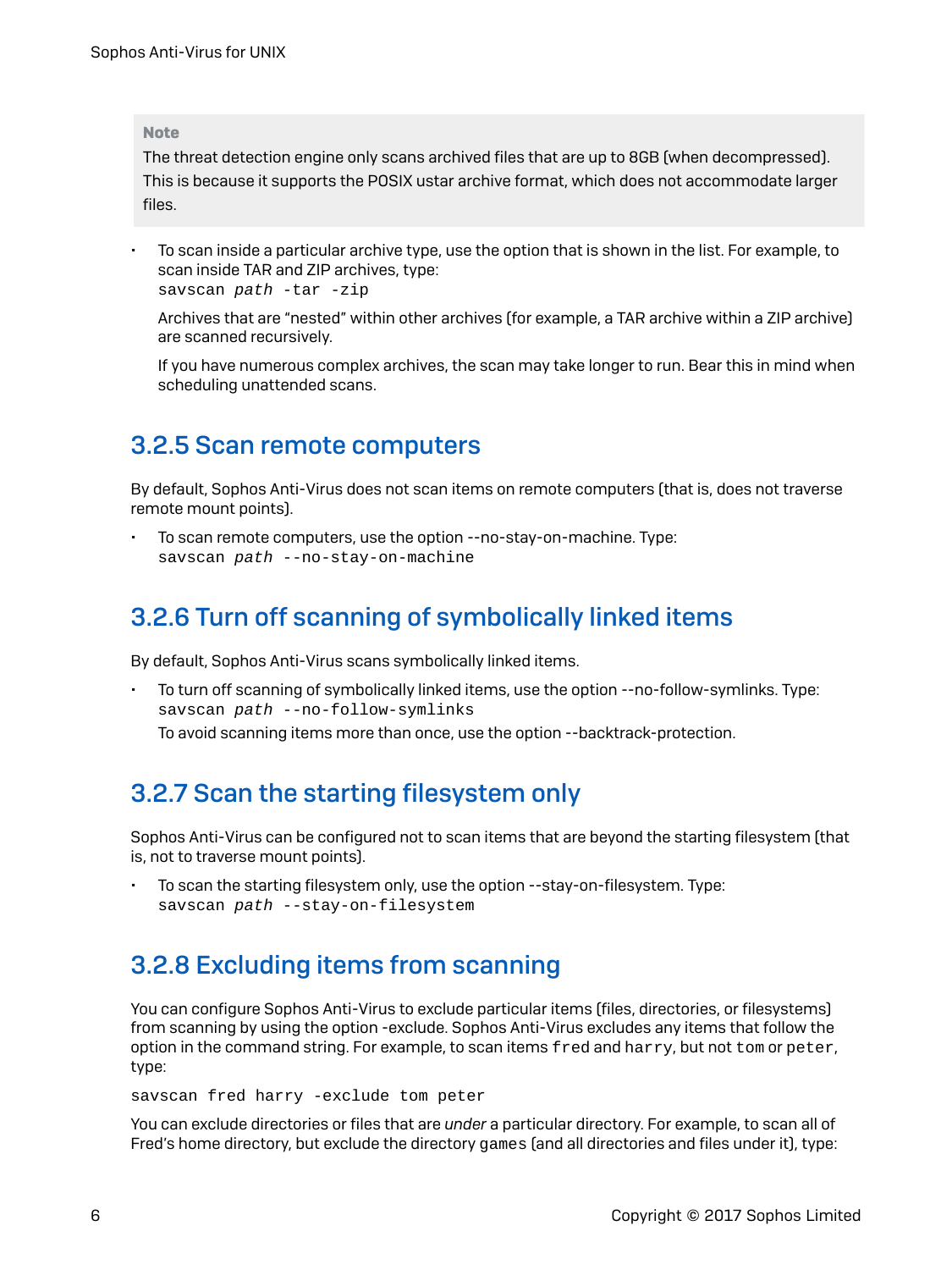savscan /home/fred -exclude /home/fred/games

You can also configure Sophos Anti-Virus to *include* particular items that follow the option -include. For example, to scan items fred, harry, and bill, but not tom or peter, type:

savscan fred harry -exclude tom peter -include bill

## <span id="page-9-0"></span>3.2.9 Scan file types that UNIX defines as executables

By default, Sophos Anti-Virus does not scan file types that UNIX defines as executables.

• To scan file types that UNIX defines as executables, use the option --examine-x-bit. Type: savscan path --examine-x-bit Sophos Anti-Virus still scans files that have filename extensions that are in its own list as well. To see a list of these filename extensions, type savscan -vv.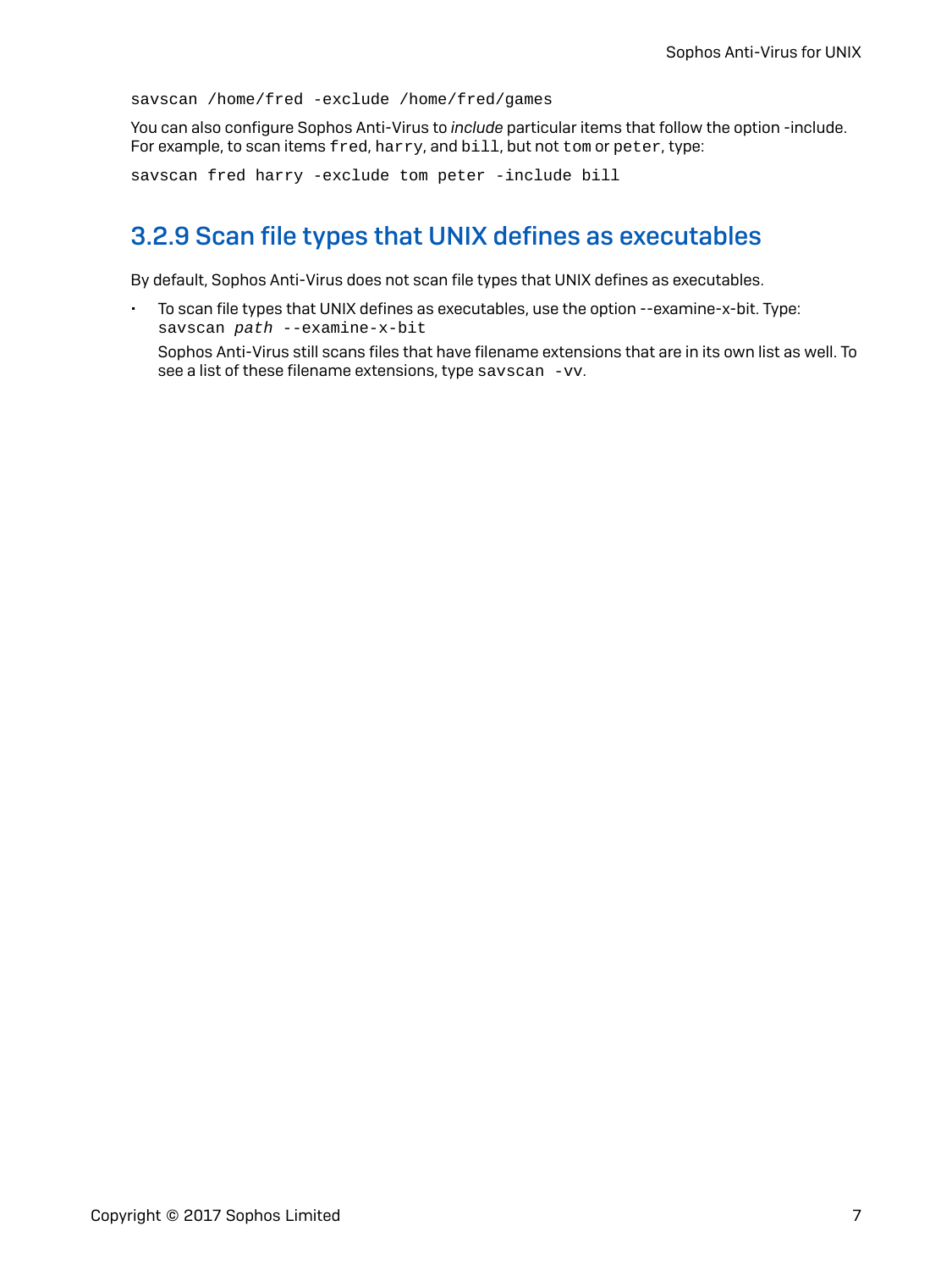# <span id="page-10-0"></span>4 What happens if viruses are detected

If viruses are detected, by default Sophos Anti-Virus:

- Logs the event in syslog and the Sophos Anti-Virus log (see View the Sophos [Anti-Virus](#page-14-0) log (page 12)).
- Sends an alert to Enterprise Console if it is being managed by Enterprise Console.
- Sends an email alert to root@localhost.

By default, Sophos Anti-Virus also displays alerts.

### On-demand scans

If an on-demand scan detects a virus, by default Sophos Anti-Virus displays a command-line alert. It reports the virus on the line which starts with >>> followed by either Virus or Virus Fragment:

```
SAVScan virus detection utility
Version 4.69.0 [Linux/Intel]
Virus data version 4.69
Includes detection for 2871136 viruses, Trojans and worms
Copyright (c) 1989-2012 Sophos Limited. All rights reserved.
System time 13:43:32, System date 22 September 2012
IDE directory is: /opt/sophos-av/lib/sav
Using IDE file nyrate-d.ide
. . . . . . . . . . . . . .
Using IDE file injec-lz.ide
Quick Scanning
>>> Virus 'EICAR-AV-Test' found in file /usr/mydirectory/eicar.src
33 files scanned in 2 seconds.
1 virus was discovered.
1 file out of 33 was infected.
Please send infected samples to Sophos for analysis.
For advice consult www.sophos.com or email support@sophos.com
End of Scan.
```
For information about cleaning up viruses, see [Cleaning up viruses](#page-11-0) (page 9).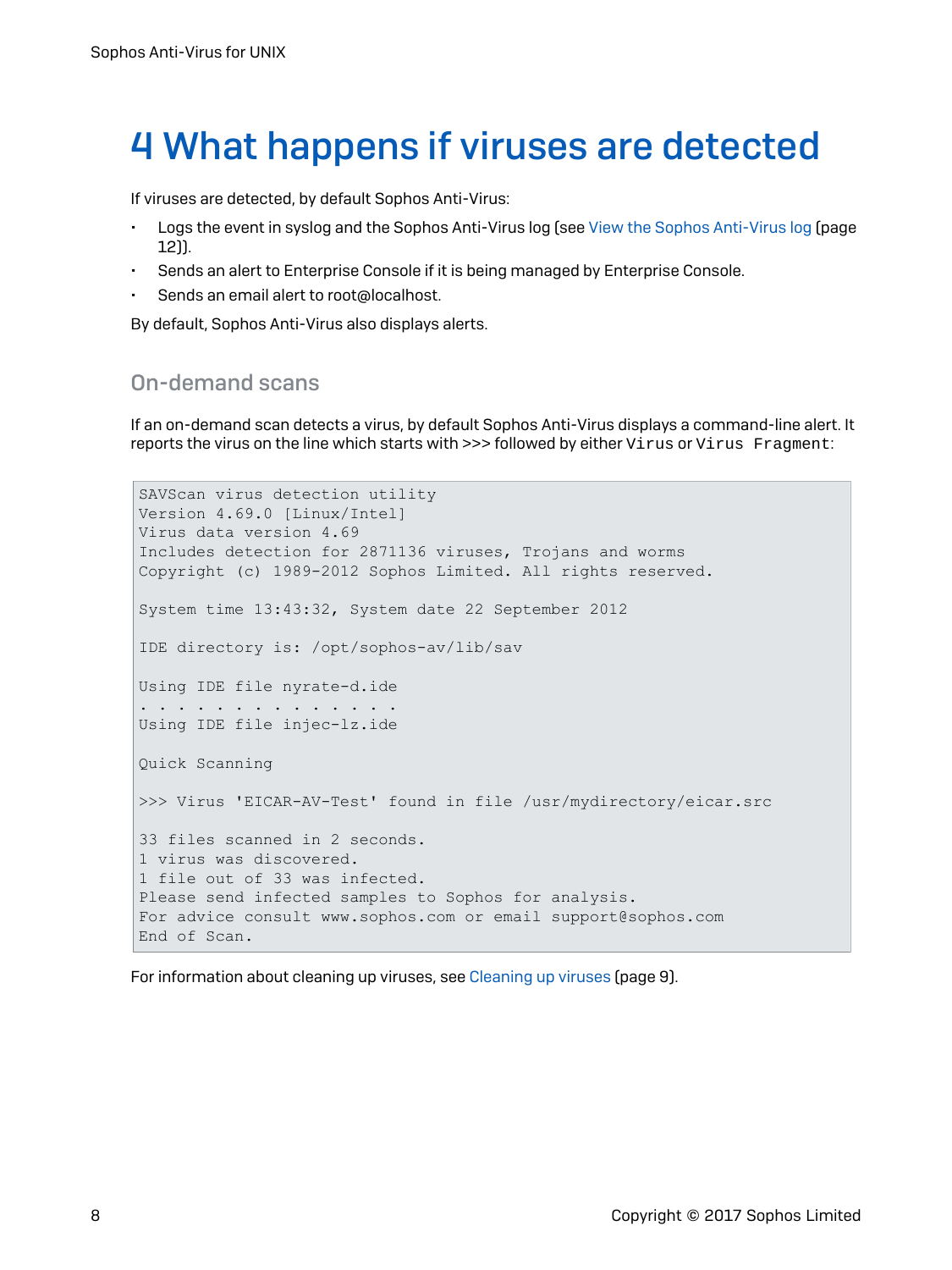# <span id="page-11-0"></span>5 Cleaning up viruses

# <span id="page-11-1"></span>5.1 Get cleanup information

If viruses are reported, you can get information and cleanup advice from the Sophos website.

To get cleanup information:

- 1. Go to the security analyses page [\(http://www.sophos.com/en-us/threat-center/threat](http://www.sophos.com/en-us/threat-center/threat-analyses/viruses-and-spyware.aspx)[analyses/viruses-and-spyware.aspx](http://www.sophos.com/en-us/threat-center/threat-analyses/viruses-and-spyware.aspx)).
- 2. Search for the analysis of the virus, by using the name that was reported by Sophos Anti-Virus.

## <span id="page-11-2"></span>5.2 Quarantining infected files

You can configure an on-demand scan to put infected files into quarantine to prevent them from being accessed. It does this by changing the ownership and permissions for the files.

#### Note

If you specify disinfection (see [Cleaning](#page-12-0) up infected files (page 10)) as well as quarantining, Sophos Anti-Virus attempts to disinfect infected items and quarantines them only if disinfection fails.

In this section, where *path* appears in a command, it refers to the path to be scanned.

## 5.2.1 Specify quarantining

• To specify quarantining, use the option --quarantine. Type: savscan path --quarantine

## 5.2.2 Specifying the ownership and permissions that are applied

By default, Sophos Anti-Virus changes:

- The user ownership of an infected file to the user running Sophos Anti-Virus.
- The group ownership of the file to the group to which that user belongs.
- The file permissions to  $-r$ -------- (0400).

If you prefer, you can change the user or group ownership and file permissions that Sophos Anti-Virus applies to infected files. You do so by using these parameters:

```
uid=nnn
user=username
gid=nnn
group=group-name
mode=ppp
```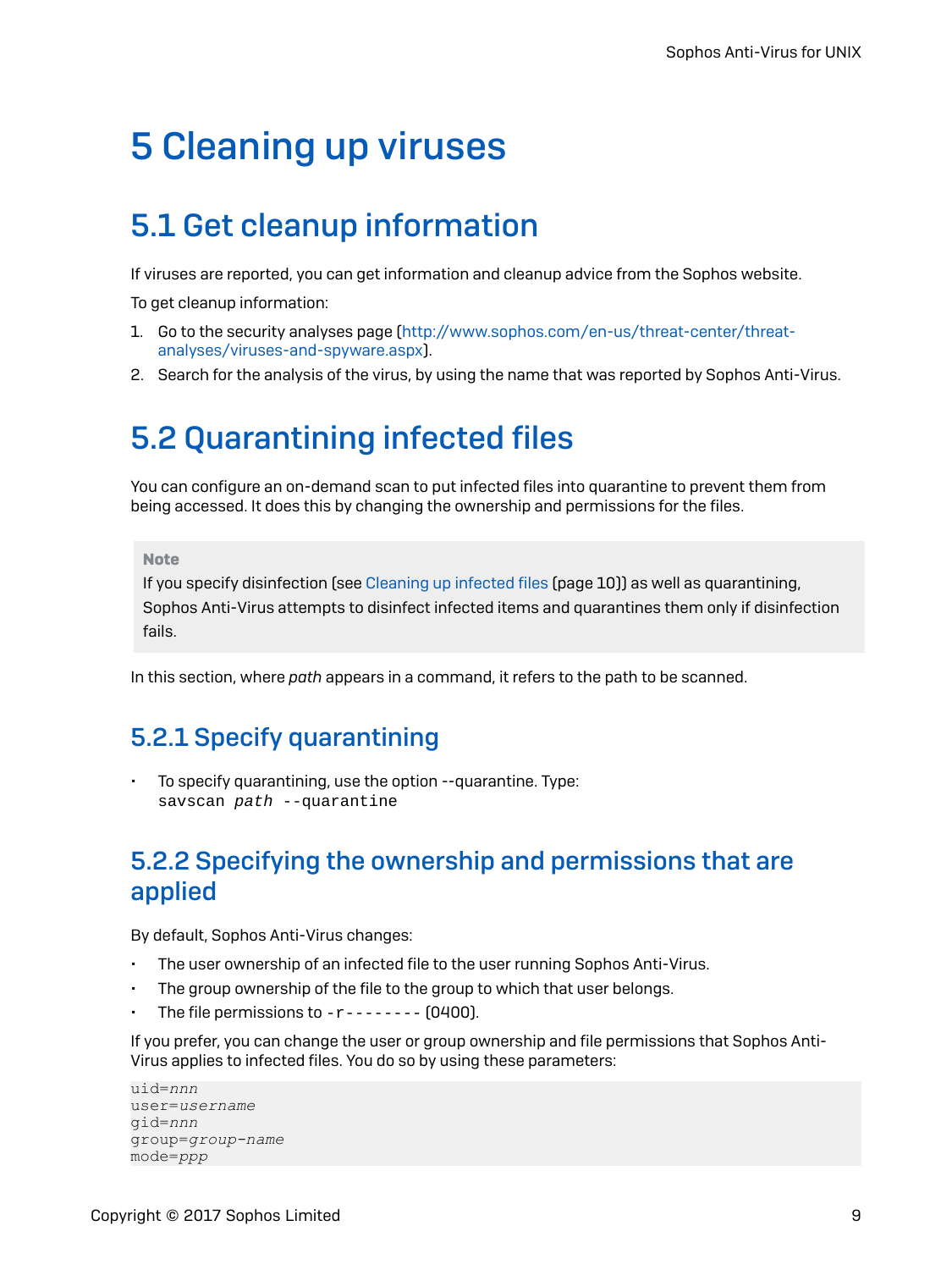You cannot specify more than one parameter for user ownership or for group ownership. For example, you cannot specify a uid *and* a user.

For each parameter that you do not specify, the default setting (as given earlier) is used.

For example:

savscan fred --quarantine:user=virus,group=virus,mode=0400

changes an infected file's user ownership to "virus", the group ownership to "virus", and the file permissions to -r--------. This means that the file is owned by the user "virus" and group "virus", but only the user "virus" can access the file (and only for reading). No-one else (apart from root) can do anything to the file.

You may need to be running as a special user or as superuser to set the ownership and permissions.

# <span id="page-12-0"></span>5.3 Cleaning up infected files

You can configure an on-demand scan to clean up (disinfect or delete) infected files. Any actions that Sophos Anti-Virus takes against infected files are listed in the scan summary and logged in the Sophos Anti-Virus log. By default, cleanup is disabled.

In this section, where *path* appears in a command, it refers to the path to be scanned.

## <span id="page-12-1"></span>5.3.1 Disinfect a specific infected file

• To disinfect a specific infected file, use the option -di. Type: savscan path -di

Sophos Anti-Virus asks for confirmation before it disinfects.

#### Note

Disinfecting an infected document does not repair any changes the virus has made to the document. (See Get cleanup [information](#page-11-1) (page 9) to find out how to view details on the Sophos website of the virus's side-effects.)

## <span id="page-12-2"></span>5.3.2 Disinfect all infected files on the computer

• To disinfect all infected files on the computer, type: savscan / -di

Sophos Anti-Virus asks for confirmation before it disinfects.

#### Note

Disinfecting an infected document does not repair any changes the virus has made to the document. (See Get cleanup [information](#page-11-1) (page 9) to find out how to view details on the Sophos website of the virus's side-effects.)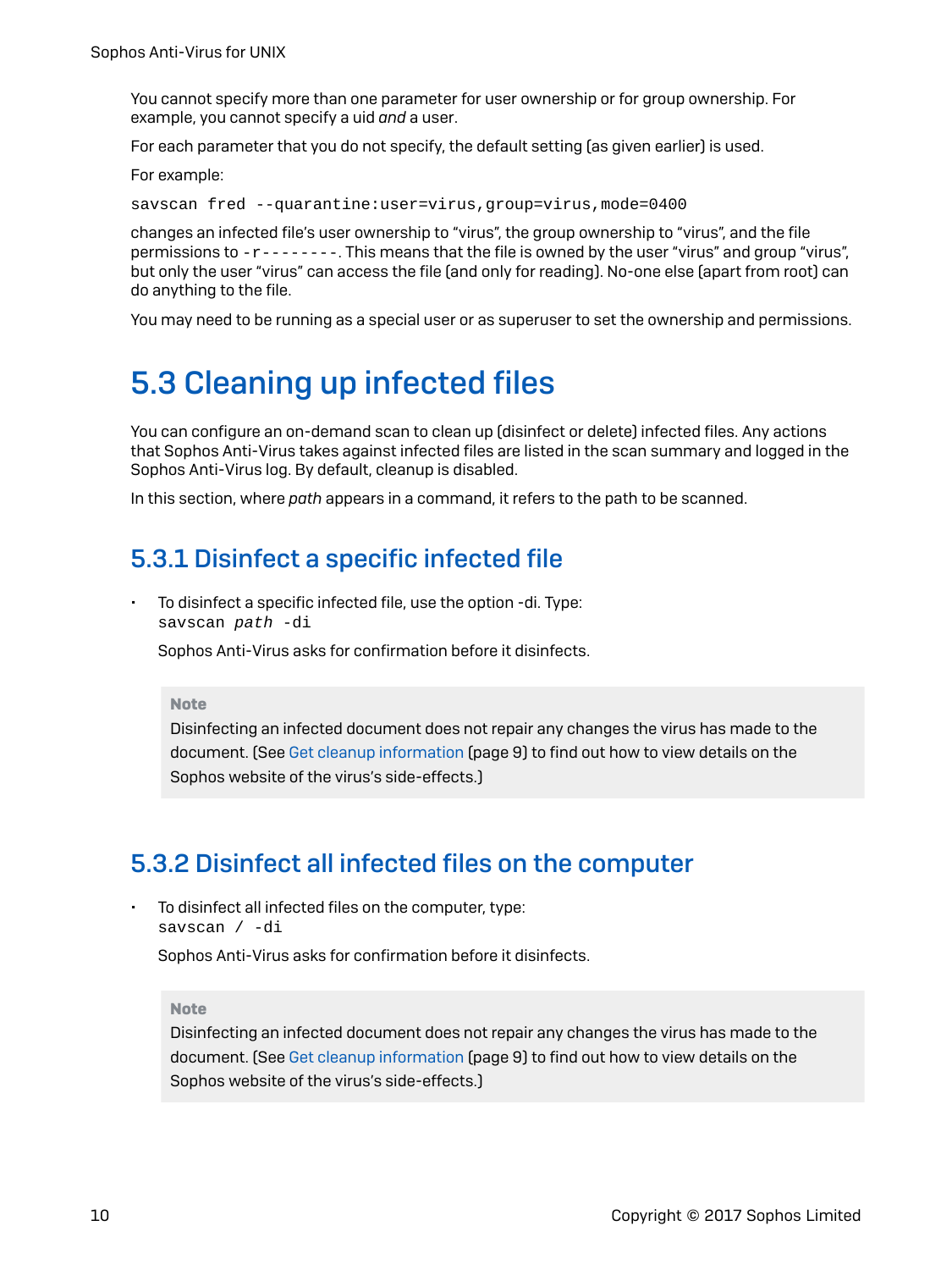## <span id="page-13-1"></span>5.3.3 Delete a specific infected file

• To delete a specific infected file, use the option -remove. Type: savscan path -remove Sophos Anti-Virus asks for confirmation before it deletes.

## <span id="page-13-2"></span>5.3.4 Delete all infected files on the computer

• To delete all infected files on the computer, type: savscan / -remove Sophos Anti-Virus asks for confirmation before it deletes.

# <span id="page-13-0"></span>5.4 Recovering from virus side-effects

Recovery from virus infection depends on how the virus infected the computer. Some viruses leave you with no side-effects to deal with; others may have such extreme side-effects that you have to restore a hard disk in order to recover.

Some viruses gradually make minor changes to data. This type of corruption can be hard to detect. It is therefore very important that you read the virus analysis on the Sophos website, and check documents carefully after disinfection.

Sound backups are crucial. If you did not have them before you were infected, start keeping them in case of future infections.

Sometimes you can recover data from disks damaged by a virus. Sophos can supply utilities for repairing the damage caused by some viruses. Contact Sophos technical support for advice.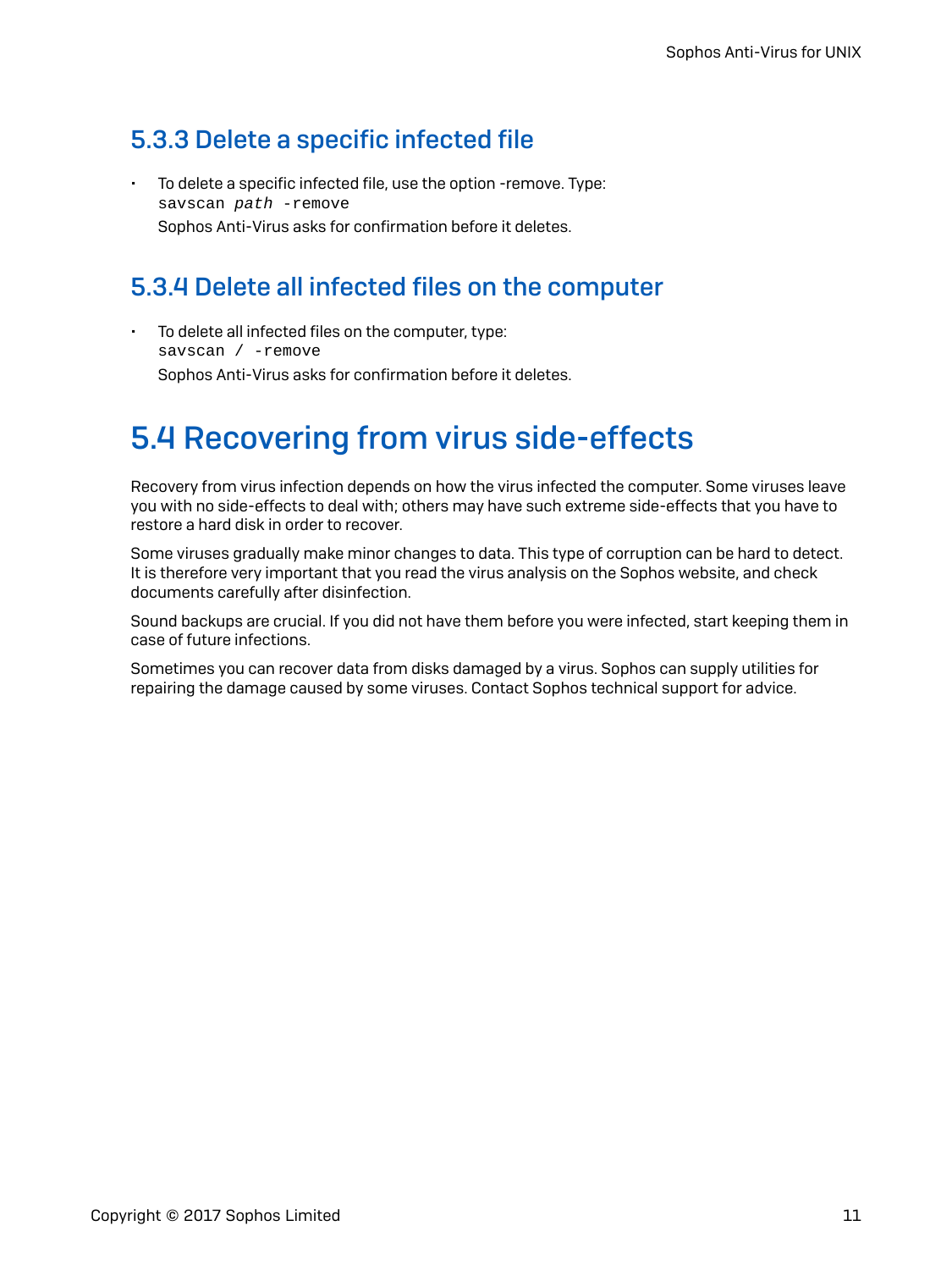# <span id="page-14-0"></span>6 View the Sophos Anti-Virus log

Sophos Anti-Virus logs details of scanning activity in the Sophos Anti-Virus log and syslog. In addition, virus and error events are logged in the Sophos Anti-Virus log.

For further information on the information logged in syslog see Appendix: Syslog [messages](#page-30-0) (page 28).

• To view the Sophos Anti-Virus log, at a command prompt, use the command  $savlog$ . This can be used with various options to restrict the output to certain messages and to control the display.

For example, to display all messages logged to the Sophos Anti-Virus log in the last 24 hours, and to display the date and time in UTC/ISO 8601 format, type:

```
/opt/sophos-av/bin/savlog --today --utc
```
• To see a complete list of the options that can be used with savlog, type: man savlog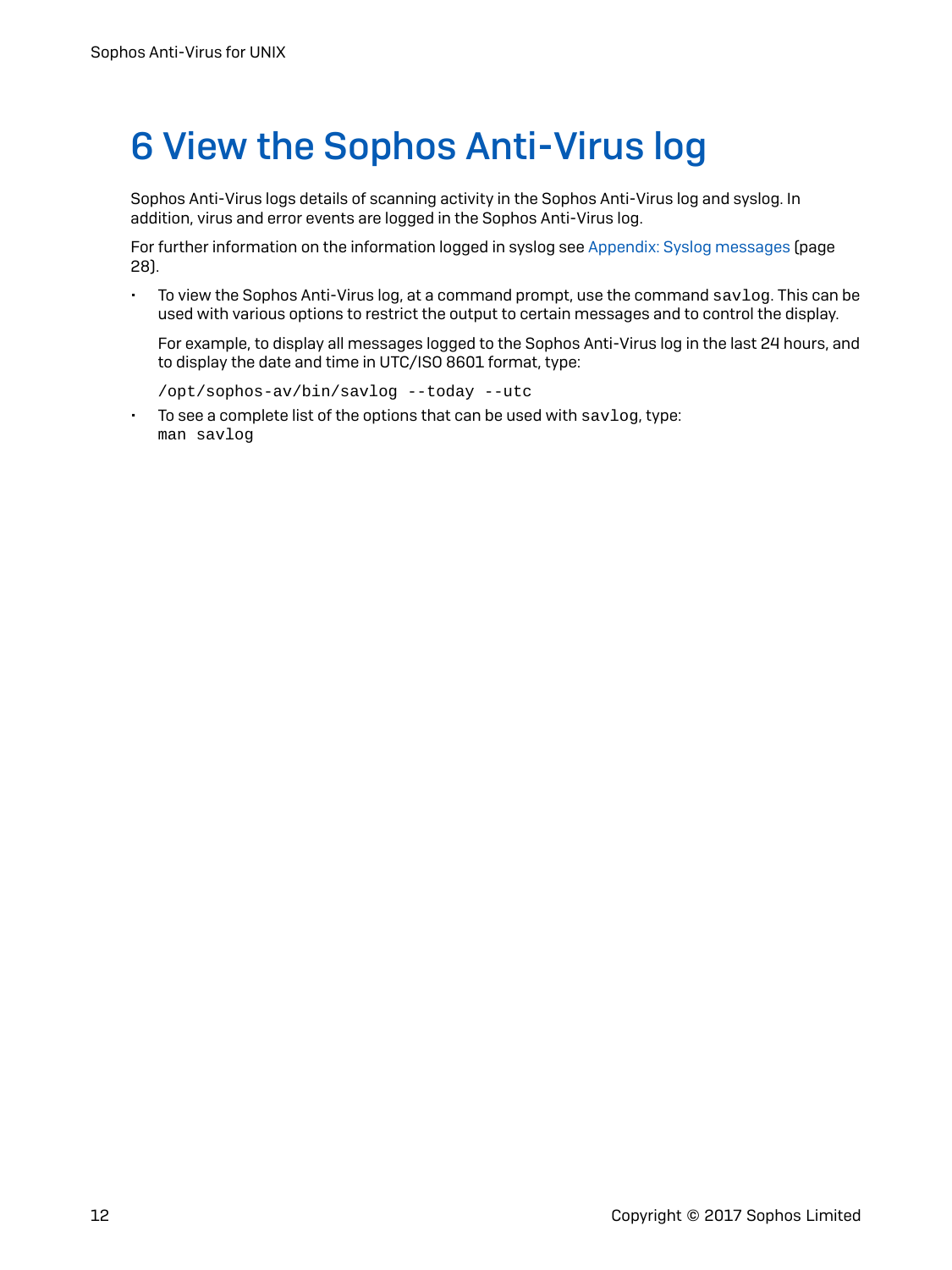# <span id="page-15-0"></span>7 Update Sophos Anti-Virus immediately

Provided that you have enabled auto-updating, Sophos Anti-Virus is kept updated automatically. However, you can also update Sophos Anti-Virus immediately, without waiting for the next automatic update.

• To update Sophos Anti-Virus immediately, at the computer that you want to update, type: /opt/sophos-av/bin/savupdate

Note

You can also update computers immediately from Sophos Enterprise Console.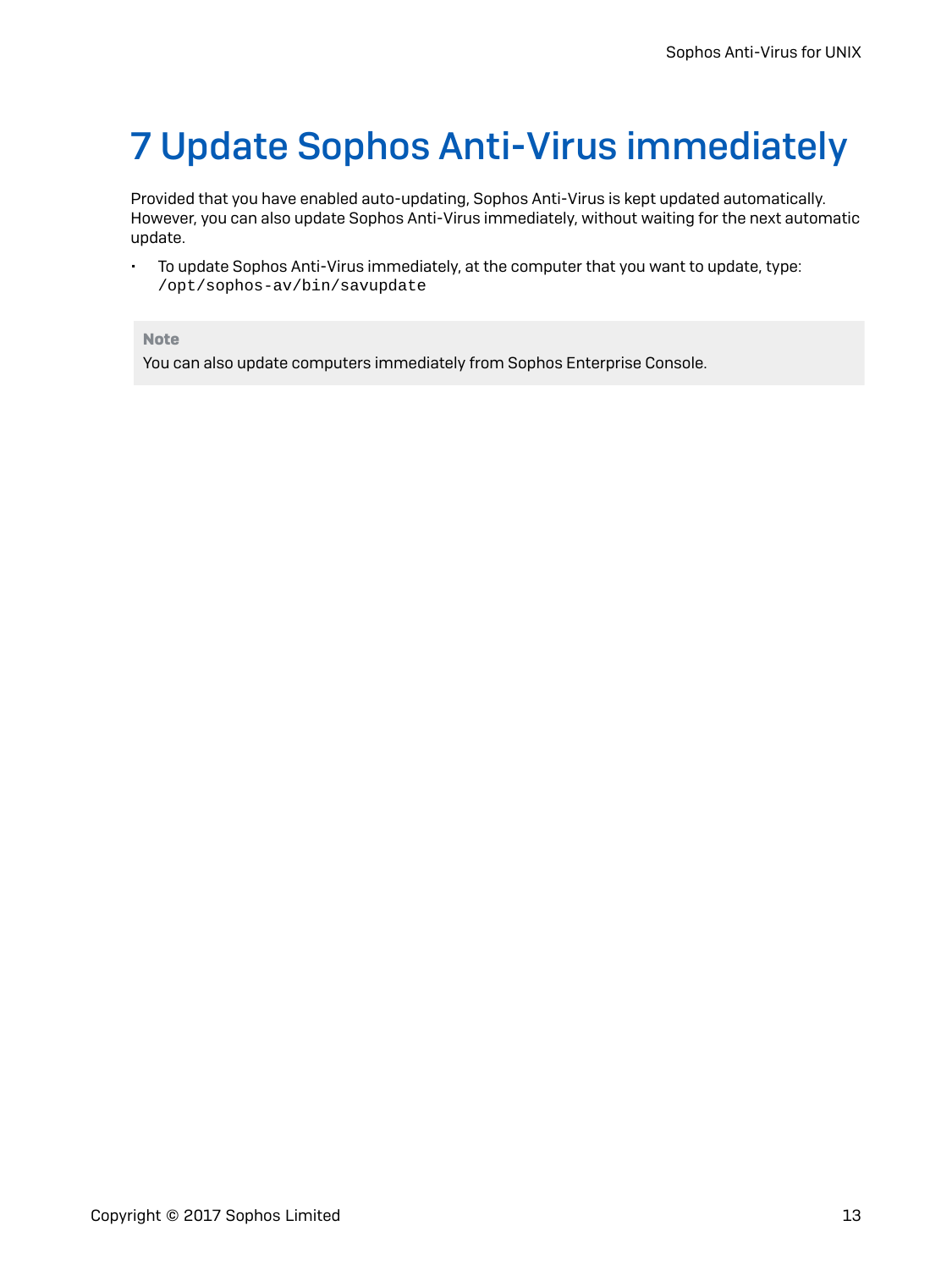# <span id="page-16-0"></span>8 Appendix: On-demand scan return codes

savscan returns a code to the shell that indicates the result of the scan. You can view the code by entering a further command after the scan has finished, for example:

echo \$?

| l Return code | Description                                                  |
|---------------|--------------------------------------------------------------|
|               | No errors occur and no viruses are detected                  |
|               | The user interrupts the scan by pressing CTRL+C              |
|               | An error occurs that prevents further execution<br>of a scan |
|               | A virus is detected                                          |

# <span id="page-16-1"></span>8.1 Extended return codes

savscan returns a more detailed code to the shell if you run it with the -eec option. You can view the code by entering a further command after the scan has finished, for example:

echo \$?

| Extended return code | Description                                                |
|----------------------|------------------------------------------------------------|
| 0                    | No errors occur and no viruses are detected                |
| 8                    | A survivable error occurs                                  |
| 16                   | A password-protected file is found (it is not<br>scanned)  |
| 20                   | An item containing a virus is detected and<br>disinfected  |
| 24                   | An item containing a virus is found and not<br>disinfected |
| 28                   | A virus is detected in memory                              |
| 32                   | An integrity check failure occurs                          |
| 36                   | An unsurvivable error occurs                               |
| 40                   | The scan is interrupted                                    |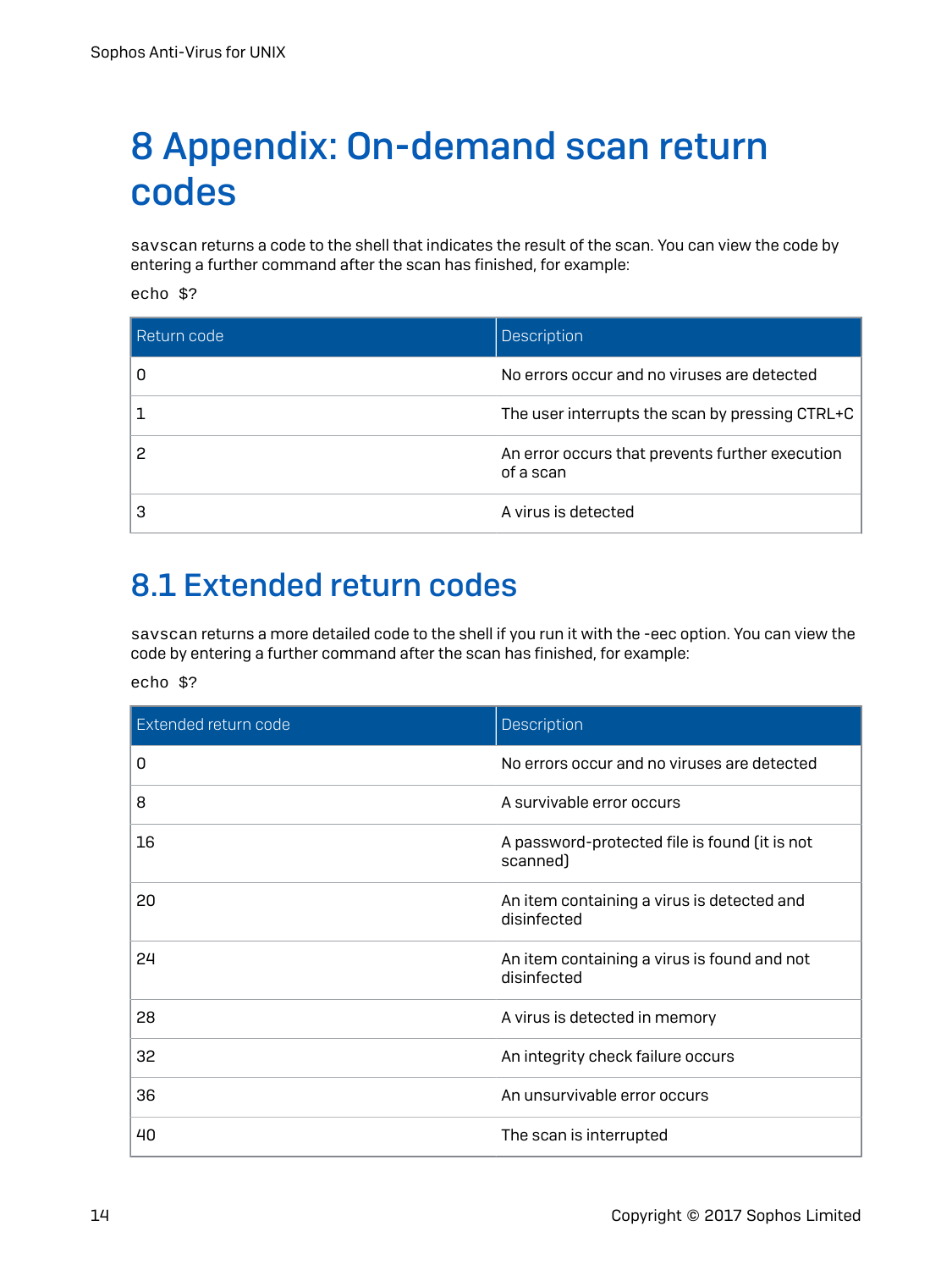# <span id="page-17-0"></span>9 Appendix: Extra Files configuration

This section describes how to configure Sophos Anti-Virus with Extra Files configuration.

# <span id="page-17-1"></span>9.1 About Extra Files configuration

This section gives you an overview of Extra Files configuration.

## 9.1.1 What is Extra Files configuration?

Extra Files configuration is a method of configuring Sophos Anti-Virus. It is an alternative to configuration from Sophos Enterprise Console and it does not require a Windows computer.

You should use this method only if you cannot use Enterprise Console.

#### Note

You cannot use Enterprise Console configuration and Extra Files configuration together.

You can use this method to configure all features of Sophos Anti-Virus except on-demand scans, for which you should see Configuring [on-demand](#page-6-2) scans (page 4)

## 9.1.2 How do you use Extra Files configuration?

You create a file that contains the Extra Files configuration settings. This file is offline, so that other computers cannot access it.

When you are ready to configure your computers, you copy the offline file to a live configuration file, which is in a location that endpoint computers can access. You configure each endpoint computer to fetch its configuration from the live file when that computer updates.

To reconfigure endpoint computers, you update the offline configuration file, and copy it to the live configuration file again.

### Notes:

- To ensure that the configuration file is secure, you must create and use security certificates, as described in the following sections.
- You can lock part or all of the configuration so that individual end-users cannot modify it on their computer.

The following sections tell you how to create and use Extra Files configuration files.

# <span id="page-17-2"></span>9.2 Using Extra Files configuration

To use Extra Files, you:

- Create security certificates on the server.
- Create an Extra Files configuration.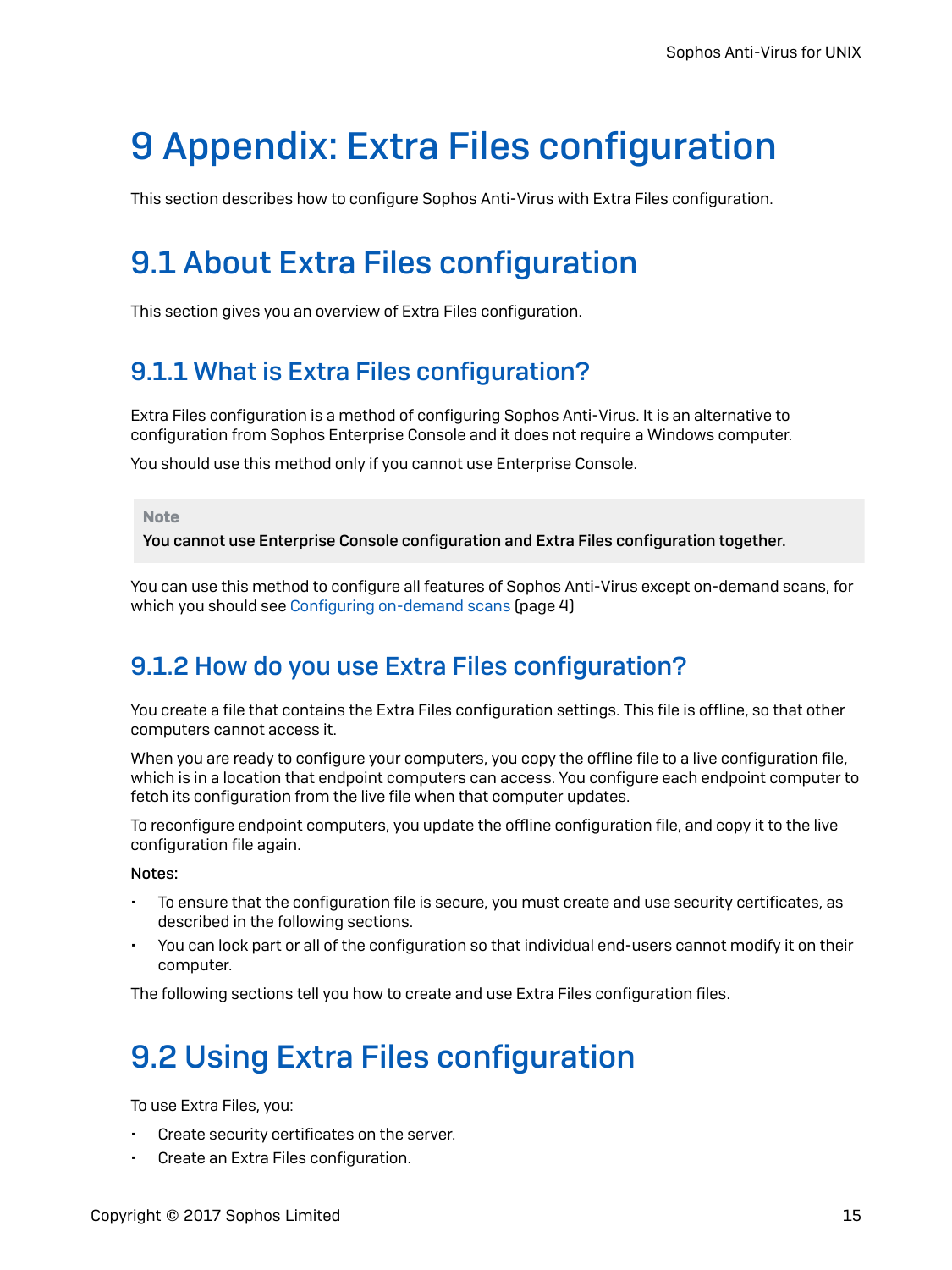- Install the root certificate on endpoint computers.
- Enable endpoint computers to use the Extra Files configuration.

## 9.2.1 Create security certificates on the server

You create the security certificates as follows.

#### **Note**

If you use OpenSSL to generate certificates, you must be running OpenSSL 0.9.8 or later.

- 1. Fetch the script that you will use to create the certificates. The script is available from [Sophos](http://www.sophos.com/en-us/support/knowledgebase/119602.aspx) support [knowledgebase](http://www.sophos.com/en-us/support/knowledgebase/119602.aspx) article 119602.
- 2. Run the script to create a set of certificates. For example, type:

./create certificates.sh /root/certificates

You can specify a different directory in which to place the certificates. However, you must ensure that the certificates are in a secure location.

- 3. When prompted, enter and confirm a root key password.
- 4. When prompted, enter and confirm a signing key password.
- 5. Check that the certificates are in the directory. Type:

ls /root/certificates/

You should see these files:

extrafiles-root-ca.crt extrafiles-root-ca.key extrafiles-signing.cnf extrafiles-signing.crt extrafiles-signing.key

## 9.2.2 Create an Extra Files configuration

1. On the computer where you want to store the Extra Files configuration, use the command savconfig to create the offline configuration file and set the values of parameters in that file.

Use the following syntax:

```
/opt/sophos-av/bin/savconfig -f offline-config-file-path -c operation
parameter value
```
where:

- -f *offline-config-file-path* specifies the path of the offline configuration file, including the filename. savconfig creates the file for you.
- -c indicates that you want to access the Corporate layer of the offline file (for more information about layers, see About [configuration](#page-20-1) layers (page 18)).
- *operation* is either set, update, add, remove, or delete.
- *parameter* is the parameter that you want to set.
- *value* is the value to which you want to set the parameter.

For example, to create a file called OfflineConfig.cfg in the directory /rootconfig/ and to disable email alerts, type:

```
/opt/sophos-av/bin/savconfig -f /root/config/OfflineConfig.cfg -c set
EmailNotifier Disabled
```
For information about using savconfig, see savconfig [configuration](#page-21-0) command (page 19).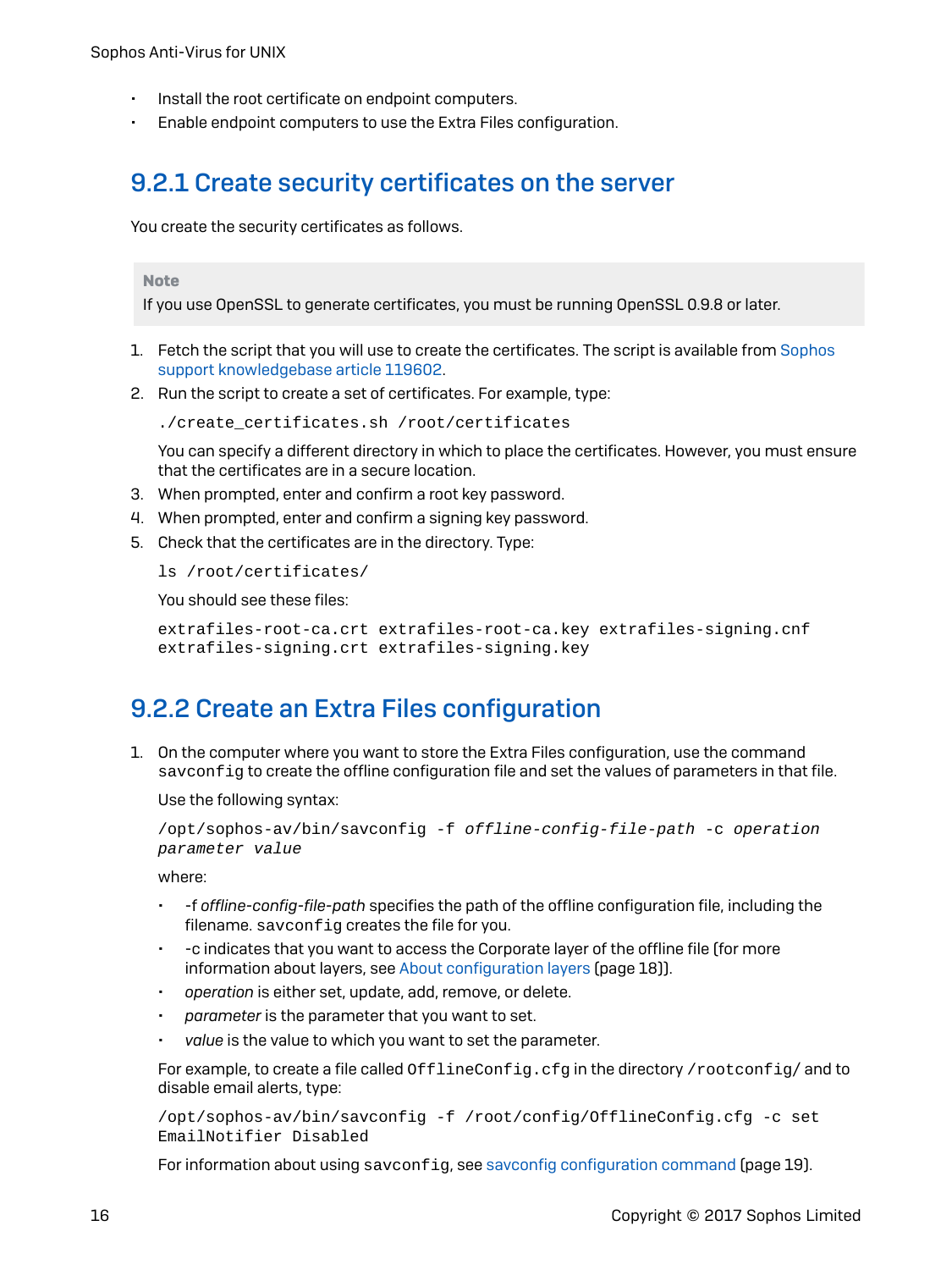2. To view the parameter values, use the query operation. You can view the value of an individual parameter or all parameters. For example, to view the values of all the parameters that you have set, type:

```
/opt/sophos-av/bin/savconfig -f /root/config/OfflineConfig.cfg -c query
```
- 3. When you have finished setting parameters in the offline configuration file, create either a web share or a shared directory for storing the live configuration file.
- 4. Create the live configuration file by using the command addextra. Use the following syntax:

```
/opt/sophos-av/update/addextra offline-config-file-path live-config-file-
path --signing-key=signing-key-file-path --signing-certificate=signing-
certificate-file-path
```
For example:

```
/opt/sophos-av/update/addextra /opt/sophos-av/OfflineConfig.cfg /var/www/
extrafiles/ --signing-key= /root/certificates/extrafiles-signing.key --
signing-certificate=/root/certificates/extrafiles-signing.crt
```
## 9.2.3 Install the root certificate on endpoint computers

You must install the root certificate on each endpoint computer.

1. At the computer where you created the certificates (or the computer to which you copied them), create a new directory for the root certificate. Type:

```
mkdir rootcert
cd rootcert/
```
- 2. Copy the root certificate to the new directory. Type:
- cp /root/certificates/extrafiles-root-ca.crt .
- 3. Copy the new directory to a shared directory.
- 4. Go to each endpoint computer and mount the shared directory.
- 5. Install the certificate. Use the following syntax:

```
/opt/sophos-av/update/addextra_certs --install= shared-rootcert-directory
For example:
```
/opt/sophos-av/update/addextra\_certs --install= /mnt/rootcert/

## 9.2.4 Enable endpoint computers to use the Extra Files configuration

You enable the endpoint computers to download and use the configuration as follows.

- 1. If your live configuration file is in a shared directory, mount that directory on each client computer.
- 2. On each endpoint computer, specify the path of the live configuration file. For example:

/opt/sophos-av/bin/savconfig set ExtraFilesSourcePath http:// www.example.com/extrafiles

The new configuration is now available for the client computers to download the next time that they update.

3. To run an update now, type:

/opt/sophos-av/bin/savupdate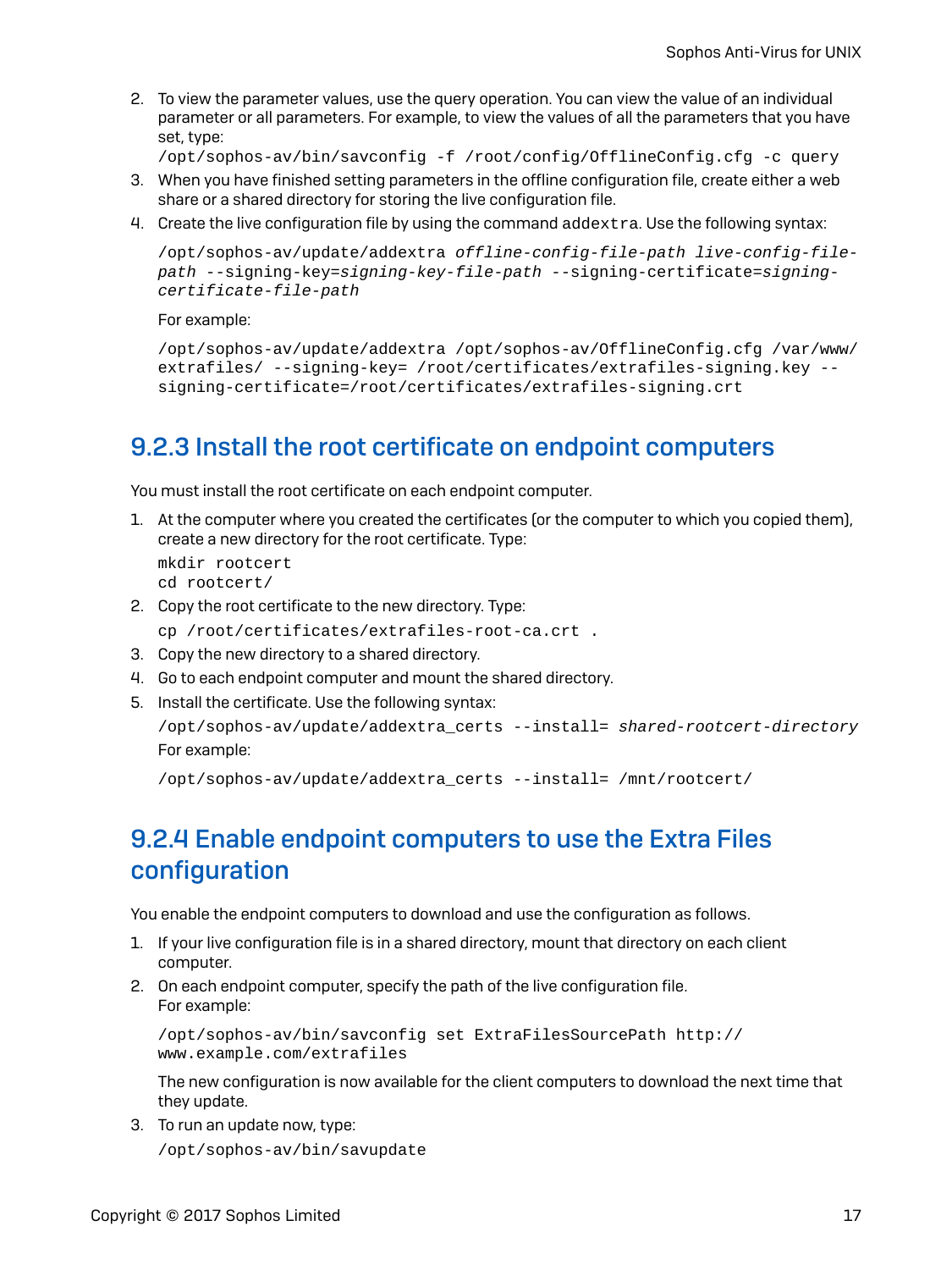# <span id="page-20-0"></span>9.3 Updating Extra Files configuration

1. On the computer where the Extra Files configuration is stored, use the command savconfig to update the offline configuration file and set the values of parameters in that file.

You can use the same syntax as you did when creating the offline configuration file.

For example, to update a file called OfflineConfig.cfg in the directory /opt/sophos-ay and to enable email alerts, type:

/opt/sophos-av/bin/savconfig -f /opt/sophos-av/OfflineConfig.cfg -c set EmailNotifier Enabled

2. To view the parameter values, use the query operation. You can view the value of an individual parameter or all parameters. For example, to view the values of all the parameters that you have set, type:

/opt/sophos-av/bin/savconfig -f /opt/sophos-av/OfflineConfig.cfg -c query

3. When you have finished setting parameters in the offline configuration file, update the live configuration file by using the command addextra. Use the following syntax:

```
/opt/sophos-av/update/addextra offline-config-file-path live-config-file-
path --signing-key=signing-key-file-path --signing-certificate=signing-
certificate-file-path
```
For example:

```
/opt/sophos-av/update/addextra /opt/sophos-av/OfflineConfig.cfg /var/www/
extrafiles/ --signing-key= /root/certificates/extrafiles-signing.key --
signing-certificate=/root/certificates/extrafiles-signing.crt
```
The updated configuration is now available for the client computers to download the next time that they update.

4. To run an update now, type:

/opt/sophos-av/bin/savupdate

# <span id="page-20-1"></span>9.4 About configuration layers

Each installation of Sophos Anti-Virus includes a local configuration file, which includes settings for all features of Sophos Anti-Virus apart from on-demand scans.

Each local configuration file contains a number of layers:

- Sophos: This is always present in the file. It includes the factory settings, which are changed only by Sophos.
- Corporate: This is present if the installation is configured using Extra Files configuration.
- User: This is present if any local configuration is performed. It includes settings that apply only to the installation on this computer.

Each layer uses the same parameters, so that the same parameter can be set in more than one layer. However, when Sophos Anti-Virus checks the value of a parameter, it does so according to the layer hierarchy:

- By default, Corporate layer overrides User layer.
- Corporate and User layers override Sophos layer.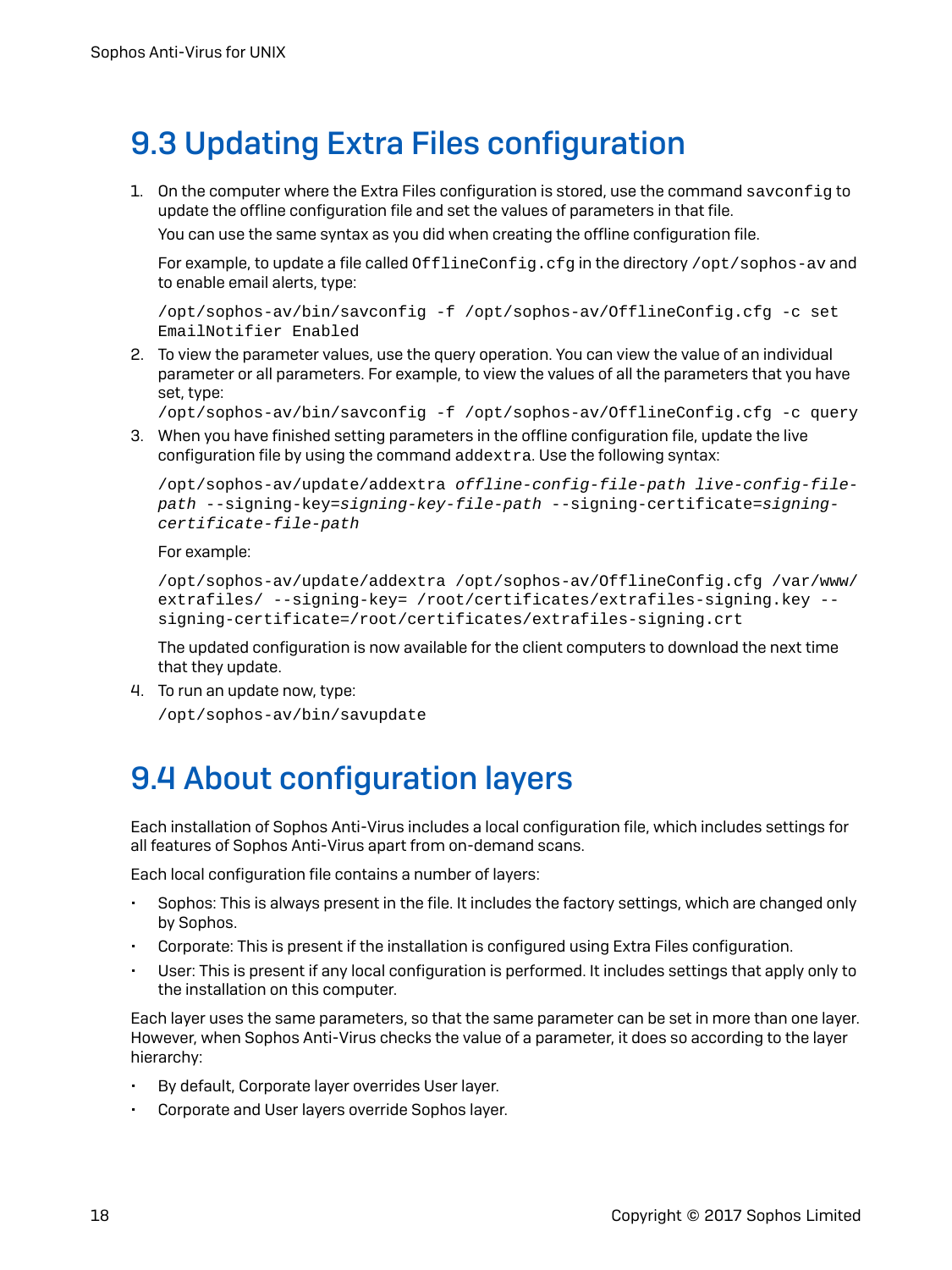For example, if a parameter is set in the User layer and the Corporate layer, the value in the Corporate layer is used. Nevertheless, you can unlock the values of individual parameters in the Corporate layer, so that they can be overridden.

When the local configuration file is updated from the Extra Files configuration file, the Corporate layer in the local file is replaced by that of the Extra Files configuration file.

## <span id="page-21-0"></span>9.5 savconfig configuration command

sayconfig is the command that you use to configure all features of Sophos Anti-Virus apart from on-demand scanning. The path of the command is /opt/sophos-av/bin. Using the command to configure specific functions of Sophos Anti-Virus is explained in the remainder of this manual. The rest of this subsection explains the syntax.

The syntax of savconfig is:

savconfig [option] ... [operation] [parameter] [value] ...

To view a complete list of the options, operations, and parameters, type:

man savconfig

## 9.5.1 *option*

You can specify one or more options. The options are mainly associated with the *layers* in the local configuration files in each installation. By default, the command accesses the User layer. If you want to access the Corporate layer for example, use the option -c or --corporate.

By default, the values of parameters in the Corporate layer are locked, so that they override values in the User layer. If you want to allow a corporate setting to be overridden by users, use the option - nolock. For example, to set the value of LogMaxSizeMB and allow it to be overridden, type:

/opt/sophos-av/bin/savconfig --nolock -f corpconfig.cfg -c LogMaxSizeMB 50

If you are using Enterprise Console, you can display just the values of the anti-virus policy parameters by using the option --consoleav. Type:

/opt/sophos-av/bin/savconfig --consoleav query

You can display just the values of the Enterprise Console update policy by using the option - consoleupdate. Type:

/opt/sophos-av/bin/savconfig --consoleupdate query

### 9.5.2 *operation*

You can specify one operation. The operations are mainly associated with how you want to access a parameter. Some parameters can have only one value but others can have a list of values. The operations enable you to add values to a list or remove values from a list. For example, the Email parameter is a *list* of email recipients.

To display the values of parameters, use the operation query. For example, to display the value of the EmailNotifier parameter, type:

/opt/sophos-av/bin/savconfig query EmailNotifier

If you are using Enterprise Console, when savconfig returns values of parameters, those that conflict with the relevant Enterprise Console policy are clearly marked with the word "Conflict".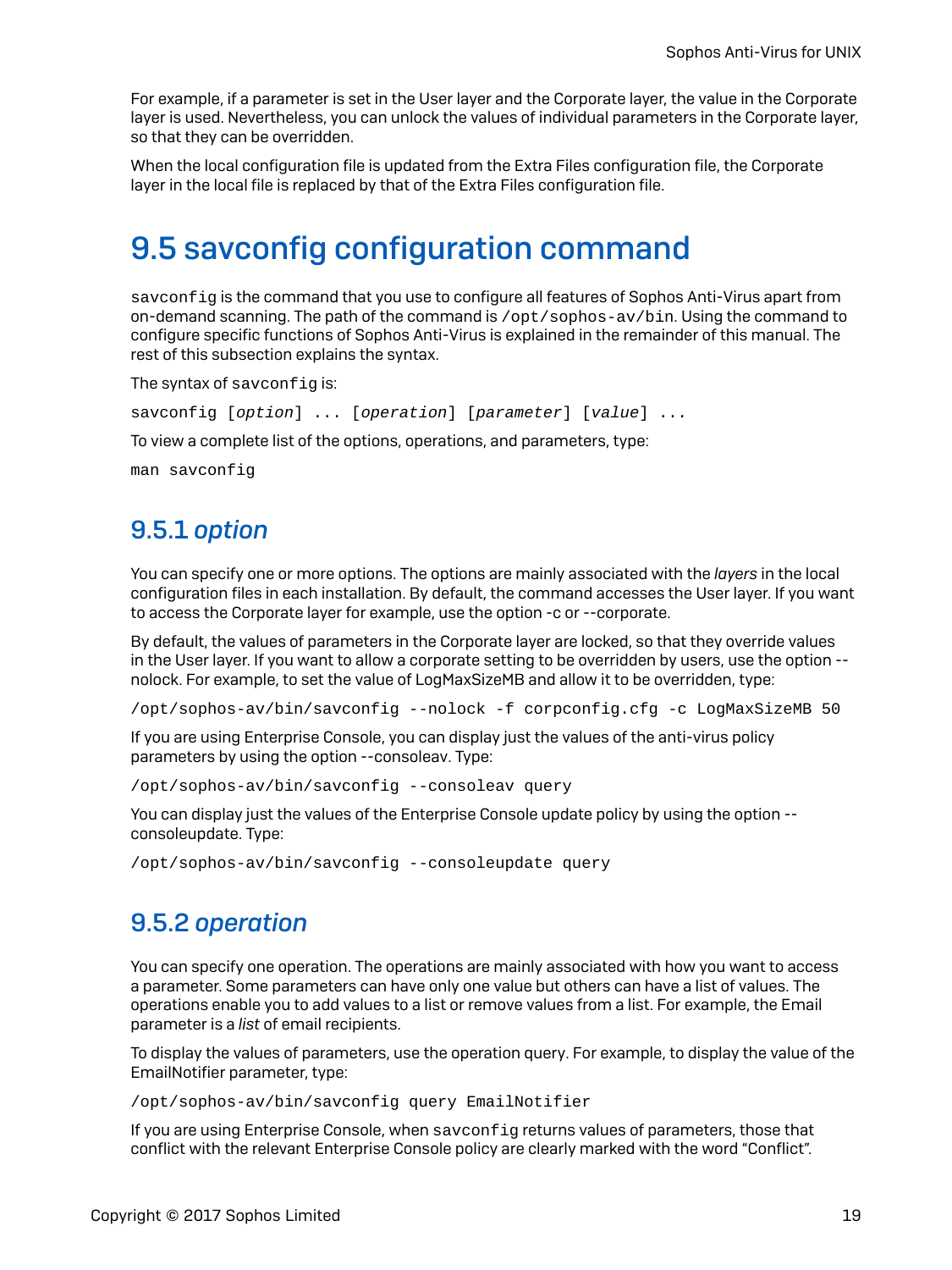## 9.5.3 *parameter*

You can specify one parameter. To list all the basic parameters that can be set, type:

/opt/sophos-av/bin/savconfig -v

Some parameters require secondary parameters to be specified as well.

## 9.5.4 *value*

You can specify one or more values that will be assigned to a parameter. If a value contains spaces, you must enclose it in single quotation marks.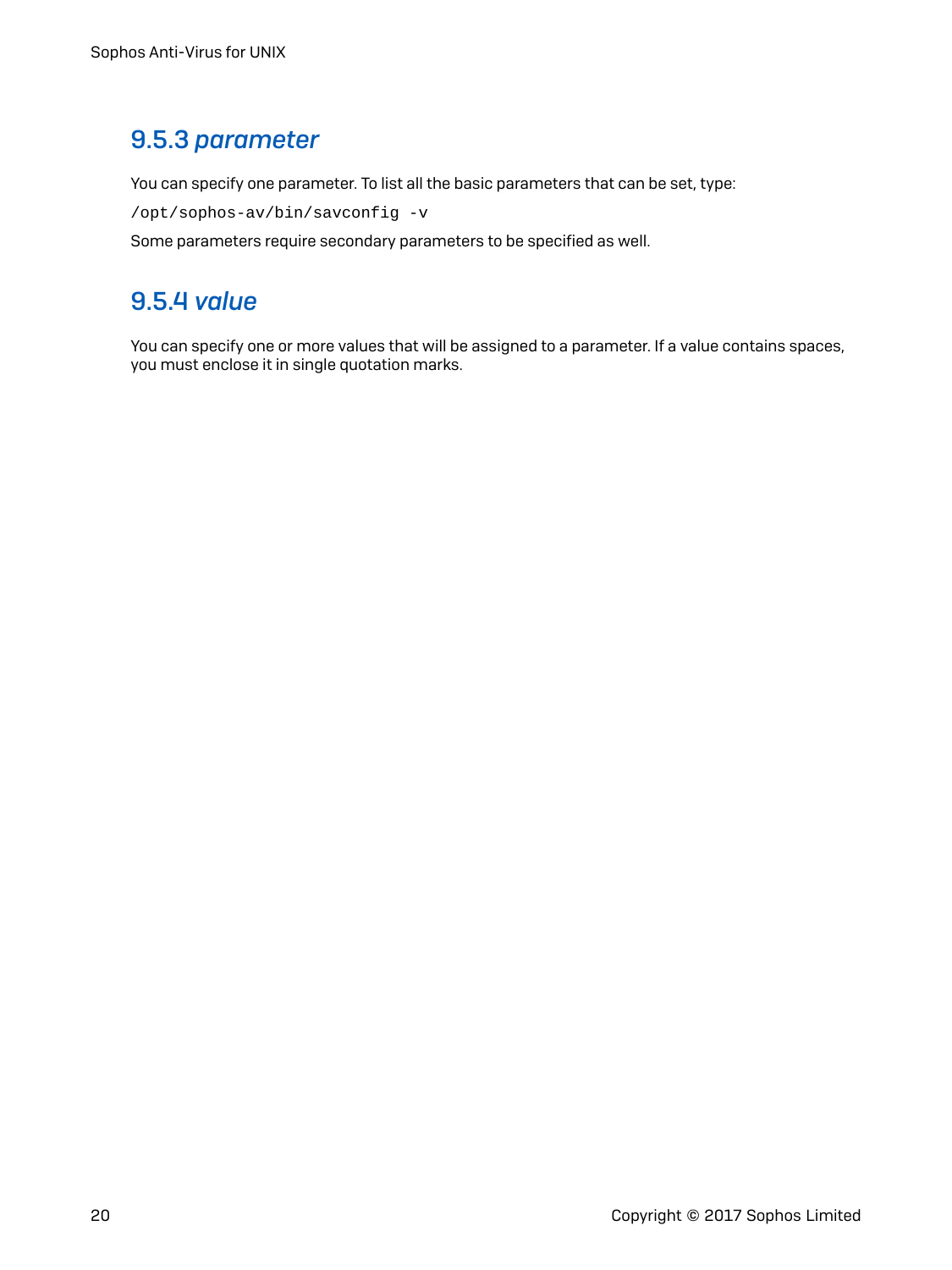# <span id="page-23-0"></span>10 Appendix: Configuring scheduled scans

Sophos Anti-Virus can store definitions of one or more scheduled scans.

#### Note

Scheduled scans that have been added using Enterprise Console have names that are prefixed with "SEC:" and cannot be updated or removed except by using Enterprise Console.

# <span id="page-23-1"></span>10.1 Add a scheduled scan from a file

1. To use a template scan definition as a starting point, open  $\sqrt{\frac{1}{2}}$  sophos-av $\sqrt{\frac{1}{2}}$ namedscan.example.en.

To create a scan definition from scratch, open a new text file.

2. Define what to scan, when to scan it, and any other options, using only the parameters listed in the template.

To schedule the scan, you must include at least one day and one time.

- 3. Save the file in a location of your choosing, being careful not to overwrite the template.
- 4. Add the scheduled scan to Sophos Anti-Virus using the command savconfig with the operation add and the parameter NamedScans. Specify the name of the scan and the path of the scan definition file.

For example, to add the scan Daily, which is stored in /home/fred/DailyScan, type:

/opt/sophos-av/bin/savconfig add NamedScans Daily /home/fred/DailyScan

# <span id="page-23-2"></span>10.2 Add a scheduled scan from standard input

1. Add the scheduled scan to Sophos Anti-Virus using the command savconfig with the operation add and the parameter NamedScans. Specify the name of the scan and use a hyphen to specify that the definition is to be read from standard input.

For example, to add the scan Daily, type:

/opt/sophos-av/bin/savconfig add NamedScans Daily -

When you press ENTER, Sophos Anti-Virus waits for you to type the definition of the scheduled scan.

2. Define what to scan, when to scan it, and any other options, using only the parameters listed in the template scan definition: /opt/sophos-av/doc/namedscan.example.en. After typing each parameter and its value, press ENTER.

To schedule the scan, you must include at least one day and one time.

3. To complete the definition, press CTRL+D.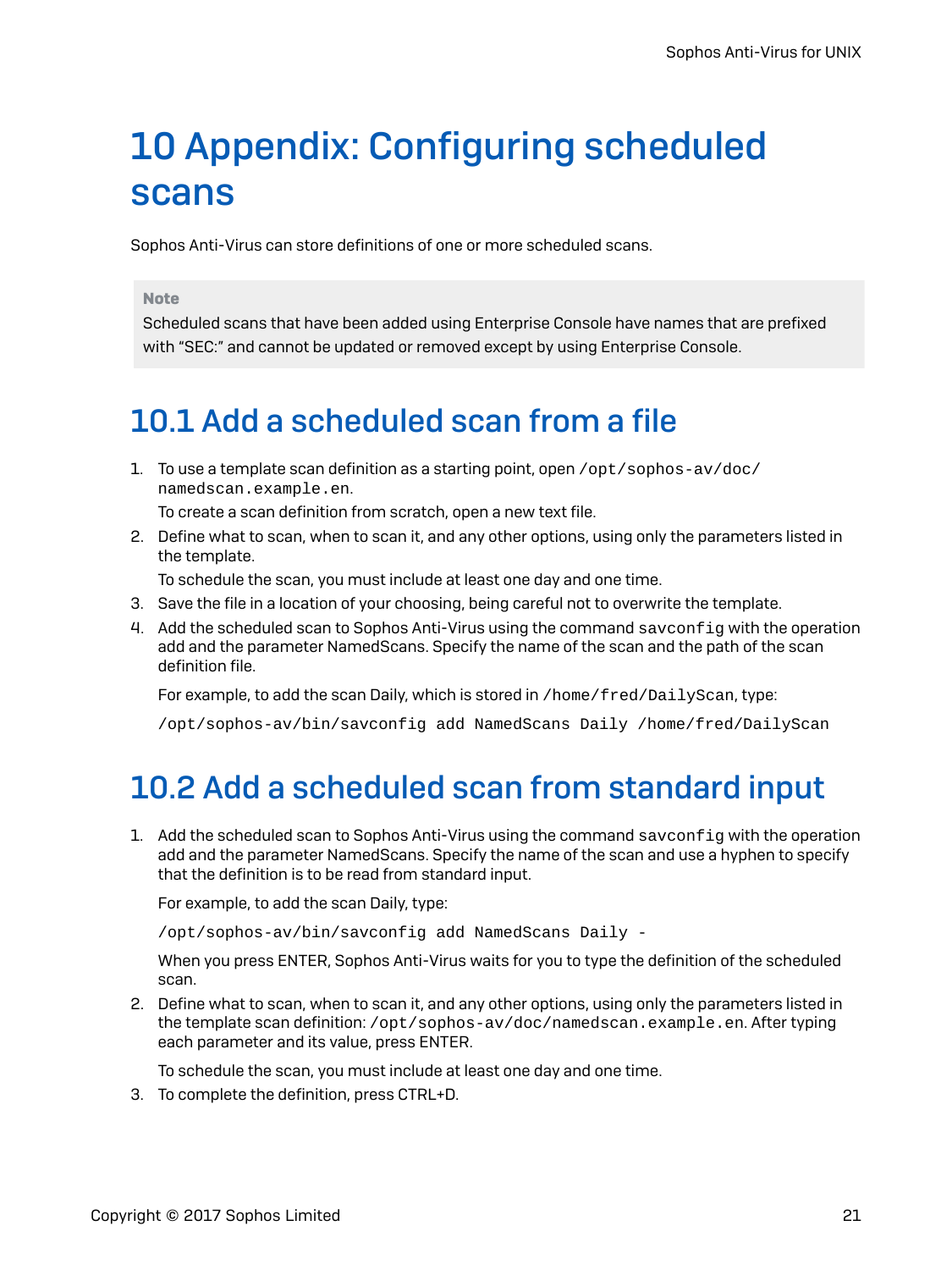# <span id="page-24-0"></span>10.3 Export a scheduled scan to a file

To export a scheduled scan from Sophos Anti-Virus to a file, use the command savconfig with the operation query and the parameter NamedScans. Specify the name of the scan and the path of the file to which you want to export the scan.

For example, to export the scan Daily to the file /home/fred/DailyScan, type:

```
/opt/sophos-av/bin/savconfig query NamedScans Daily > /home/fred/
DailyScan
```
# <span id="page-24-1"></span>10.4 Export names of all scheduled scans to a file

• To export the names of all scheduled scans (including those that have been created using Enterprise Console) from Sophos Anti-Virus to a file, use the command savconfig with the operation query and the parameter NamedScans. Specify the path of the file to which you want to export the scan names.

For example, to export the names of all scheduled scans to the file /home/fred/AllScans, type:

/opt/sophos-av/bin/savconfig query NamedScans > /home/fred/AllScans

Note

SEC:FullSystemScan is a scan that is always defined if the computer is managed by Enterprise Console.

## <span id="page-24-2"></span>10.5 Export a scheduled scan to standard output

• To export a scheduled scan from Sophos Anti-Virus to standard output, use the command savconfig with the operation query and the parameter NamedScans. Specify the name of the scan.

For example, to export the scan Daily to standard output, type:

/opt/sophos-av/bin/savconfig query NamedScans Daily

# <span id="page-24-3"></span>10.6 Export names of all scheduled scans to standard output

• To export the names of all scheduled scans (including those that have been created using Enterprise Console) from Sophos Anti-Virus to standard output, use the command savconfig with the operation query and the parameter NamedScans.

For example, to export the names of all scheduled scans to standard output, type:

/opt/sophos-av/bin/savconfig query NamedScans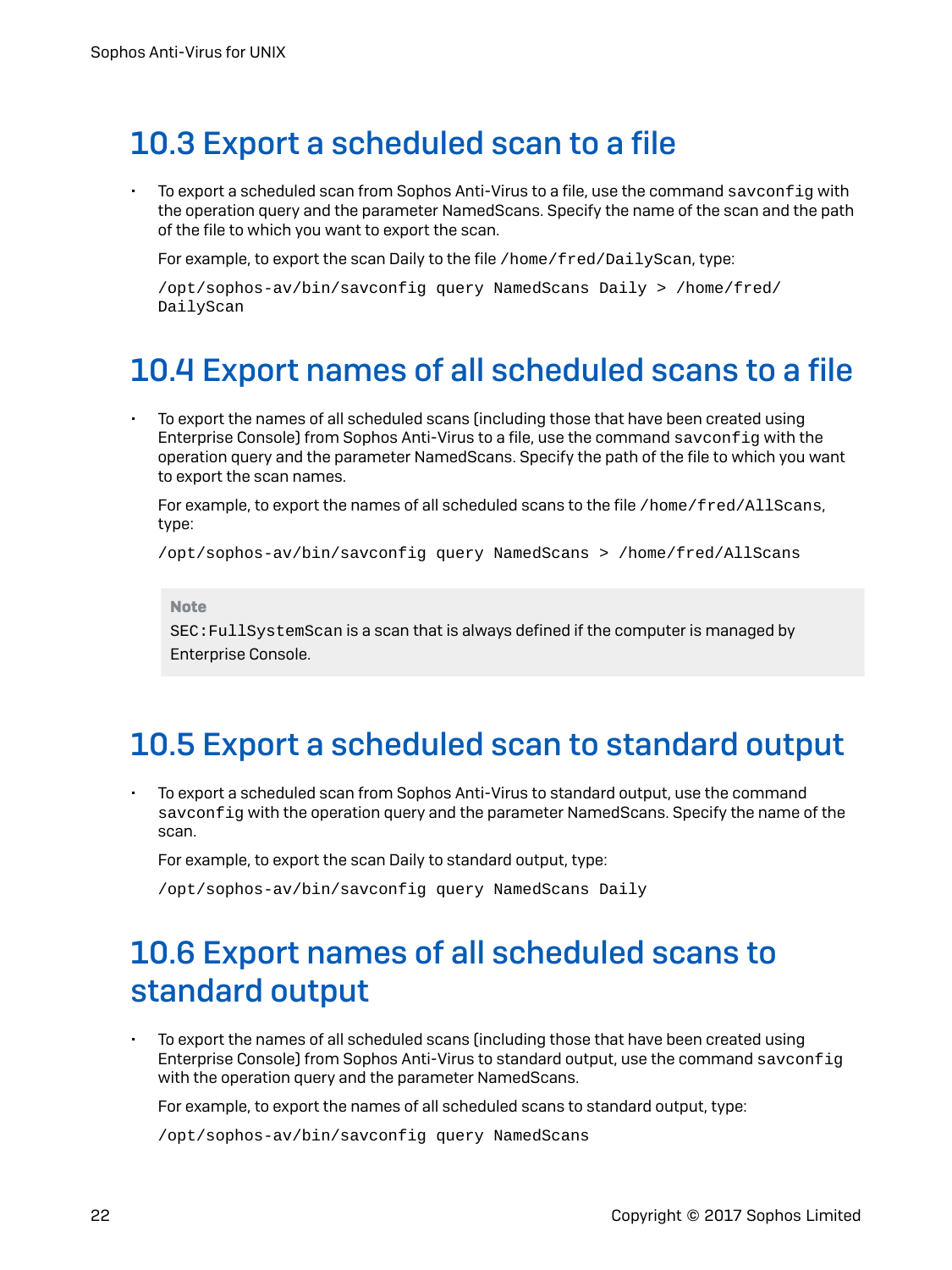Note

SEC:FullSystemScan is a scan that is always defined if the computer is managed by Enterprise Console.

## <span id="page-25-0"></span>10.7 Update a scheduled scan from a file

#### Note

You cannot update scheduled scans that have been added using Enterprise Console.

- 1. Open the file that defines the scheduled scan that you want to update. If the scan is not already defined in a file, you can export the scan to a file, as explained in [Export](#page-24-0) a [scheduled](#page-24-0) scan to a file (page 22).
- 2. Amend the definition as necessary, using only the parameters listed in the template scan definition: /opt/sophos-av/doc/namedscan.example.en. You must define the scan completely, instead of just specifying what you want to update.
- 3. Save the file.
- 4. Update the scheduled scan in Sophos Anti-Virus using the command savconfig with the operation update and the parameter NamedScans. Specify the name of the scan and the path of the scan definition file.

For example, to update the scan Daily, which is stored in /home/fred/DailyScan, type:

/opt/sophos-av/bin/savconfig update NamedScans Daily /home/fred/DailyScan

# <span id="page-25-1"></span>10.8 Update a scheduled scan from standard input

#### Note

You cannot update scheduled scans that have been added using Enterprise Console.

1. Update the scheduled scan in Sophos Anti-Virus using the command savconfig with the operation update and the parameter NamedScans. Specify the name of the scan and use a hyphen to specify that the definition is to be read from standard input.

For example, to update the scan Daily, type:

/opt/sophos-av/bin/savconfig update NamedScans Daily -

When you press ENTER, Sophos Anti-Virus waits for you to type the definition of the scheduled scan.

2. Define what to scan, when to scan it, and any other options, using only the parameters listed in the template scan definition: /opt/sophos-av/doc/namedscan.example.en. After typing each parameter and its value, press ENTER. You must define the scan completely, instead of just specifying what you want to update.

To schedule the scan, you must include at least one day and one time.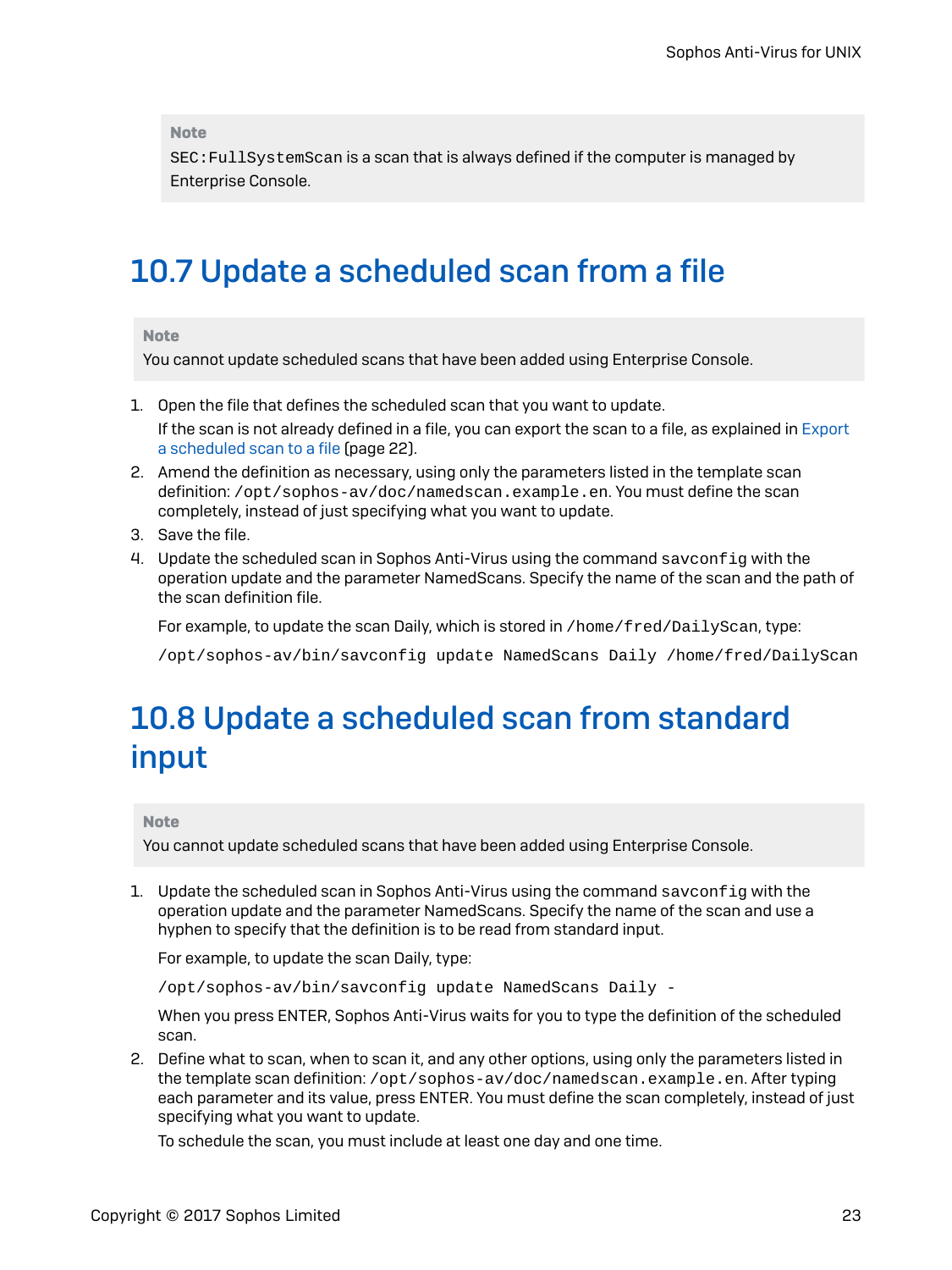3. Define what to scan, when to scan it, and any other options, using only the parameters listed in the template scan definition: /opt/sophos-av/doc/namedscan.example.en. After typing each parameter and its value, press ENTER.

To schedule the scan, you must include at least one day and one time.

# <span id="page-26-0"></span>10.9 View the Sophos Anti-Virus log

Sophos Anti-Virus logs details of scanning activity in the Sophos Anti-Virus log and syslog. In addition, virus and error events are logged in the Sophos Anti-Virus log.

For further information on the information logged in syslog see Appendix: Syslog [messages](#page-30-0) (page 28).

• To view the Sophos Anti-Virus log, at a command prompt, use the command savlog. This can be used with various options to restrict the output to certain messages and to control the display.

For example, to display all messages logged to the Sophos Anti-Virus log in the last 24 hours, and to display the date and time in UTC/ISO 8601 format, type:

/opt/sophos-av/bin/savlog --today --utc

To see a complete list of the options that can be used with  $\texttt{savlog}, \texttt{type}:$ man savlog

## <span id="page-26-1"></span>10.10 Remove a scheduled scan

#### Note

You cannot remove scheduled scans that have been added using Enterprise Console.

To remove a scheduled scan from Sophos Anti-Virus, use the command savconfig with the operation remove and the parameter NamedScans. Specify the name of the scan.

For example, to remove the scan Daily, type:

/opt/sophos-av/bin/savconfig remove NamedScans Daily

## <span id="page-26-2"></span>10.11 Remove all scheduled scans

#### Note

You cannot remove scheduled scans that have been added using Enterprise Console.

• To remove all scheduled scans from Sophos Anti-Virus, type: /opt/sophos-av/bin/savconfig delete NamedScans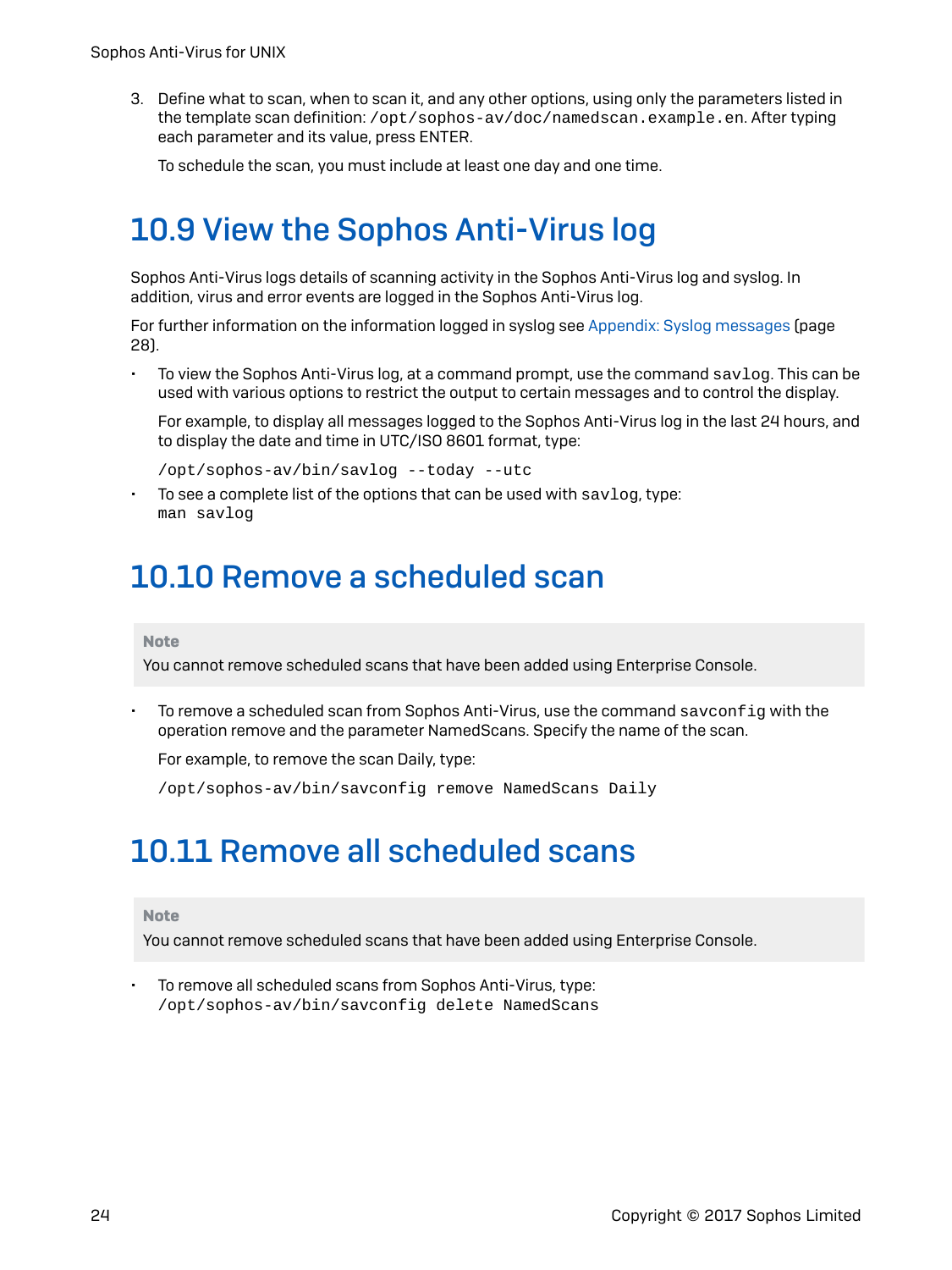# <span id="page-27-0"></span>11 Appendix: Configuring email alerts

### Note

If you are configuring a single computer that is on a network, the configuration might be overwritten if the computer downloads a new console-based or Extra Files configuration.

You can configure Sophos Anti-Virus to send an email alert when it detects viruses, there is a scanning error, or some other type of error. Email alerts can be sent in English or Japanese.

# <span id="page-27-1"></span>11.1 Turn off email alerts

By default, email alerts are turned on.

• To turn off email alerts, type: /opt/sophos-av/bin/savconfig set EmailNotifier disabled

# <span id="page-27-2"></span>11.2 Specify the SMTP server hostname or IP address

By default, the hostname and port of the SMTP server are localhost:25.

• To specify the hostname or IP address of the SMTP server, use the parameter EmailServer. For example, type:

/opt/sophos-av/bin/savconfig set EmailServer 171.17.31.184

# <span id="page-27-3"></span>11.3 Specify the language

By default, the language that is used for the alert message itself is English.

• To specify the language that is used for the alert message itself, use the parameter EmailLanguage. Currently, valid values are just "English" or "Japanese". For example, type: /opt/sophos-av/bin/savconfig set EmailLanguage Japanese

### Note

This language selection applies only to the alert message itself, not the custom message that is included in each email alert in addition to the alert message itself.

# <span id="page-27-4"></span>11.4 Specify the email recipients

By default, Sophos Anti-Virus sends email alerts to root@localhost.

• To add an address to the list of recipients of email alerts, use the parameter Email with the operation add. For example, type: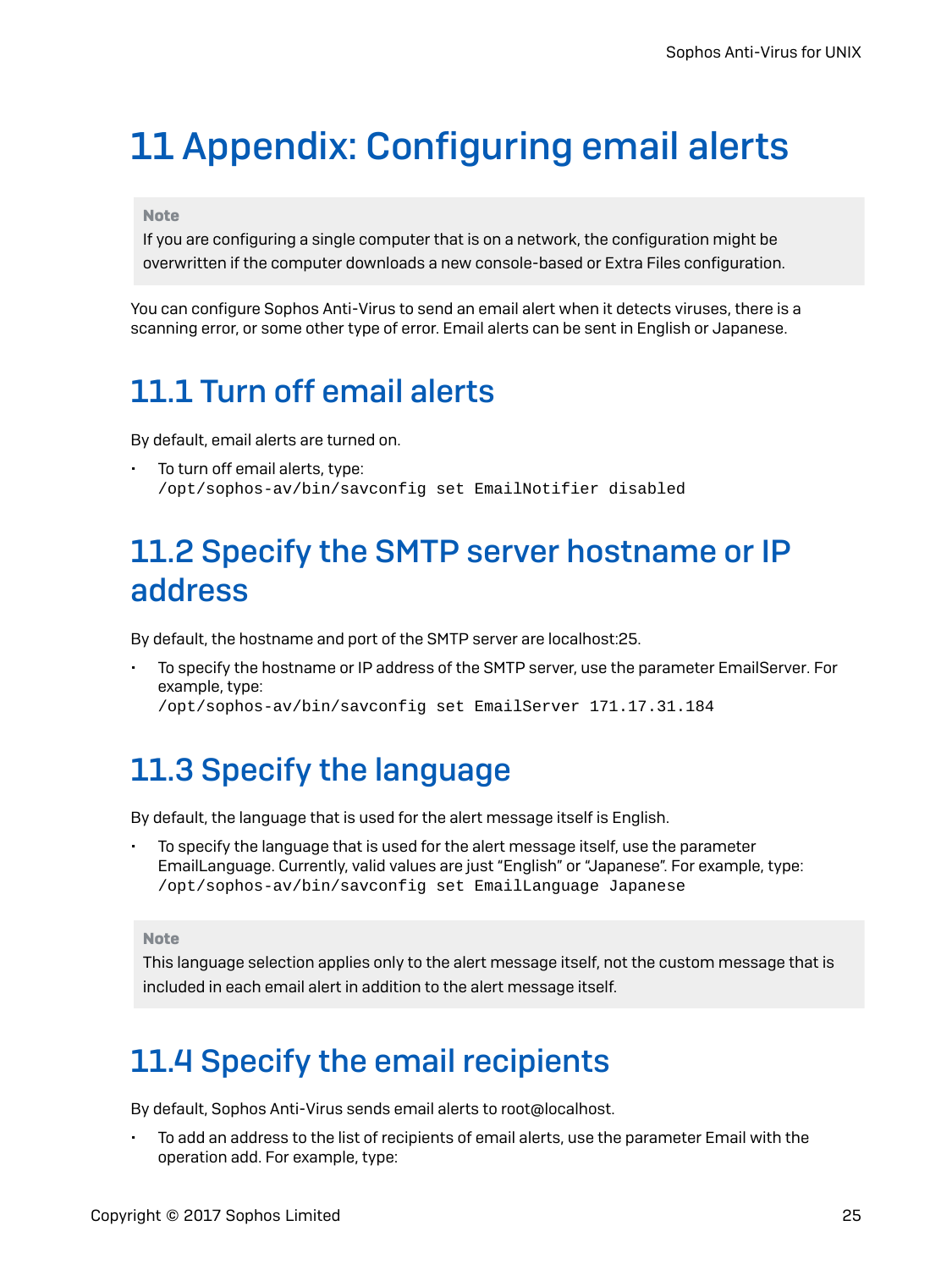/opt/sophos-av/bin/savconfig add Email admin@localhost

#### Note

You can specify more than one recipient in the same command. Separate each recipient by using a space.

• To remove an address from the list, use the parameter Email with the operation remove. For example, type:

/opt/sophos-av/bin/savconfig remove Email admin@localhost

# <span id="page-28-0"></span>11.5 Specify the email Sender address

By default, email alerts are sent from root@localhost.

• To specify an email Sender address, use the parameter EmailSender. For example, type: /opt/sophos-av/bin/savconfig set EmailSender admin@localhost

## <span id="page-28-1"></span>11.6 Specify the email ReplyTo address

• To specify an email ReplyTo address, use the parameter EmailReplyTo. For example, type: /opt/sophos-av/bin/savconfig set EmailReplyTo admin@localhost

## <span id="page-28-2"></span>11.7 Turn on-demand email alerts off

By default, Sophos Anti-Virus emails the summary of an on-demand scan if, and only if, the scan detects viruses.

• To turn off the emailing of an on-demand scan summary if viruses are detected, type: /opt/sophos-av/bin/savconfig set EmailDemandSummaryIfThreat disabled

# <span id="page-28-3"></span>11.8 Specify what happens if an event is logged

By default, Sophos Anti-Virus sends an email alert when an event is logged in the Sophos Anti-Virus log. A custom English message is included in each alert in addition to the alert message itself. You can change the text of this custom message but it is not translated.

• To specify the custom message, use the parameter LogMessage. For example, type: /opt/sophos-av/bin/savconfig set LogMessage 'Contact IT'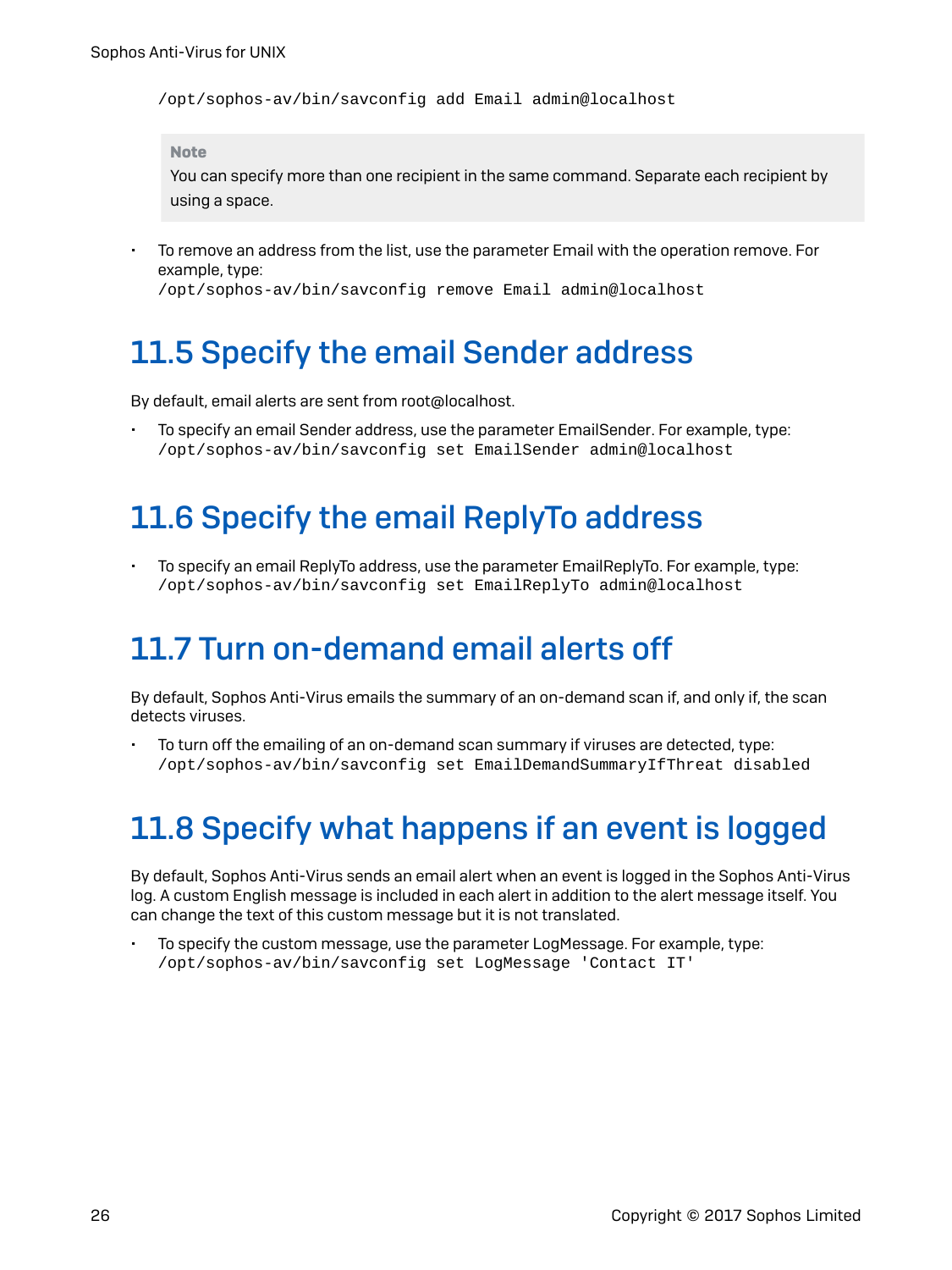# <span id="page-29-0"></span>12 Appendix: Configure logging

### Note

If you are configuring a single computer that is on a network, the configuration might be overwritten if the computer downloads a new Enterprise Console configuration.

By default, scanning activity is logged in the Sophos Anti-Virus log: /opt/sophos-av/log/ savd. log. When it reaches 1 MB in size, it is backed up to the same directory automatically and a new log is started.

- To see the default number of logs that are kept, type: /opt/sophos-av/bin/savconfig -s query LogMaxSizeMB
- To specify the maximum number of logs that are kept, use the parameter LogMaxSizeMB. For example, to set the maximum number of logs to 50, type: /opt/sophos-av/bin/savconfig set LogMaxSizeMB 50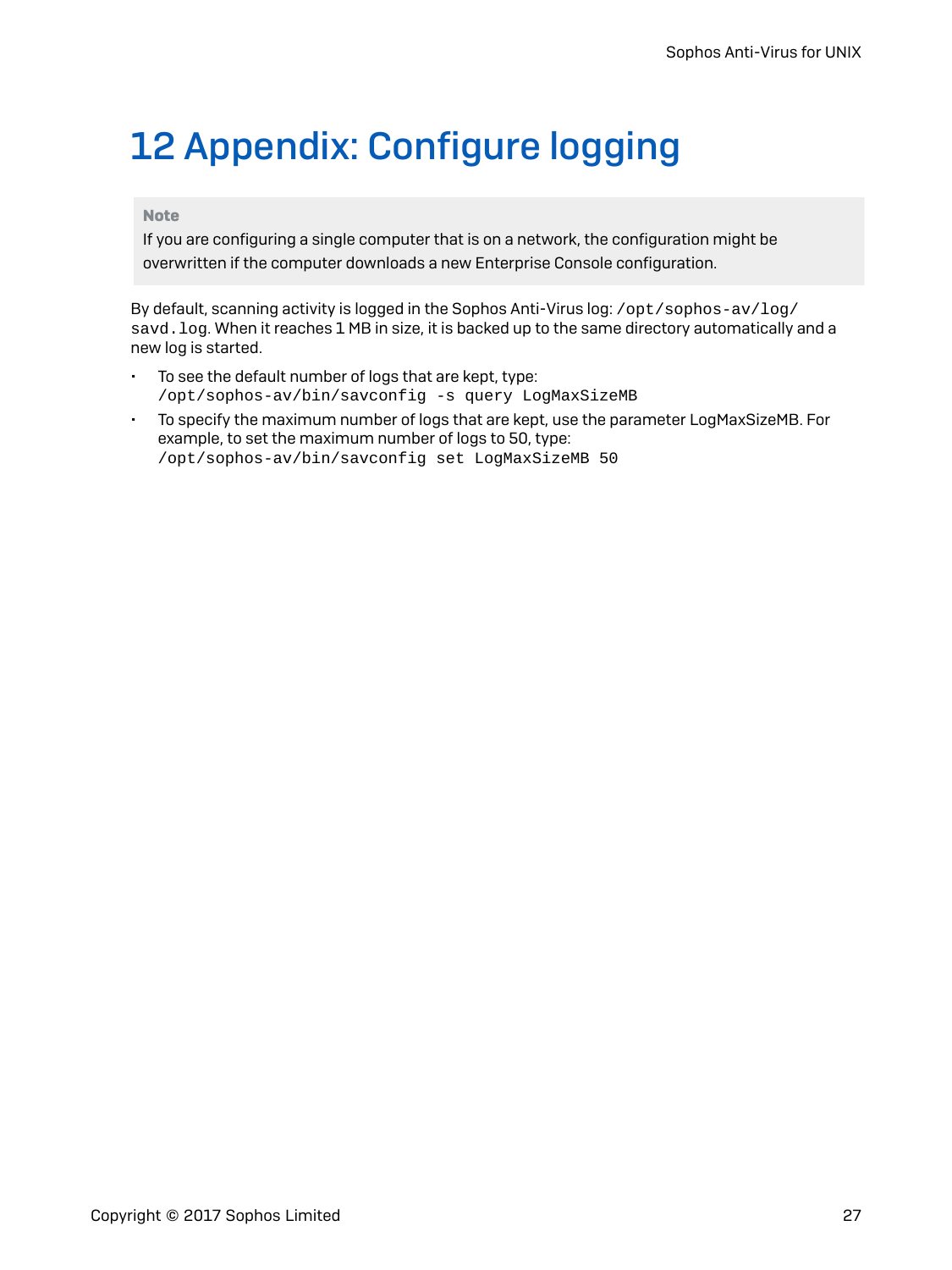# <span id="page-30-0"></span>13 Appendix: Syslog messages

Sophos Anti-Virus logs three types of messages in syslog. These are:

- ACTION-REQUIRED: These messages show when you need to take remedial action.
- ERROR: These messages detail errors encountered during scanning.
- INFO: These messages provide information on the scanning process.

Messages are listed in order of severity.

## Action required messages

You need to take remedial action for the following messages.

| <b>Syslog Message</b>                                                                     | Description                                                                                           | Message ID                          | <b>Notes</b>                                                                                                                                                                        |
|-------------------------------------------------------------------------------------------|-------------------------------------------------------------------------------------------------------|-------------------------------------|-------------------------------------------------------------------------------------------------------------------------------------------------------------------------------------|
| "The threat data is out<br>of date and should be<br>updated."                             | The threat data is out<br>of date and should be<br>updated.                                           | VIRUS-DATA-OLD                      | This means that your<br>updating source is not<br>getting updates from<br>Sophos. You should<br>investigate to ensure<br>that timely updates<br>from Sophos are being<br>delivered. |
| "Sophos Anti-Virus<br>is not configured to<br>update."                                    | Sophos Anti-Virus is not<br>configured to update.                                                     | NO-UPDATE-<br>CONFIGURATION         | Sophos Anti-Virus is<br>only providing useful<br>protection if it is getting<br>updates from Sophos,<br>this machine is not<br>configured to update.                                |
| "Not updating from<br>Sophos as updates<br>directly from Sophos<br>are not supported."    | Not updating from<br>Sophos as updates<br>directly from Sophos<br>are not supported.                  | NO-UPDATE-FROM-<br>SOPHOS           | This is a legacy<br>message and should<br>never appear.                                                                                                                             |
| "Threat detected in %s:<br>%s during on-demand<br>scan. (The file is still<br>infected.)" | Sophos Anti-Virus<br>detected a threat<br>during an on-demand<br>scan. The file is still<br>infected. | NOTIFY-ONDEMAND-<br>THREAT-INFECTED | You need to log in and<br>remove the file, or use<br>savscan to attempt<br>disinfection.                                                                                            |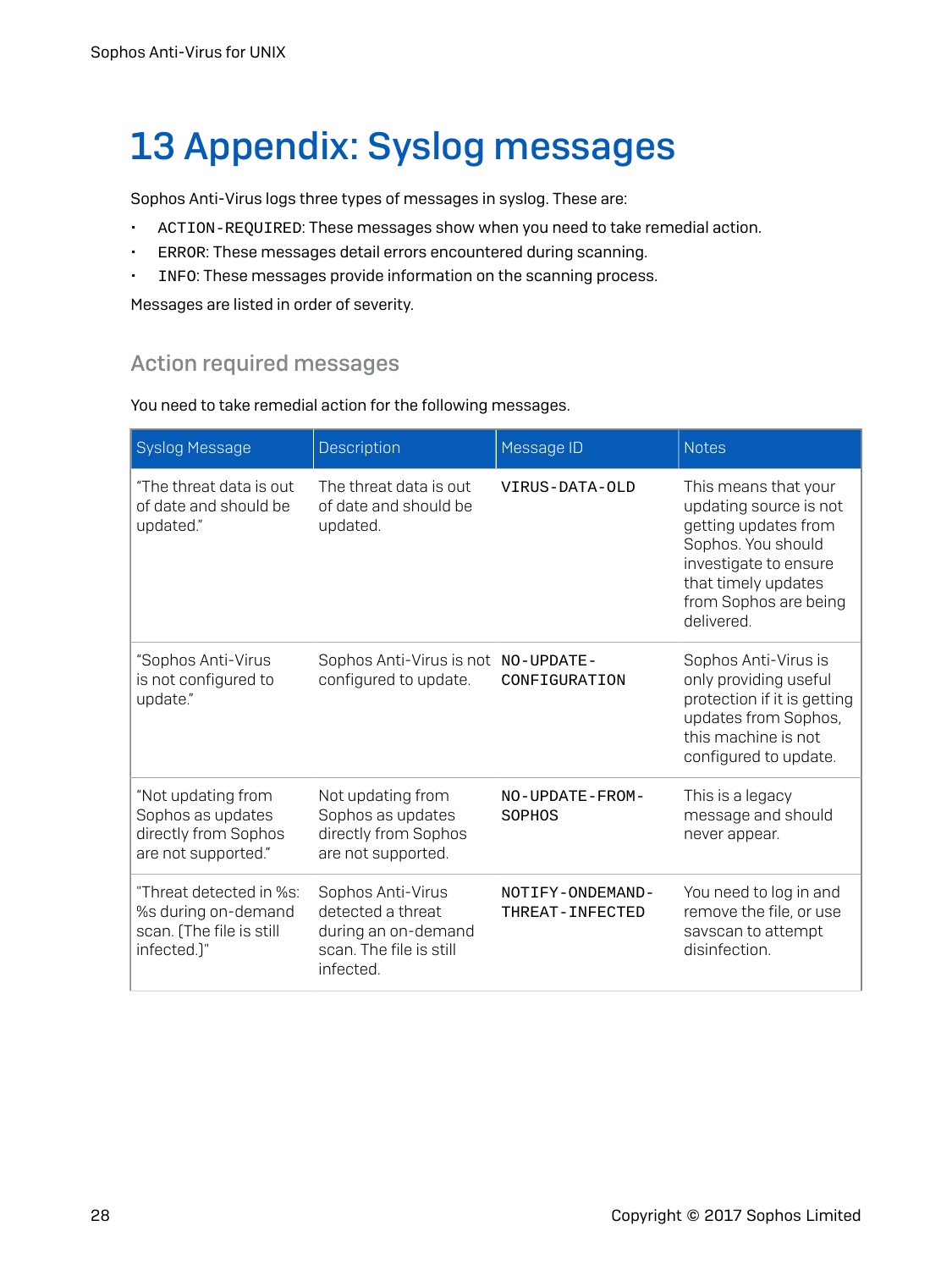| Syslog Message                                                                               | <b>Description</b>                                                                                                                                                                                           | Message ID                                 | Notes,                                                                                   |
|----------------------------------------------------------------------------------------------|--------------------------------------------------------------------------------------------------------------------------------------------------------------------------------------------------------------|--------------------------------------------|------------------------------------------------------------------------------------------|
| "Threat detected in %s:<br>%s during on-demand<br>scan. (The file has been<br>quarantined.)" | Sophos Anti-Virus<br>detected a threat<br>during an on-demand<br>scan. The file is still<br>infected. The file is not<br>executable and not<br>accessible to normal<br>users if the scan was<br>run as root. | NOTIFY-<br>ONDEMAND-THREAT-<br>OUARANTINED | You need to log in and<br>remove the file, or use<br>savscan to attempt<br>disinfection. |

### Error messages

These messages detail errors that occurred during the scanning process. They also tell you what remedial action you need to take, if any.

| <b>Syslog Message</b>                                                           | Description                                                                                                                      | Message ID          |
|---------------------------------------------------------------------------------|----------------------------------------------------------------------------------------------------------------------------------|---------------------|
| "Too many incidents occurred<br>[%s incident notifications were<br>discarded)." | Too many incidents occurred<br>[%s incident notifications were<br>discarded).                                                    | MESSAGES_DROPPED %s |
|                                                                                 | This indicates that savd was<br>overloaded with notifications,<br>and some have been discarded.                                  |                     |
| "Respawn limit exceeded[no<br>further scan processors will be<br>started."      | Respawn limit exceeded no<br>further scan processors will be<br>started.                                                         | RESPAWN-LIMIT       |
|                                                                                 | savd has stopped spawning<br>savscand due to failures to start<br>savscand. Restart savd once the<br>problem has been rectified. |                     |
| "Throttling scan processor<br>respawn."                                         | Savd is controlling how fast<br>savscand processes are started,<br>as they are exiting too fast.                                 | RESPAWN-THROTTLE    |
| "Previous instance of Sophos<br>Anti-Virus daemon did not exit<br>cleanly."     | Sophos Anti-Virus did not shut<br>down properly last time.<br>No further action needed.                                          | SAVD-CLEANUP        |
| "Force-terminated a scan<br>processor."                                         | Sophos Anti-Virus scanner<br>terminated.                                                                                         | SCANNER-DIED-KILLED |
|                                                                                 | Savd forceably stopped a<br>savscand.                                                                                            |                     |
|                                                                                 | No further action needed unless<br>this happens frequently.                                                                      |                     |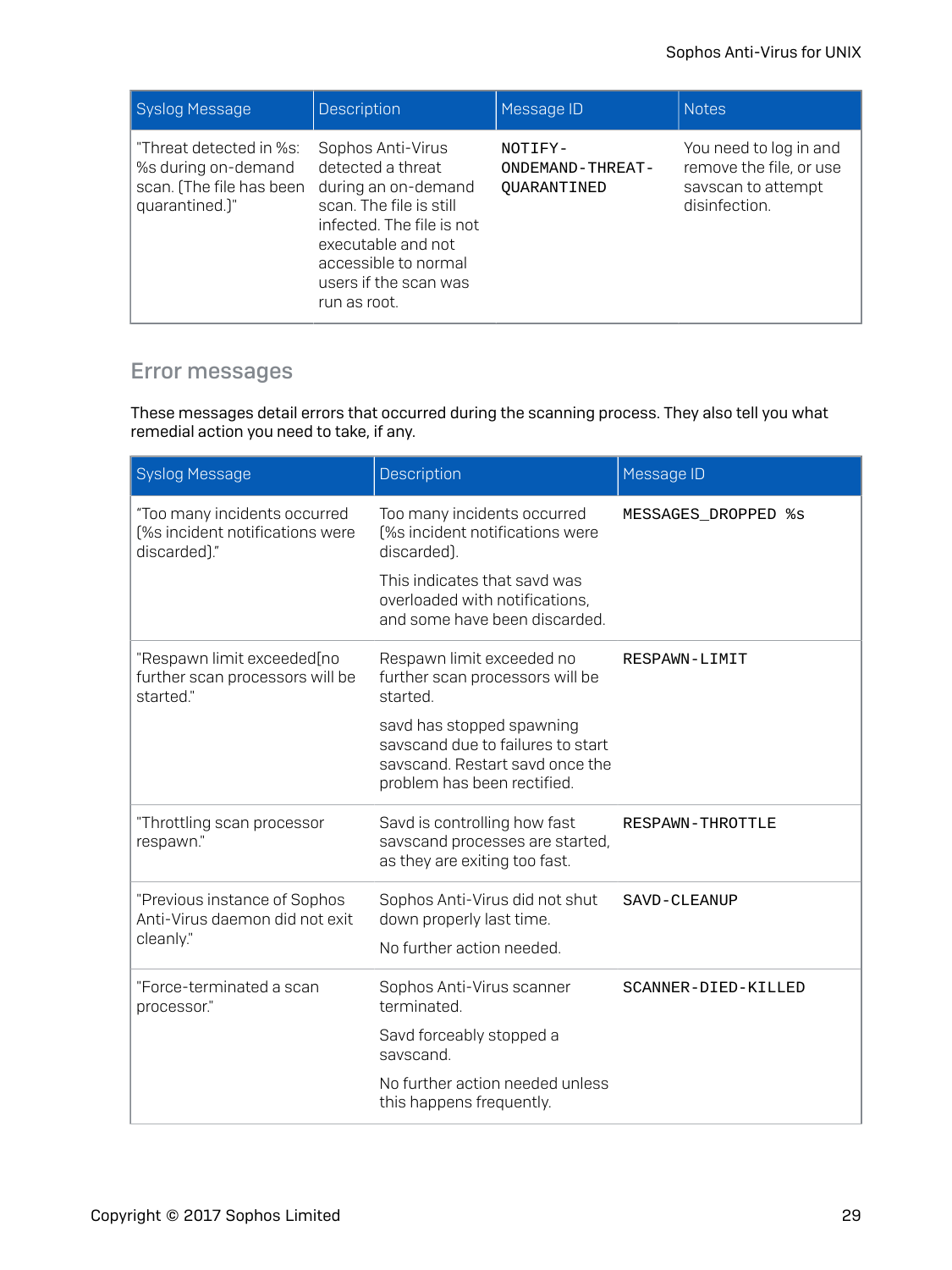| <b>Syslog Message</b>                                                  | Description                                                                                                                                                                      | Message ID                             |
|------------------------------------------------------------------------|----------------------------------------------------------------------------------------------------------------------------------------------------------------------------------|----------------------------------------|
| "Force-terminated a scan<br>processor."                                | Sophos Anti-Virus scanner<br>terminated.<br>Savd forceably stopped a<br>savscand.<br>No further action needed unless<br>this happens frequently.                                 | SCANNER-DIED-KILLED-PID                |
| "A scan processor unexpectedly<br>terminated with signal: %s."         | Sophos Anti-Virus scanner<br>terminated.<br>A savscand terminated due to<br>receiving a signal.<br>No further action needed unless<br>this happens frequently.                   | SCANNER-DIED-SIGNAL                    |
| "A scan processor died during<br>startup with signal: %s."             | Sophos Anti-Virus scanner did<br>not start.<br>A savscand terminated due to<br>receiving a signal during startup.<br>No further action needed unless<br>this happens frequently. | SCANNER-DIED-STARTUP-<br>SIGNAL        |
| "A scan processor died during<br>startup with status code: %s."        | Sophos Anti-Virus scanner did<br>not start.<br>A savscand exited during<br>startup.<br>No further action needed unless<br>this happens frequently.                               | SCANNER-DIED-STARTUP-<br><b>STATUS</b> |
| "A scan processor unexpectedly<br>terminated with status code:<br>%s." | Sophos Anti-Virus scanner<br>terminated unexpectedly.<br>A savscand unexpectedly exited.<br>No further action required<br>unless this happens frequently.                        | SCANNER-DIED-STATUS                    |
| "Terminated a scan processor."                                         | Sophos Anti-Virus scanner<br>terminated.<br>Savd terminated a savscand.<br>No further action needed unless<br>this happens frequently.                                           | SCANNER-DIED-TERMED                    |
| "Terminated a scan processor."                                         | Sophos Anti-Virus scanner<br>terminated.<br>Savd terminated a savscand.<br>No further action needed unless<br>this happens frequently.                                           | SCANNER-DIED-TERMED-PID                |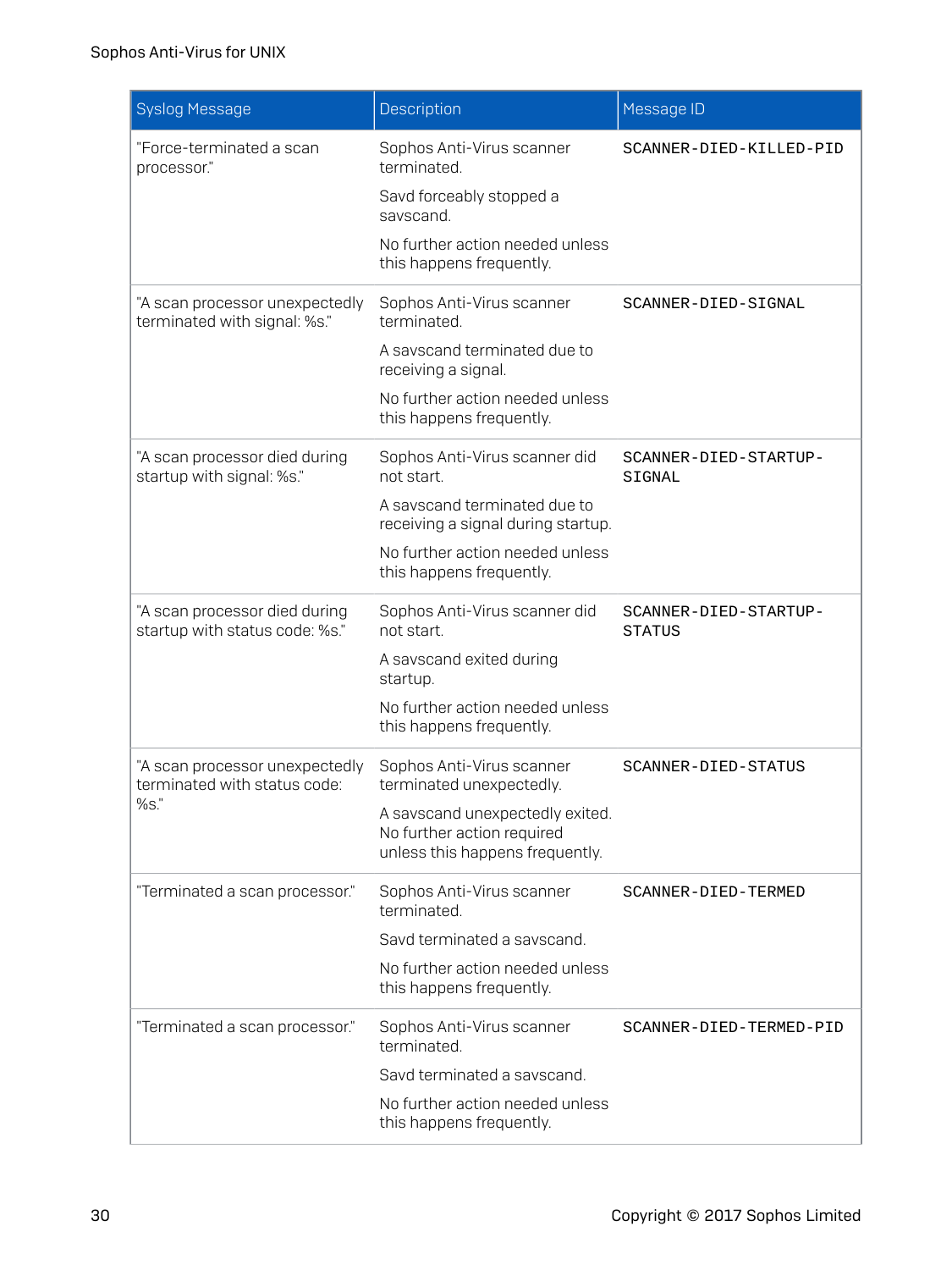| <b>Syslog Message</b>                                                                     | Description                                                                                           | Message ID                                    |
|-------------------------------------------------------------------------------------------|-------------------------------------------------------------------------------------------------------|-----------------------------------------------|
| "Scan processor failed to send<br>heartbeat messages and will be<br>stopped."             | Sophos Anti-Virus didn't send<br>heartbeat messages and<br>stopped.                                   | TIMEOUT-SCANNER-<br>HEARTBEAT                 |
|                                                                                           | A savscand failed to send<br>heartbeat messages in time.<br>Savd terminated it.                       |                                               |
|                                                                                           | No further action needed unless<br>this happens frequently.                                           |                                               |
| "A scan processor timed out<br>during startup."                                           | Sophos Anti-Virus timed out and<br>didn't start.                                                      | TIMEOUT-SCANNER-STARTUP                       |
|                                                                                           | A savscand failed to start in<br>time. Savd terminated it.                                            |                                               |
|                                                                                           | No further action needed unless<br>this happens frequently.                                           |                                               |
| "Threat detected in %s: %s<br>during on-demand scan. (The<br>file has been deleted.)"     | Sophos Anti-Virus detected a<br>threat during an on-demand<br>scan. The file has been deleted.        | NOTIFY-ONDEMAND-THREAT-<br>DELETED            |
| "Threat detected in %s: %s<br>during on-demand scan. (The<br>file has been disinfected.)" | Sophos Anti-Virus detected a<br>threat during an on-demand<br>scan. The file has been<br>disinfected. | NOTIFY-ONDEMAND-THREAT-<br><b>DISINFECTED</b> |
| "On-demand scan aborted by<br>user."                                                      | Sophos Anti-Virus scan stopped<br>by user.                                                            | SAVSCAN-ABORTED                               |
| "Scheduled scan \"%s\" failed<br>with error %s [%s]."                                     | Sophos Anti-Virus scheduled<br>scan failed with an error.                                             | SCHEDULED-SCAN-FAILED                         |
|                                                                                           | The scan will be attempted<br>again at the next scheduled<br>interval.                                |                                               |
| "Scheduled scan \"%s\" failed:<br>unable to parse mounts."                                | Sophos Anti-Virus scheduled<br>scan failed as it was unable to<br>parse the mount table.              | SCHEDULED-SCAN-FAILED-<br>MOUNT-PARSING       |
|                                                                                           | If this repeats please report the<br>problem to Sophos Support.<br>Please check 'mount' output.       |                                               |
| "Scheduled scan \"%s\" failed:<br>unable to load threat data [%s]."                       | Sophos Anti-Virus scheduled<br>scan failed while loading threat<br>data.                              | SCHEDULED-SCAN-FAILED-<br>VDL-LOAD-ERROR      |
|                                                                                           | No action required unless scan<br>repeatedly fails.                                                   |                                               |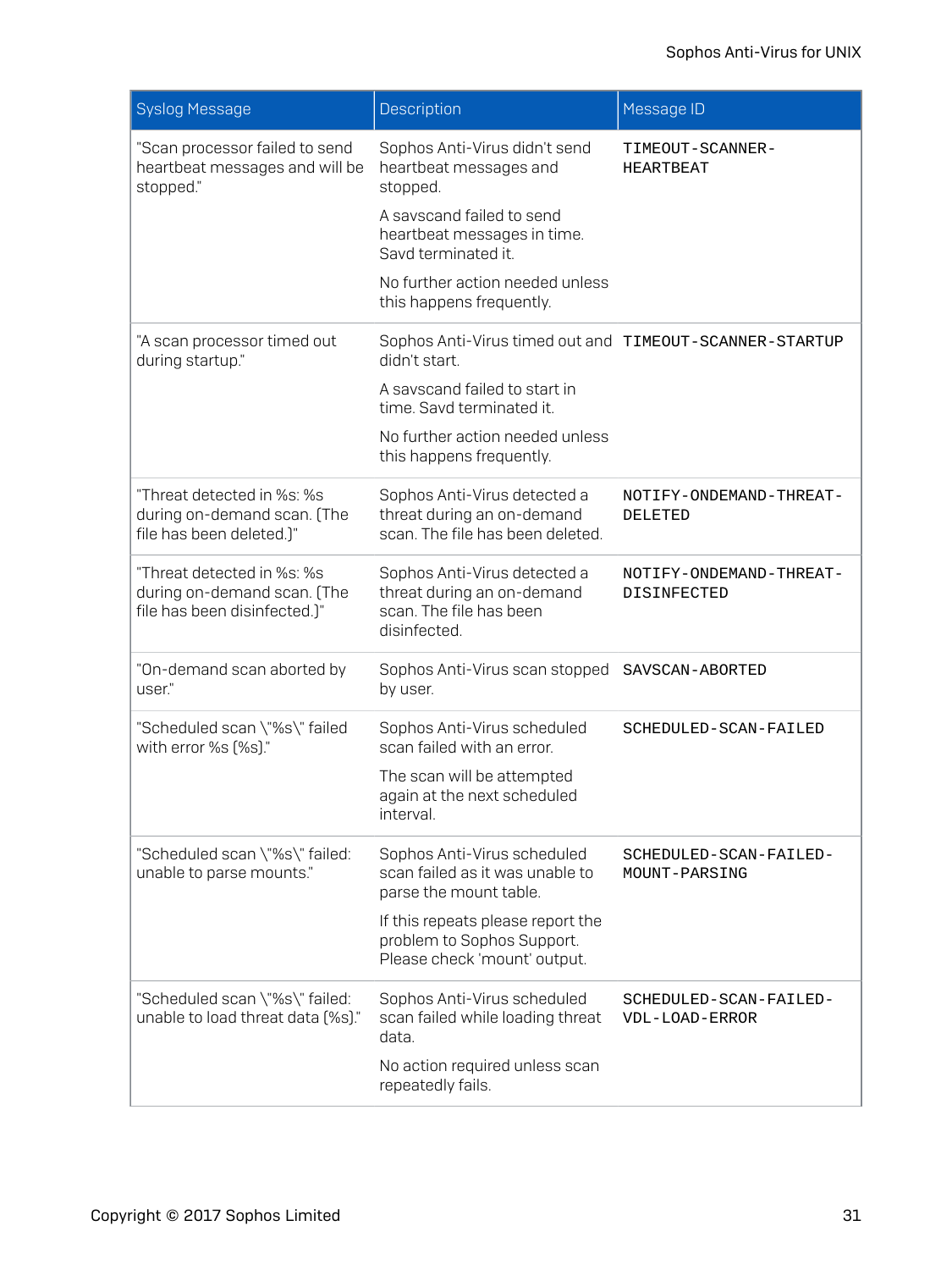| <b>Syslog Message</b>                                                                                                                     | Description                                                                                                                                                                                                                | Message ID                                     |
|-------------------------------------------------------------------------------------------------------------------------------------------|----------------------------------------------------------------------------------------------------------------------------------------------------------------------------------------------------------------------------|------------------------------------------------|
| "Unable to load threat data [%s]."                                                                                                        | Sophos Anti-Virus failed while<br>loading threat data.<br>No action required unless this<br>message is repeated.                                                                                                           | SAVI_VDL_LOAD_ERROR                            |
| "Failed to replicate from all<br>update sources."                                                                                         | Sophos Anti-Virus failed to<br>update.<br>No action required unless this<br>message is repeated. If it fails<br>repeatedly check the primary<br>update settings are correct.                                               | ALL UPDATE<br>_SOURCES_FAILED                  |
| "Failed to download '%s': invalid<br>authentication."                                                                                     | Sophos Anti-Virus didn't update.<br>No action required unless this<br>message is repeated. If it fails<br>repeatedly check the primary<br>update settings are correct.                                                     | BAD-BACKUP-<br><b>AUTHENTICATION</b>           |
| "Failed to download '%s": invalid<br>proxy authentication."                                                                               | Sophos Anti-Virus didn't update.<br>No action required unless this<br>message is repeated. If it fails<br>repeatedly check the primary<br>update settings are correct.                                                     | BAD-BACKUP-PROXY-<br><b>AUTHENTICATION</b>     |
| "Failed to download '%s': no<br>such file."                                                                                               | Sophos Anti-Virus can't update.<br>No action required unless this<br>message is repeated. If it fails<br>repeatedly check the primary<br>update settings are correct.                                                      | BAD-BACKUP-URL                                 |
| "Failed to download '%s': invalid<br>authentication. Please check<br>ExtraFilesUsername and<br>ExtraFilesPassword."                       | Sophos Anti-Virusfailed to<br>download ExtraFiles.<br>No action required unless<br>this message is repeated.<br>If it fails repeatedly check<br>ExtraFilesUsername and<br>ExtraFilesPassword are<br>correct.               | BAD-EXTRAFILES-<br><b>AUTHENTICATION</b>       |
| "Failed to download '%s": invalid<br>proxy authentication.<br>Please check<br>ExtraFilesProxyUsername<br>and<br>ExtraFilesProxyPassword." | Sophos Anti-Virusfailed to<br>download ExtraFiles.<br>No action required unless this<br>message is repeated. If it fails<br>repeatedly check:<br>ExtraFilesProxyUsername<br>and<br>ExtraFilesProxyPassword<br>are correct. | BAD-EXTRAFILES-PROXY-<br><b>AUTHENTICATION</b> |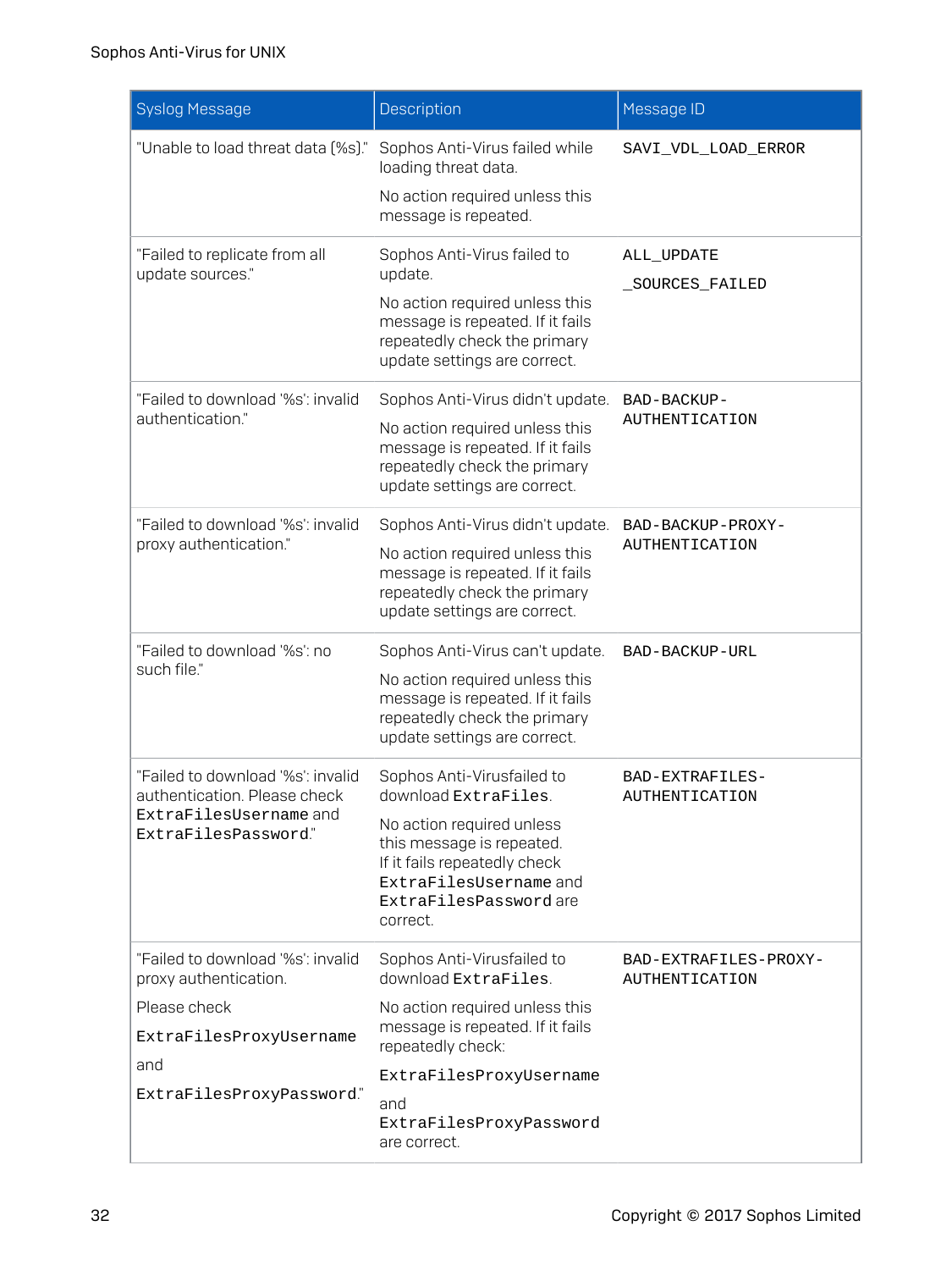| <b>Syslog Message</b>                                      | Description                                                                             | Message ID                           |
|------------------------------------------------------------|-----------------------------------------------------------------------------------------|--------------------------------------|
| "Failed to download '%s': no<br>such file.                 | Sophos Anti-Virusfailed to<br>download ExtraFiles.                                      | BAD-EXTRAFILES-URL                   |
| Please check<br>ExtraFilesSourcePath."                     | No action required unless this<br>message is repeated. If it fails<br>repeatedly check: |                                      |
|                                                            | ExtraFilesSourcePath                                                                    |                                      |
|                                                            | is correct.                                                                             |                                      |
| "Failed to download '%s": invalid<br>authentication.       | Sophos Anti-Virus can't<br>authenticate to the primary<br>update source.                | BAD-PRIMARY-<br>AUTHENTICATION       |
| Please check                                               | No action required unless this                                                          |                                      |
| PrimaryUpdateUsername and<br>PrimaryUpdatePassword."       | message is repeated. If it fails<br>repeatedly check:                                   |                                      |
|                                                            | PrimaryUpdateUsername and<br>PrimaryUpdatePassword.                                     |                                      |
|                                                            | are correct.                                                                            |                                      |
| "Failed to download '%s": invalid<br>proxy authentication. | Sophos Anti-Virus can't<br>authenticate to the primary                                  | BAD-PRIMARY-PROXY-<br>AUTHENTICATION |
| Please check                                               | source proxy.                                                                           |                                      |
| PrimaryUpdate                                              | No action required unless this<br>message is repeated. If it fails                      |                                      |
| ProxyUsername and                                          | repeatedly check:                                                                       |                                      |
| PrimaryUpdate                                              | Check                                                                                   |                                      |
| ProxyPassword."                                            | PrimaryUpdate                                                                           |                                      |
|                                                            | ProxyUsername                                                                           |                                      |
|                                                            | and PrimaryUpdate                                                                       |                                      |
|                                                            | ProxyPassword                                                                           |                                      |
|                                                            | are correct.                                                                            |                                      |
| "Failed to download '%s': no<br>such file.                 | Sophos Anti-Virus can't reach<br>the primary update source.                             | BAD-PRIMARY-URL                      |
| Please check                                               | No action required unless this                                                          |                                      |
| PrimaryUpdateSourcePath."                                  | message is repeated. If it fails<br>repeatedly check:                                   |                                      |
|                                                            | Check                                                                                   |                                      |
|                                                            | PrimaryUpdateSourcePath                                                                 |                                      |
|                                                            | is correct.                                                                             |                                      |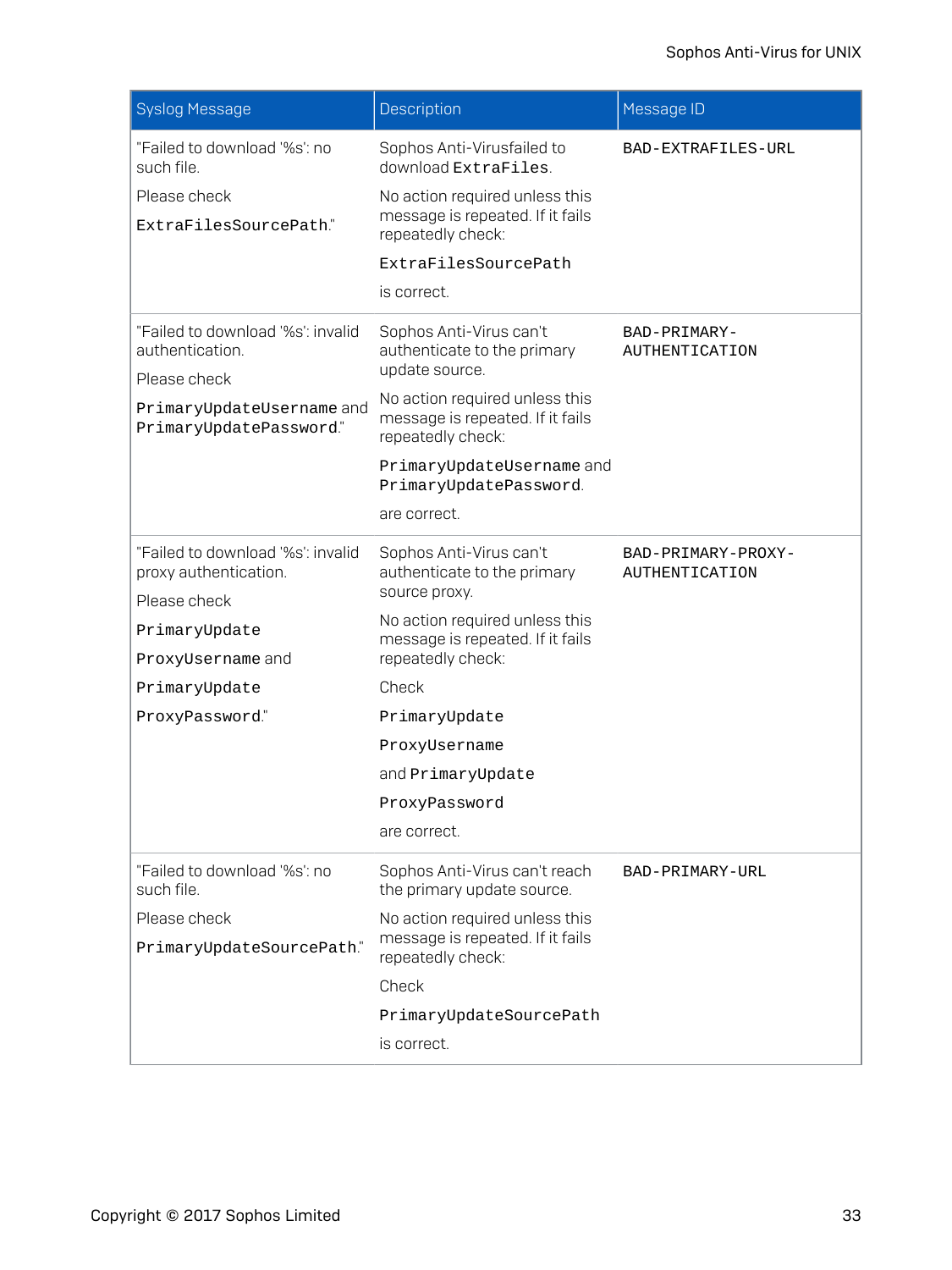| <b>Syslog Message</b>                                                                                                                                    | Description                                                                                                                                                                                                                                                                            | Message ID                                 |
|----------------------------------------------------------------------------------------------------------------------------------------------------------|----------------------------------------------------------------------------------------------------------------------------------------------------------------------------------------------------------------------------------------------------------------------------------------|--------------------------------------------|
| "Failed to download '%s": invalid<br>authentication.<br>Please check<br>SecondaryUpdateUsername<br>and<br>SecondaryUpdatePassword."                      | Sophos Anti-Virus can't<br>authenticate to the secondary<br>update source.<br>No action required unless this<br>message is repeated. If it fails<br>repeatedly check:<br>SecondaryUpdateUsername<br>and<br>SecondaryUpdatePassword.<br>are correct.                                    | BAD-SECONDARY-<br><b>AUTHENTICATION</b>    |
| "Failed to download '%s": invalid<br>proxy authentication.<br>Please check<br>SecondaryUpdate<br>ProxyUsername<br>and SecondaryUpdate<br>ProxyPassword." | Sophos Anti-Virus can't<br>authenticate to the primary<br>source proxy.<br>No action required unless this<br>message is repeated. If it fails<br>repeatedly check:<br>Check<br>SecondaryUpdate<br>ProxyUsername<br>and SecondaryUpdate<br>ProxyPassword<br>are correct.                | BAD-SECONDARY-PROXY-<br>AUTHENTICATION     |
| "Failed to download '%s': no<br>such file.<br>Please check<br>SecondaryUpdate<br>SourcePath."<br>"Failed to find validation<br>certificate at %s"        | Sophos Anti-Virus can't reach<br>the primary update source.<br>No action required unless this<br>message is repeated. If it fails<br>repeatedly check:<br>Check<br>SecondaryUpdate<br>SourcePath.<br>is correct.<br>Sophos Anti-Virus didn't update<br>due to the missing verification | BAD-SECONDARY-URL<br>CERTIFICATE_NOT_FOUND |
| "Timeout connecting to server                                                                                                                            | certificate.<br>If this message repeats uninstall<br>and reinstall Sophos Anti-Virus.<br>Savupdate timed out while                                                                                                                                                                     | CONNECTION-TIMEOUT                         |
| %s"                                                                                                                                                      | trying to connect to an update<br>server at the specified address.                                                                                                                                                                                                                     |                                            |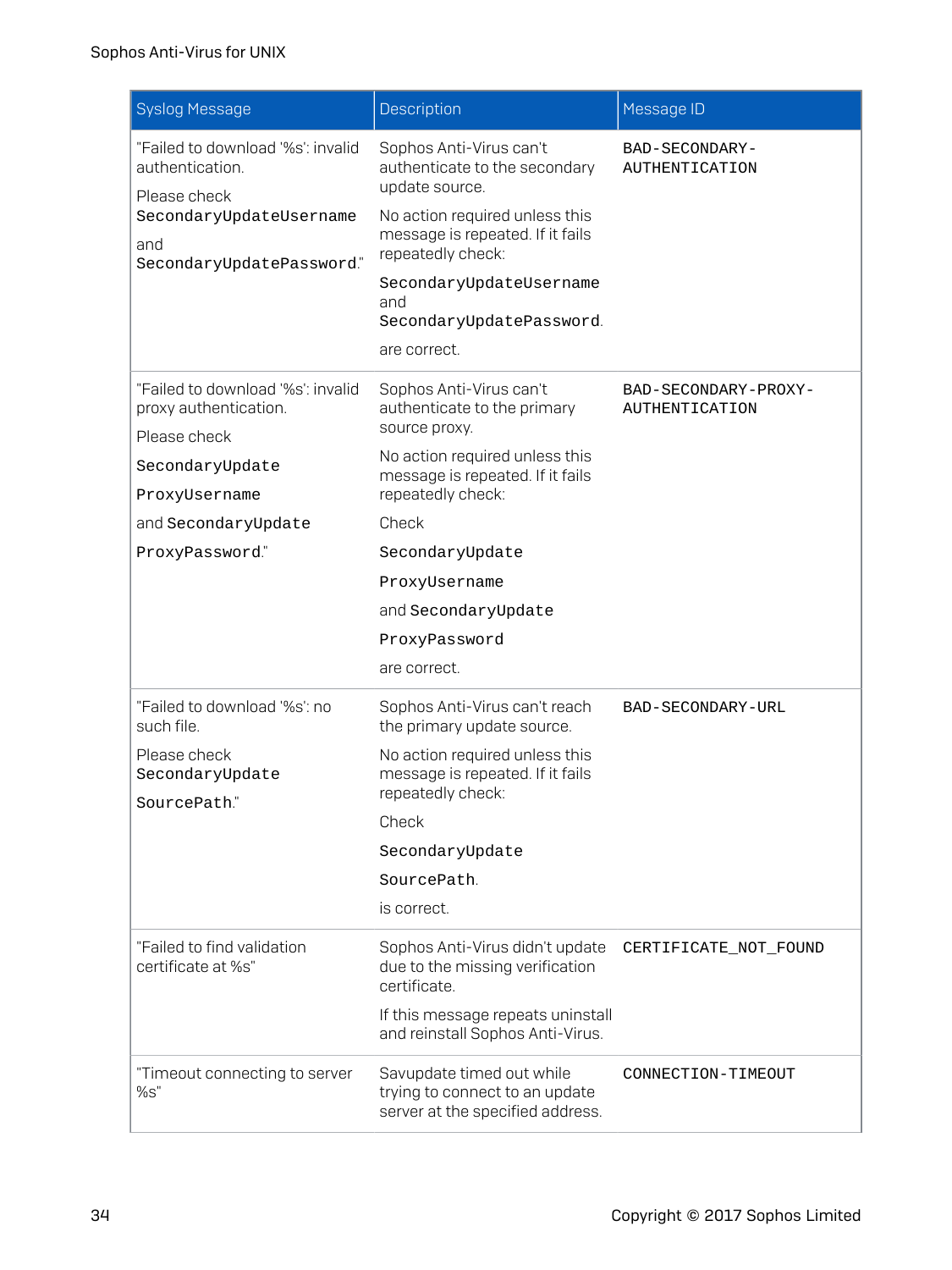| <b>Syslog Message</b>                                                              | Description                                                                                                                                                                                                                         | Message ID                              |
|------------------------------------------------------------------------------------|-------------------------------------------------------------------------------------------------------------------------------------------------------------------------------------------------------------------------------------|-----------------------------------------|
| "Savupdate control script for<br>'after upgrade' reported code<br>%s"              | Post upgrade custom is failing.<br>Fix or remove the custom script.<br>Sophos Anti-Virus has been<br>updated.                                                                                                                       | CONTROL_SCRIPT<br>_AFTER_UPGRADE_ABORT  |
| "Savupdate control script<br>for 'before upgrade' aborted<br>upgrade with code %s" | Pre upgrade custom is failing.<br>Fix or remove the custom script.<br>Sophos Anti-Virus has not been<br>updated.                                                                                                                    | CONTROL_SCRIPT_<br>BEFORE_UPGRADE_ABORT |
| "Failed to replicate from %s."                                                     | Sophos Anti-Virus didn't update.<br>No action required unless this<br>message is repeated. If update<br>fails repeatedly check update<br>settings.                                                                                  | FAILED-TO-UPDATE-FROM                   |
| "Failed to verify a manifest file<br>'%s'."                                        | Sophos Anti-Virus didn't update.<br>No action required unless this<br>message is repeated. If update<br>fails repeatedly:<br>If updating from CID rebuild the<br>source.<br>If updating from Sophos<br>reinstall Sophos Anti-Virus. | FAILED_VERIFY_MANIFEST                  |
| "Update failed: Invalid checksum<br>for %s from %s."                               | Sophos Anti-Virus didn't update.<br>No action required unless this<br>message is repeated. If update<br>fails repeatedly:<br>If updating from CID rebuild the<br>source.<br>If updating from Sophos<br>reinstall Sophos Anti-Virus. | INVALID-CHECKSUM-FROM                   |
| "Failed to validate contents of<br>cache directory '%s'."                          | Sophos Anti-Virus didn't update.<br>No action required unless this<br>message is repeated. If update<br>fails repeatedly:<br>If updating from CID rebuild the<br>source.<br>If updating from Sophos<br>reinstall Sophos Anti-Virus. | MSG_COMPOUNDSINK<br>_VALIDATE_FAIL      |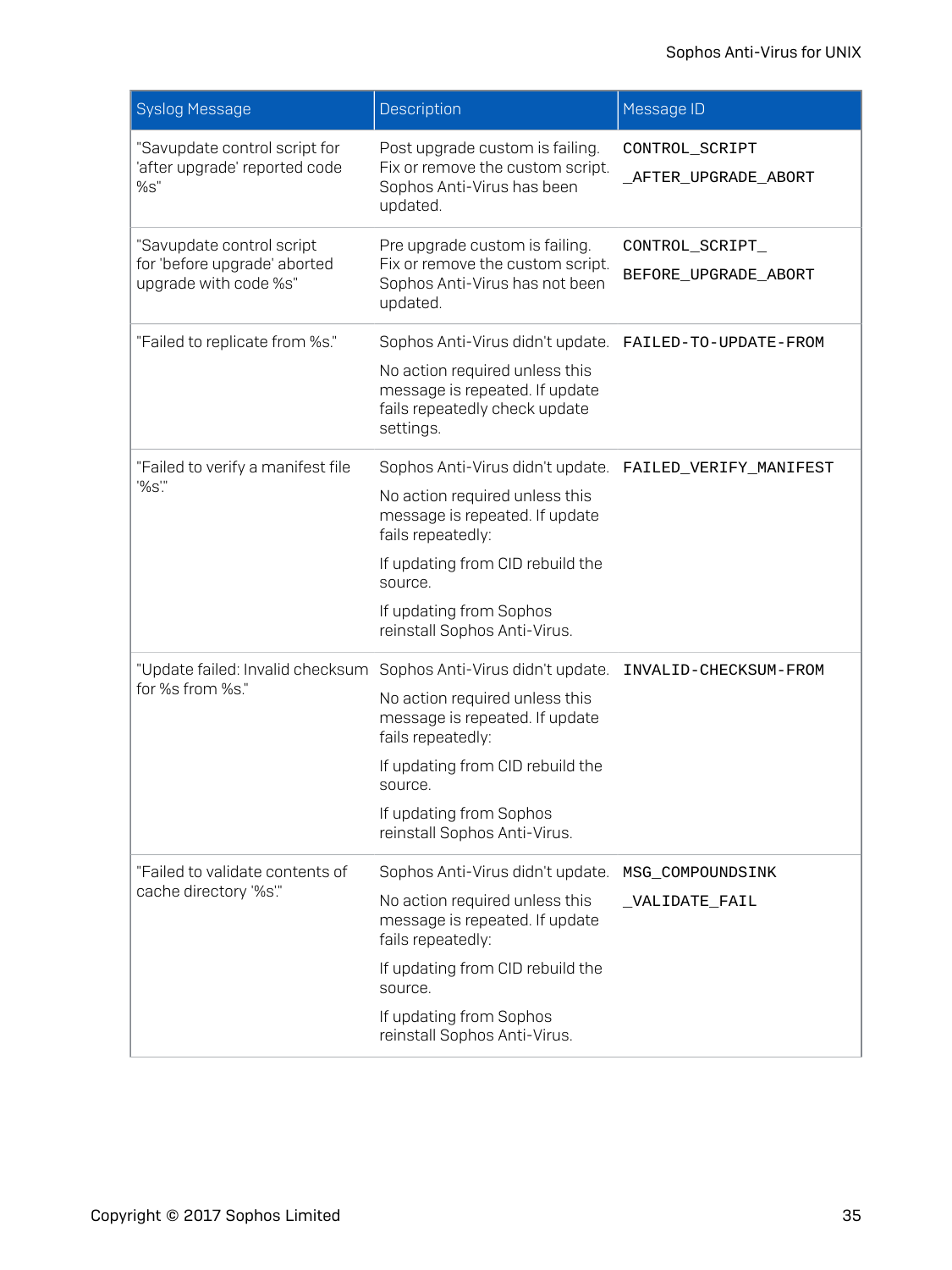| <b>Syslog Message</b>                                                                        | Description                                                                                                                                                                             | Message ID                                          |
|----------------------------------------------------------------------------------------------|-----------------------------------------------------------------------------------------------------------------------------------------------------------------------------------------|-----------------------------------------------------|
| "Failed to update Sophos Anti-<br>Virus "                                                    | Sophos Anti-Virus didn't update.<br>No action required unless<br>this message is repeated. If<br>update fails repeatedly check<br>the other log messages to find<br>appropriate action. | MSG_RTC_UPDATE_FAIL                                 |
| "Failed to update - no valid<br>configuration found."                                        | Sophos Anti-Virus can't update.<br>No action required unless this<br>message is repeated. If update<br>fails repeatedly check the<br>update settings.                                   | NO VALID<br>CONFIGURATION FOUND                     |
| "Failed to update from primary<br>update source. Redirecting to<br>secondary update source." | Sophos Anti-Virus updated<br>from the secondary settings, as<br>primary settings failed.<br>Check the primary update<br>settings and the primary servera<br>availability.               | SECONDARY-REPORT-AS-<br><b>ERROR</b>                |
| "Updated to versions - SAV:<br>%s[Engine: %s[Data: %s]"                                      | Sophos Anti-Virus updated.<br>No action required.                                                                                                                                       | UPDATED_TO_VERSION %s %s<br>៖ន                      |
| "Failed to find suitable product<br>in warehouse at %s."                                     | Sophos Anti-Virus didn't update.<br>No action required unless this<br>message is repeated. If update<br>fails repeatedly please reinstall<br>Sophos Anti-Virus.                         | UPDATE_FAILURE<br>_PRODUCT_UNAVAILABLE              |
| "Warehouse certificate chain<br>is invalid. The update source<br>address is %s."             | Sophos Anti-Virus didn't update.<br>No action required unless this<br>message is repeated. If update<br>fails repeatedly please reinstall<br>Sophos Anti-Virus.                         | UPDATE_FAILURE_SDDS<br>_BAD_CERTIFICATE_CHAIN       |
| "Failed to validate warehouse<br>signatures. The update source<br>address is %s."            | Sophos Anti-Virus didn't update.<br>No action required unless this<br>message is repeated. If update<br>fails repeatedly please reinstall<br>Sophos Anti-Virus.                         | UPDATE_FAILURE_SDDS<br>_SIGNING_ERROR               |
| "Failed to find supplement<br>warehouse. The update source<br>address is %s."                | Sophos Anti-Virus didn't update.<br>It can't find the supplement<br>warehouse.<br>Check the settings.                                                                                   | UPDATE_FAILURE_SUPPLEMENT<br>_WAREHOUSE_UNAVAILABLE |
| "Updating from versions - SAV:<br>%s[Engine: %s[Data: %s]."                                  | Sophos Anti-Virus is updating.<br>No action required.                                                                                                                                   | UPDATING_FROM_VERSION                               |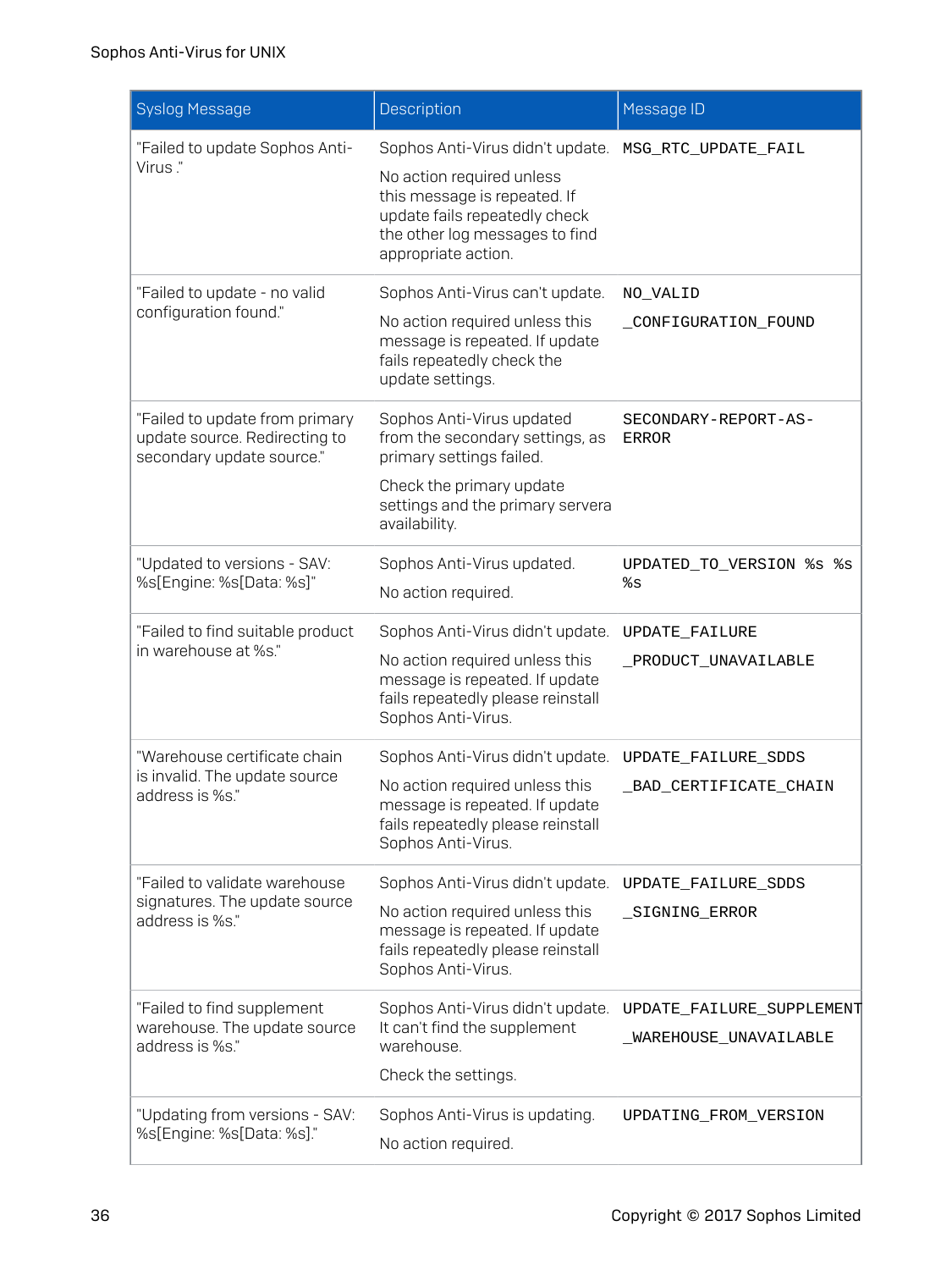| <b>Syslog Message</b>                                                   | Description                                                                                                                                                                                           | Message ID                                            |
|-------------------------------------------------------------------------|-------------------------------------------------------------------------------------------------------------------------------------------------------------------------------------------------------|-------------------------------------------------------|
| "Main configuration is not<br>available[using backup<br>configuration." | Sophos Anti-Virusupdated<br>from the backup settings.<br>Please ensure that the primary<br>update settings are configured<br>correctly.                                                               | USING_BACKUP<br>_CONFIGURATION                        |
| "Unable to use %s policy. Using<br>%s policy instead."                  | Sophos Anti-Virus is configured<br>to update from a SDDS Tag<br>that isn't available in your<br>warehouse. Please ensure that<br>PrimaryUpdatePolicy is set<br>correctly.                             | Unable to follow %s<br>policy[following %s<br>instead |
| "Failed to validate contents of<br>package directory '%s'."             | Sophos Anti-Virus didn't update.<br>No action required unless this<br>message is repeated. If update<br>fails repeatedly please reinstall<br>Sophos Anti-Virus.                                       | VERIFICATION_FAILED                                   |
| "Unable to locate signature<br>verifier at %s."                         | Sophos Anti-Virus didn't update.<br>No action required unless this<br>message is repeated. If update<br>fails repeatedly please reinstall<br>Sophos Anti-Virus.                                       | VERSIG_MISSING                                        |
| "magent [%s] unexpectedly<br>terminated with signal: %s."               | magent died due to a<br>signal. sophosmgmtd will<br>automatically restart magent.<br>No action required unless<br>this message is repeated.<br>If message repeats please<br>contact Sophos Support.   | MAGENT-DIED-SIGNAL                                    |
| "magent (%s) exited with an<br>error [%s]."                             | magent exited unexpectedly.<br>sophosmgmtd will<br>automatically restart magent.<br>No action required unless<br>this message is repeated.<br>If message repeats please<br>contact Sophos Support.    | MAGENT-EXIT-ERROR                                     |
| "mrouter (%s) unexpectedly<br>terminated with signal: %s."              | mrouter died due to a<br>signal. sophosmgmtd will<br>automatically restart mrouter.<br>No action required unless<br>this message is repeated.<br>If message repeats please<br>contact Sophos Support. | MROUTER-DIED-SIGNAL                                   |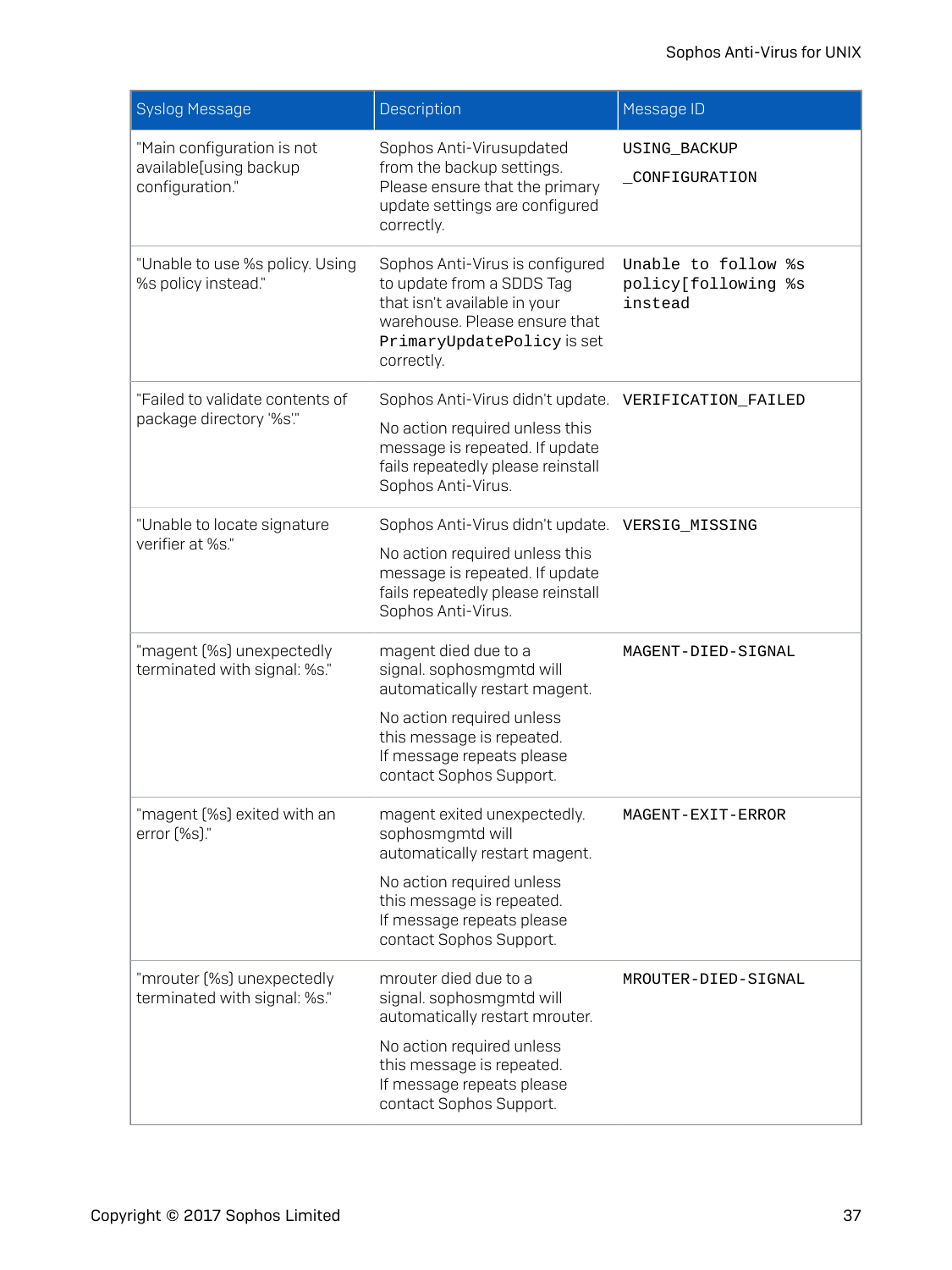| Syslog Message                                                         | <b>Description</b>                                                                                                                                                                                   | Message ID         |
|------------------------------------------------------------------------|------------------------------------------------------------------------------------------------------------------------------------------------------------------------------------------------------|--------------------|
| "mrouter (%s) exited with an<br>$error(% \mathscr{E}^{\prime})$ (%s)." | mrouter exited unexpectedly.<br>sophosmgmtd will<br>automatically restart mrouter.<br>No action required unless<br>this message is repeated.<br>If message repeats please<br>contact Sophos Support. | MROUTER-EXIT-ERROR |

## Info messages

### These messages give you information about the scanning process.

| <b>Syslog Message</b>                                        | Description                                                                                                                                                                                             | Message ID                              |
|--------------------------------------------------------------|---------------------------------------------------------------------------------------------------------------------------------------------------------------------------------------------------------|-----------------------------------------|
| "Sophos Anti-Virus daemon<br>started."                       | Sophos Anti-Virus started.                                                                                                                                                                              | SAVD-STARTED                            |
| "Sophos Anti-Virus daemon<br>stopped."                       | Sophos Anti-Virus stopped.                                                                                                                                                                              | SAVD-STOPPED                            |
| "Loading SAV Interface returned<br>the error %s : %s."       | The Sophos Anti-Virus interface<br>did not open due to an error.                                                                                                                                        | SAVI LOAD ERROR                         |
| "scan processor running."                                    | The Sophos Anti-Virus scanner<br>is running.                                                                                                                                                            | SCANNER-RUNNING                         |
| "scan processor stopped."                                    | The Sophos Anti-Virus scanner<br>stopped.                                                                                                                                                               | SCANNER-SHUTDOWN                        |
| "Shut down a scan processor<br>with a signal: %s."           | savscand died due to a<br>signal. sophosmgmtd will<br>automatically restart savscand.<br>No action required unless<br>this message is repeated.<br>If message repeats please<br>contact Sophos Support. | SCANNER-SHUTDOWN-WITH-<br>SIGNAL        |
| "Failed to disinfect %s: too many<br>disinfection attempts." | Sophos Anti-Virus ondemand<br>scanner didn't disinfect a file.<br>Please remove this file.                                                                                                              | NOTIFY-ONDEMAND-MAX-<br>DISINFECT-ERROR |
| "Failed to open %s."                                         | Sophos Anti-Virus ondemand<br>scanner can't open a file. This<br>can happen where the files that<br>the scanner can't open, such<br>as network files. Note that such<br>files haven't been scanned.     | NOTIFY-ONDEMAND-OPEN-<br><b>ERROR</b>   |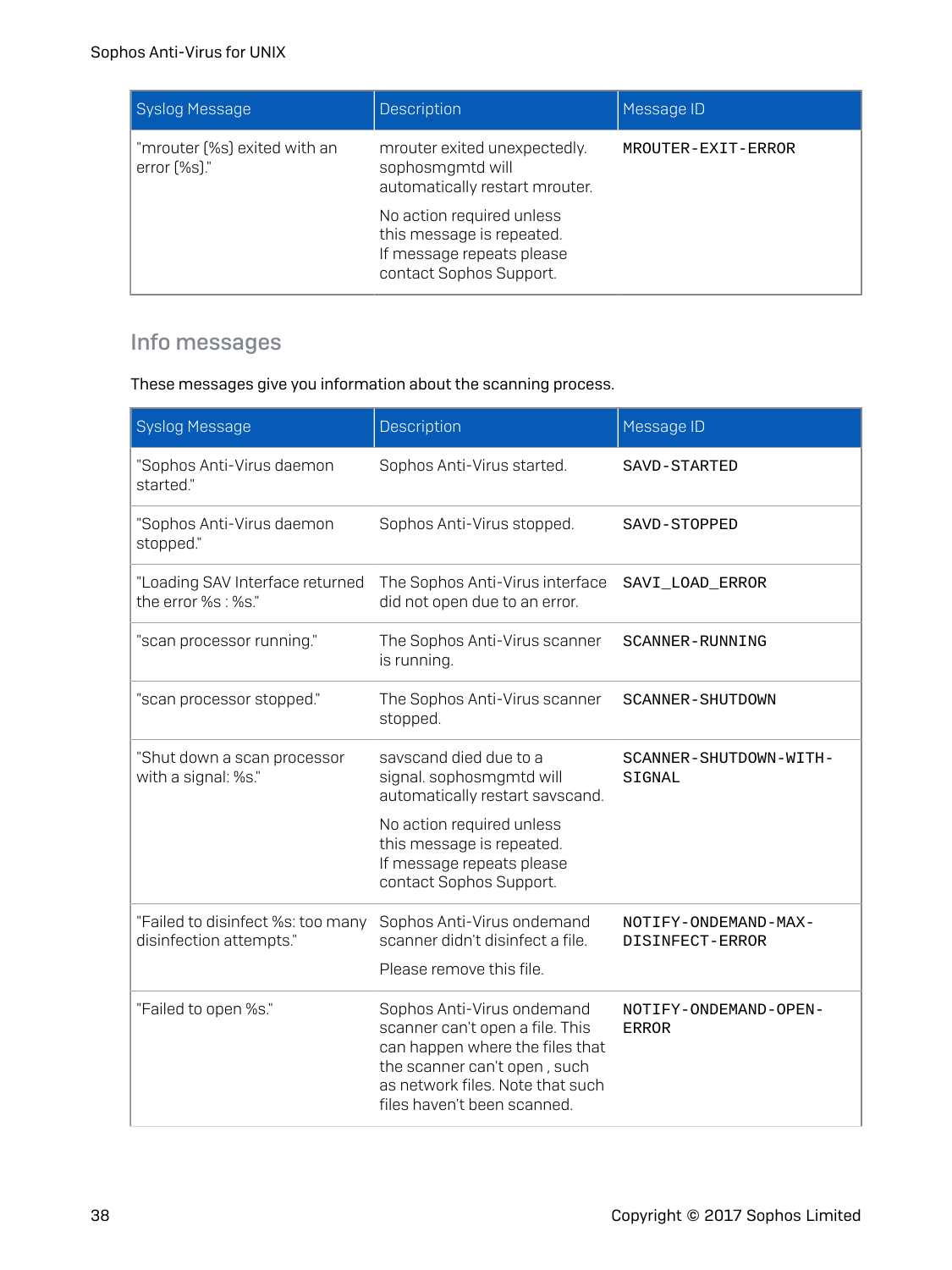| <b>Syslog Message</b>                                                                                                                                                                              | Description                                                                                                                                                   | Message ID                               |
|----------------------------------------------------------------------------------------------------------------------------------------------------------------------------------------------------|---------------------------------------------------------------------------------------------------------------------------------------------------------------|------------------------------------------|
| "Failed to scan specified path<br>%s."                                                                                                                                                             | Sophos Anti-Virusscheduled<br>scan wasn't able to scan an<br>explicitly requested path, Please<br>ensure that the scheduled scan<br>configuration is correct. | NOTIFY-ONDEMAND-<br>SPECIFIED-PATH-ERROR |
| "On-demand scan details:<br>master boot records scanned:<br>%s[boot records scanned:<br>%s[files scanned: %s[scan<br>errors: %s[threats detected: %s,<br>infected files detected: %s."             | Sophos Anti-Virus completed an<br>on-demand scan. These are the<br>summary results.                                                                           | SAVSCAN-DETAILS                          |
| "On-demand scan finished."                                                                                                                                                                         | Sophos Anti-Virus on demand<br>scan finished.                                                                                                                 | SAVSCAN-FINISHED                         |
| "On-demand scan started."                                                                                                                                                                          | Sophos Anti-Virus on demand<br>scan started.                                                                                                                  | SAVSCAN-START                            |
| "Scheduled scan \"%s\"<br>started."                                                                                                                                                                | Sophos Anti-Virus scheduled<br>scan started.                                                                                                                  | SCHEDULED-SCAN-BEGIN                     |
| "Scheduled scan \"%s\"<br>completed: master boot records<br>scanned: %s[boot records<br>scanned: %s[files scanned:<br>%s[scan errors: %s[threats<br>detected: %s, infected files<br>detected: %s." | Sophos Anti-Virus completed a<br>scheduled scan. These are the<br>summary results.                                                                            | SCHEDULED-SCAN-DETAILS                   |
| "Successfully updated Sophos<br>Anti-Virus from %s"                                                                                                                                                | Sophos Anti-Virus successfully<br>updated.                                                                                                                    | SUCCESSFULLY_<br>UPDATED_FROM            |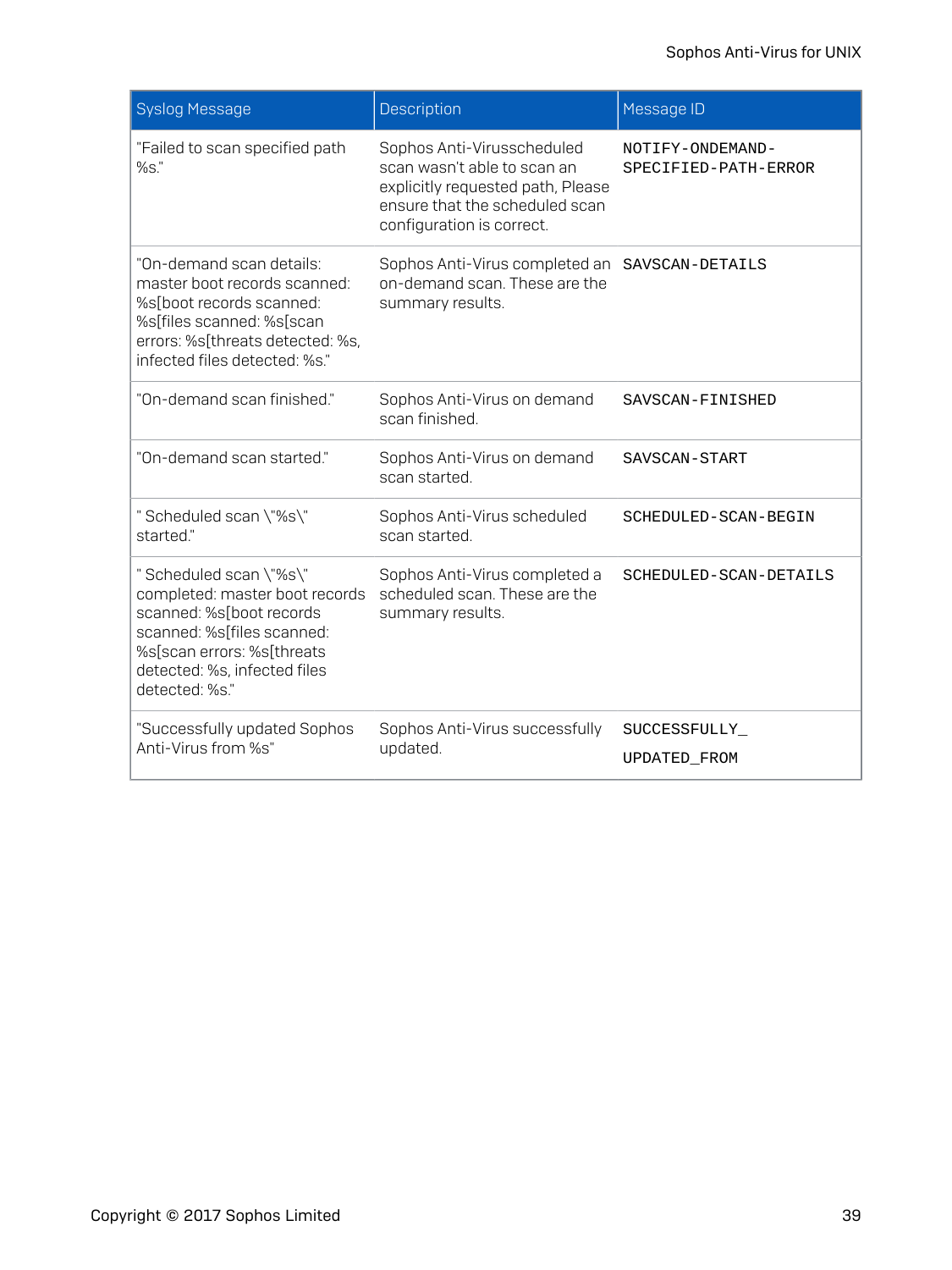# <span id="page-42-0"></span>14 Appendix: Configuring updating

### Important

If you manage Sophos Anti-Virus using Sophos Enterprise Console, you must configure updating using Enterprise Console. For information about how to do this, see the Enterprise Console Help instead of this section.

# <span id="page-42-1"></span>14.1 Basic concepts

### Update server

An *update server* is a computer on which you have installed Sophos Anti-Virus and which also acts as an update source for other computers. These other computers are either update servers or update clients, depending on how you deploy Sophos Anti-Virus across the network.

## Update client

An *update client* is a computer on which you have installed Sophos Anti-Virus and which does not need to act as an update source for other computers.

### Primary update source

The *primary update source* is the location of the updates that a computer usually accesses. It might need access credentials.

### Secondary update source

The *secondary update source* is the location of the updates that a computer accesses when the primary update source is unavailable. It might need access credentials.

## <span id="page-42-2"></span>14.2 savsetup configuration command

savsetup is a command that you can use to configure updating. You should use it only for the specific tasks explained in the following subsections.

Although it enables you to access only some of the parameters that you can access with savconfig, it is easier to use. It prompts you for values of parameters, and you respond by selecting or typing the values. To run savsetup, type:

/opt/sophos-av/bin/savsetup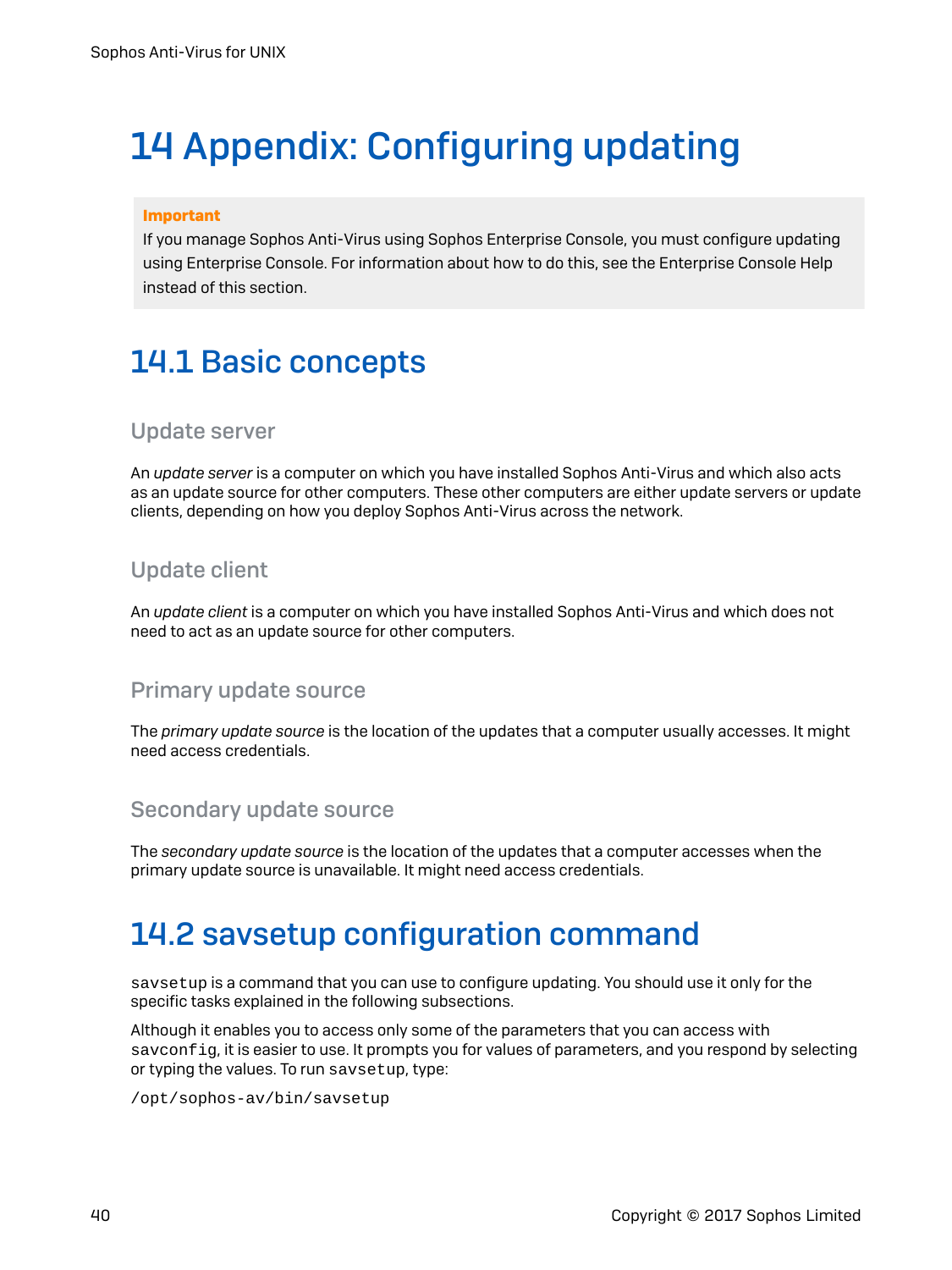# <span id="page-43-0"></span>14.3 Check the auto-updating configuration for a computer

- 1. At the computer that you want to check, type: /opt/sophos-av/bin/savsetup savsetup asks you to select what you want to do.
- 2. Select Display update configuration to see the current configuration.

# <span id="page-43-1"></span>14.4 Configure multiple update clients to update from Sophos directly when the update server is unavailable

#### Note

If you want to change the configuration for a single update client, see [Configure](#page-44-0) a single update client to [update](#page-44-0) from the update server (page 42) instead.

At the update server, you update the offline configuration file, and then apply the changes to the live configuration file, ready for the update clients to download the next time that they update. In the procedure below, *offline-config-file-path* represents the path of the offline configuration file and *liveconfig-file-path* represents the path of the live configuration file.

To configure multiple update clients to update from Sophos directly when the update server is unavailable:

- 1. Set the secondary update source address to sophos:, using the parameter SecondaryUpdateSourcePath . For example, type: /opt/sophos-av/bin/savconfig -f offline-config-file -c set SecondaryUpdateSourcePath 'sophos:'
- 2. Set the secondary update source username to the username that is included with your license, using the parameter SecondaryUpdateUsername. For example, type: /opt/sophos-av/bin/savconfig -f offline-config-file -c set SecondaryUpdateUsername 'cust123'
- 3. Set the secondary update source password to the password that is included with your license, using the parameter SecondaryUpdatePassword. For example, type: /opt/sophos-av/bin/savconfig -f offline-config-file -c set SecondaryUpdatePassword 'j23rjjfwj'
- 4. If you access the internet via a proxy, set the address, username, and password of the proxy server, using the parameters SecondaryUpdateProxyAddress, SecondaryUpdateProxyUsername, and SecondaryUpdateProxyPassword, respectively. For example, type: /opt/sophos-av/bin/savconfig -f offline-config-file -c set SecondaryUpdateProxyAddress 'http://www-cache.xyz.com:8080' /opt/sophos-av/bin/savconfig -f offline-config-file -c set SecondaryUpdateProxyUsername 'penelope' /opt/sophos-av/bin/savconfig -f offline-config-file -c set SecondaryUpdateProxyPassword 'fj202jrjf'
- 5. When you have finished setting parameters in the offline configuration file, update the live configuration file by using the command addextra. Use the following syntax: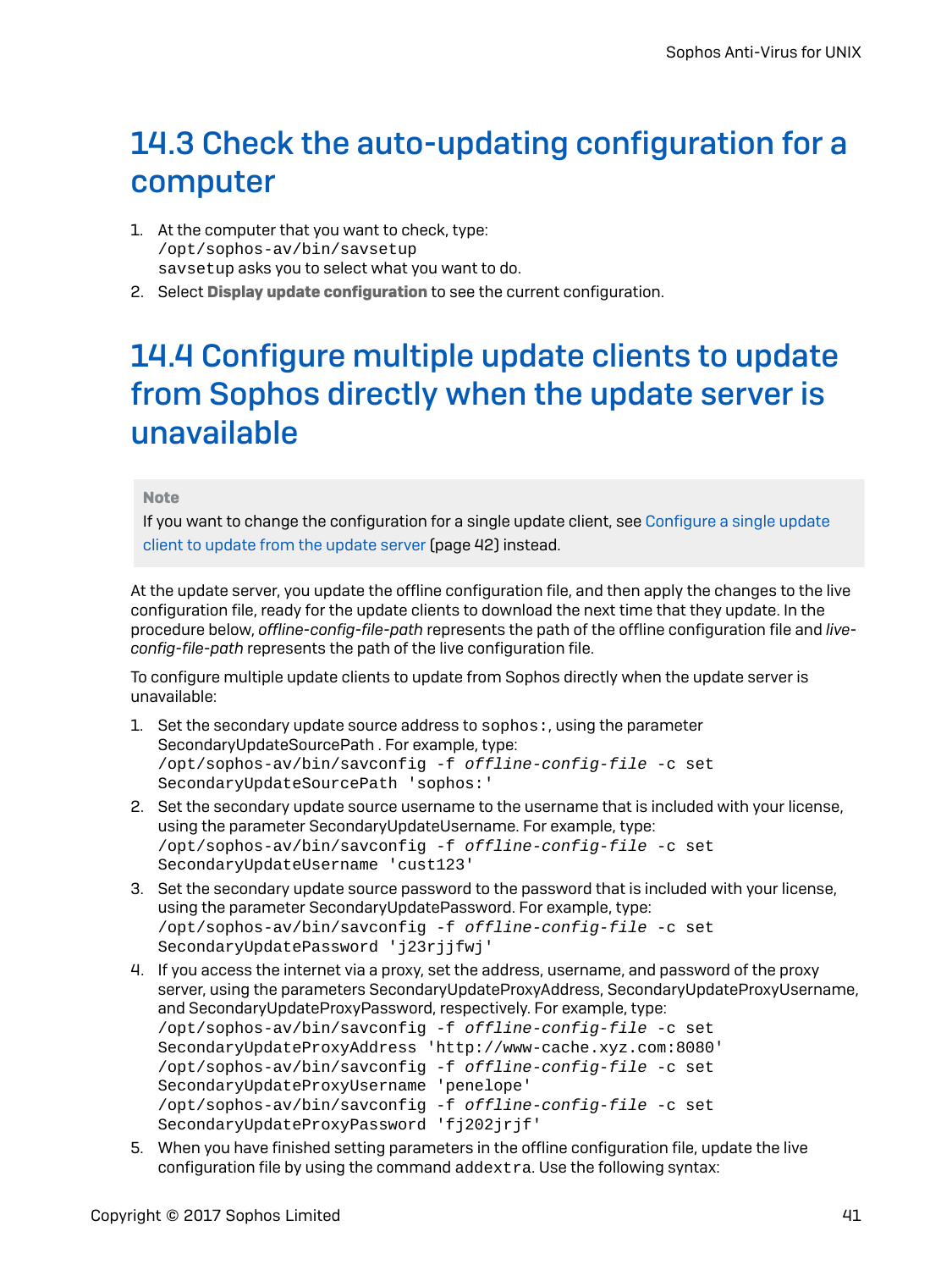/opt/sophos-av/update/addextra offline-config-file-path live-config-filepath

#### For example:

/opt/sophos-av/update/addextra /opt/sophos-av/OfflineConfig.cfg /opt/ sophos-av/extrafiles/LiveConfig.cfg

# <span id="page-44-0"></span>14.5 Configure a single update client to update from the update server

### Note

If you want to change the configuration for multiple update clients, see [Configure](#page-43-1) multiple update clients to update from Sophos directly when the update server is [unavailable](#page-43-1) (page 41) instead.

- 1. At the computer that you want to configure, type: /opt/sophos-av/bin/savsetup savsetup asks you to select what you want to do.
- 2. Select the option to configure the primary (or secondary) update source to be your own server. savsetup prompts you to enter details of the update source.
- 3. Enter the address of the source, and the username and password if required. You can specify either an HTTP address or a UNC path, depending on how you have set up the update server.

savsetup asks you if you need a proxy to access the update server.

4. If you need a proxy, press Y and then type the proxy details.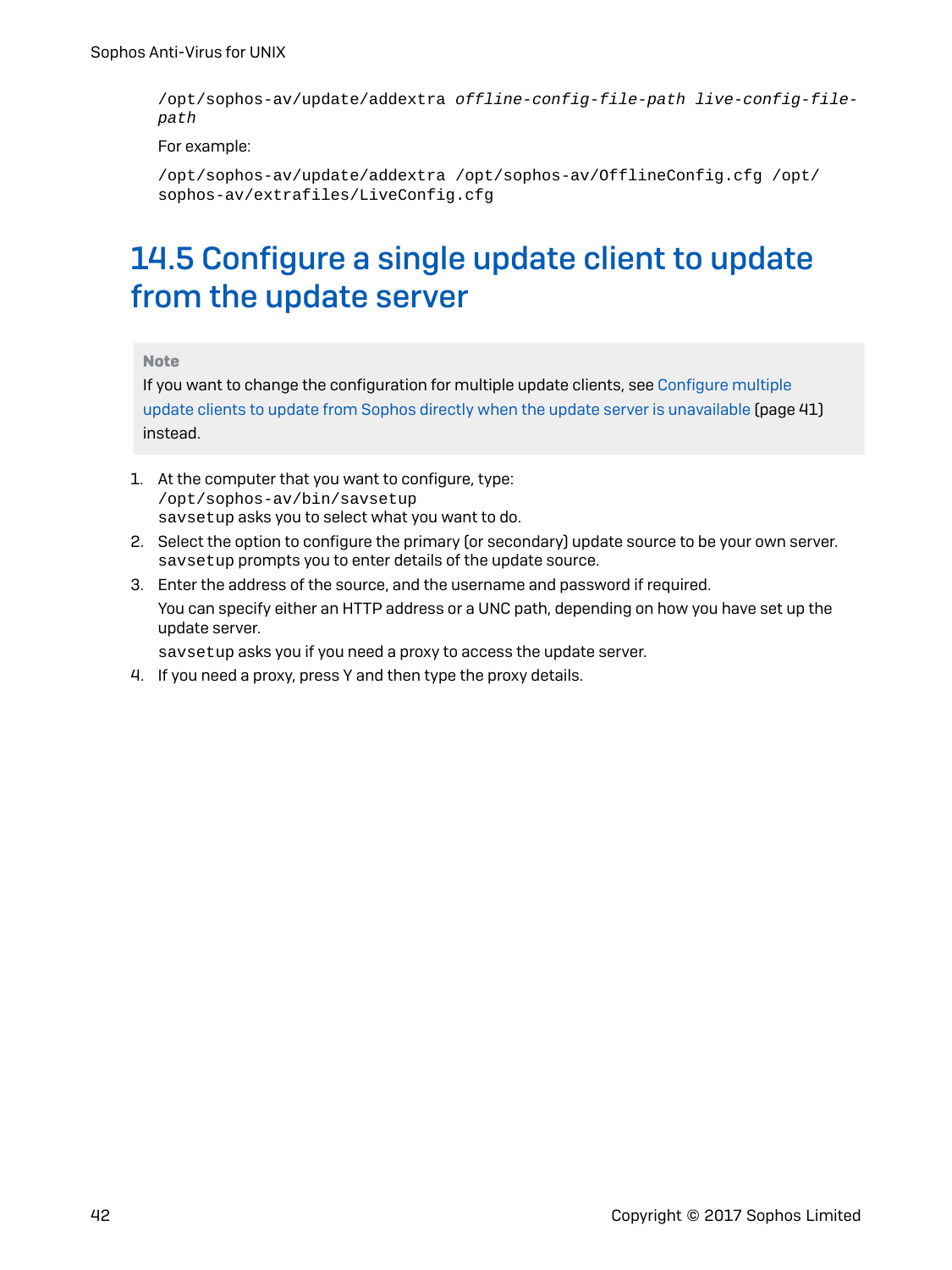# <span id="page-45-0"></span>15 Appendix: Configuring the phonehome feature

Sophos Anti-Virus can contact Sophos and send us some product and platform details. This "phonehome" feature helps us to improve the product and user experience.

When you install Sophos Anti-Virus, the phone-home feature is turned on by default. We would like you to leave it on. It doesn't affect your security or your computer performance:

- Your data is sent in encrypted form to a secure location and we keep it for no more than three months.
- The product sends only about 2 KB of data once a week. It phones home at random intervals, to avoid multiple computers phoning home at the same time.

You can turn off the feature at any time after installation.

To turn off the phone-home feature, type:

/opt/sophos-av/bin/savconfig set DisableFeedback true

To turn on the phone-home feature again, type:

/opt/sophos-av/bin/savconfig set DisableFeedback false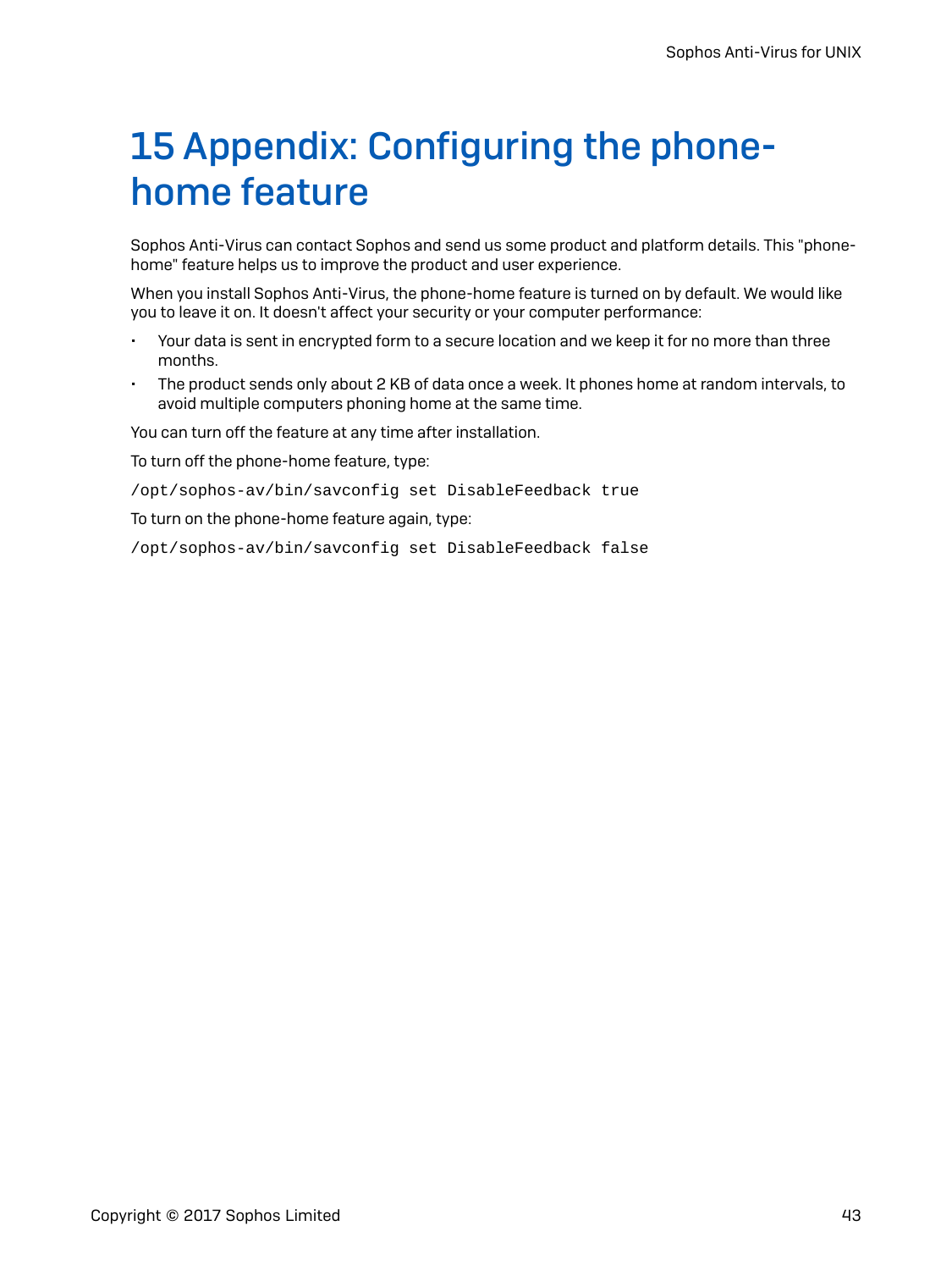# <span id="page-46-0"></span>16 Troubleshooting

This section describes how to deal with problems that might arise when using Sophos Anti-Virus.

For information about Sophos Anti-Virus return codes for on-demand scans, see [Appendix: On](#page-16-0)[demand](#page-16-0) scan return codes (page 14).

# <span id="page-46-1"></span>16.1 Unable to run a command

### Symptom

Your computer does not allow you to run a Sophos Anti-Virus command.

### **Cause**

This might be because you do not have sufficient privileges.

### Resolve the problem

Try logging on to the computer as root.

# <span id="page-46-2"></span>16.2 Computer reports "No manual entry for …"

### Symptom

When you try to view a Sophos Anti-Virus man page, the computer displays a message similar to  $N$ o manual entry for ....

### **Cause**

This is probably because the environment variable MANPATH does not include the path to the man page.

### Resolve the problem

1. If you are running the sh, ksh or bash shell, open /etc/profile for editing. If you are running the csh or tcsh shell, open /etc/login for editing.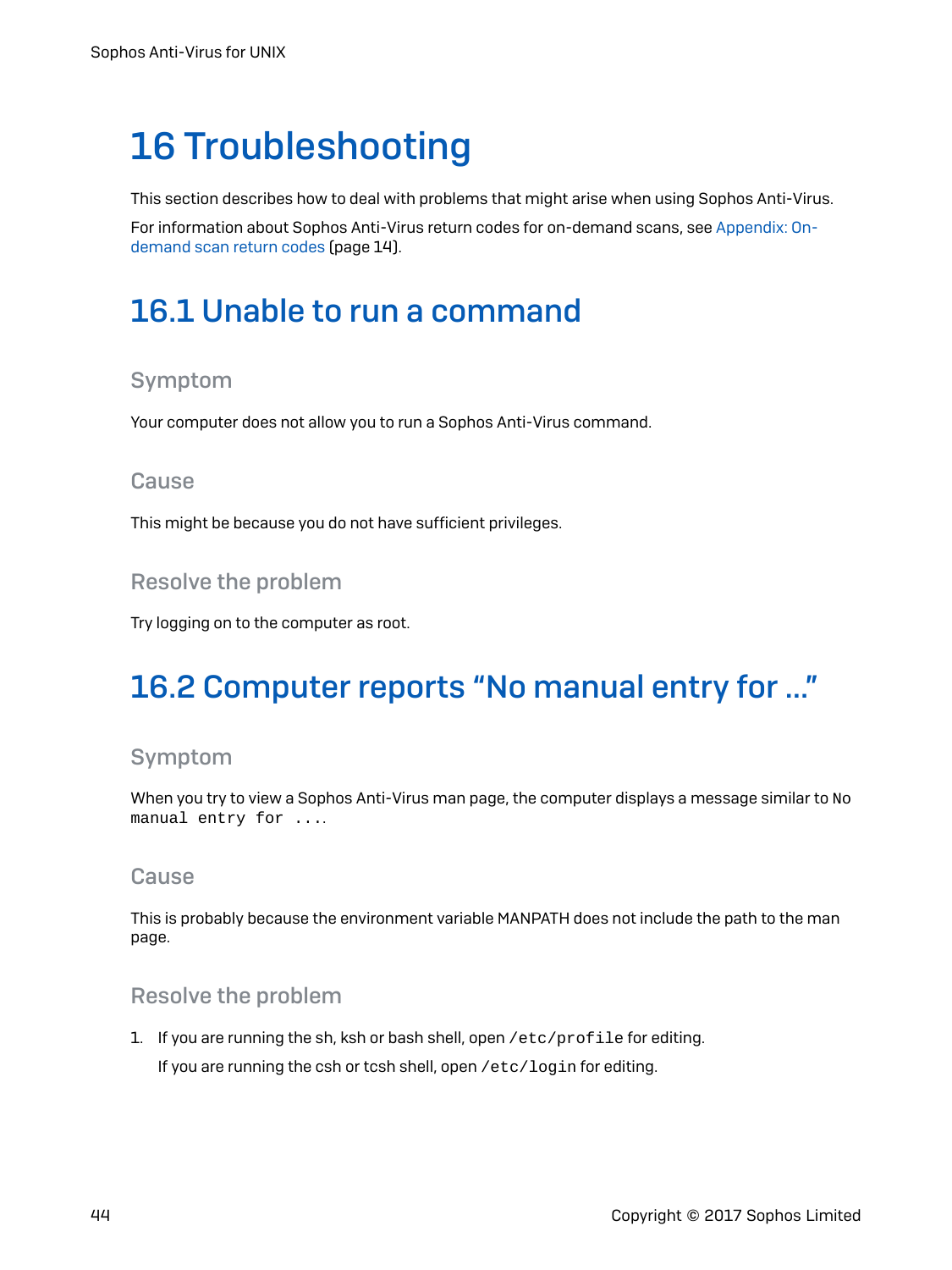Note

If you do not have a login script or profile, carry out the following steps at the command prompt. You must do this every time that you restart the computer.

- 2. Check that the environment variable MANPATH includes the directory  $/$ usr $/$ local $/$ man.
- 3. If MANPATH does not include this directory, add it as follows. Do not change any of the existing settings.

If you are running the sh, ksh or bash shell, type: MANPATH=\$MANPATH:/usr/local/man export MANPATH If you are running the csh or tcsh shell, type: setenv MANPATH values:/usr/local/man where *values* are the existing settings. 4. Save the login script or profile.

# <span id="page-47-0"></span>16.3 Runs out of disk space

### Symptom

Sophos Anti-Virus runs out of disk space, perhaps when scanning complex archives.

### **Causes**

This might be for one of the following reasons:

- When it unpacks archives, Sophos Anti-Virus uses the /tmp directory to store its working results. If this directory is not very large, Sophos Anti-Virus may run out of disk space.
- Sophos Anti-Virus has exceeded the user's quota.

### Resolve the problem

Try one of the following:

- Enlarge / tmp.
- Increase the user's quota.
- Change the directory that Sophos Anti-Virus uses for working results. You can do this by setting the environment variable SAV\_TMP.

# <span id="page-47-1"></span>16.4 On-demand scanning runs slowly

This problem may arise for one of the following reasons: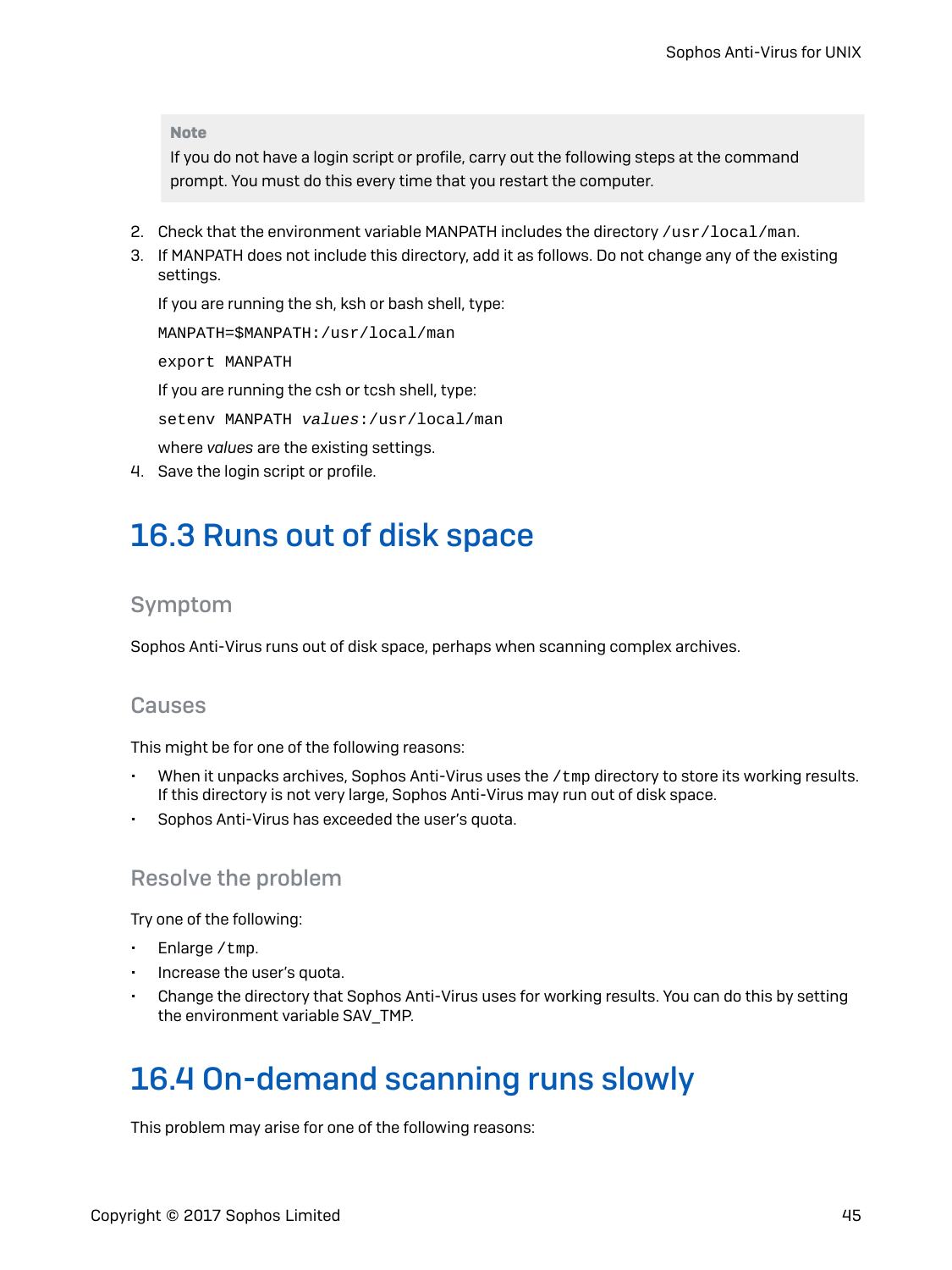### Symptom

Sophos Anti-Virus takes significantly longer to carry out an on-demand scan.

### Causes

This might be for one of the following reasons:

- By default, Sophos Anti-Virus performs a quick scan, which scans only the parts of files that are likely to contain viruses. If scanning is set to full (using the option -f), it scans the whole file.
- By default, Sophos Anti-Virus scans only particular file types. If it is configured to scan *all* file types, the process takes longer.

### Resolve the problem

Try one of the following, as appropriate:

- Avoid using full scanning unless you are advised to, for example by Sophos technical support.
- To scan files that have specific filename extensions, add those extensions to the list of file types that Sophos Anti-Virus scans by default. For more information, see Scan a [particular](#page-6-3) directory or [file](#page-6-3) (page 4).

# <span id="page-48-0"></span>16.5 Archiver backs up all files that have been scanned on demand

### Symptom

Your archiver always backs up all the files that Sophos Anti-Virus has scanned on demand.

### **Cause**

This is because of changes that Sophos Anti-Virus makes in the "status-changed" time of files. By default, Sophos Anti-Virus tries to reset the access time (atime) of files to the time shown before scanning. However, this has the effect of changing the inode status-changed time (ctime). If your archiver uses the ctime to decide whether a file has changed, it backs up all files scanned by Sophos Anti-Virus.

### Resolve the problem

Run savscan with the option --no-reset-atime.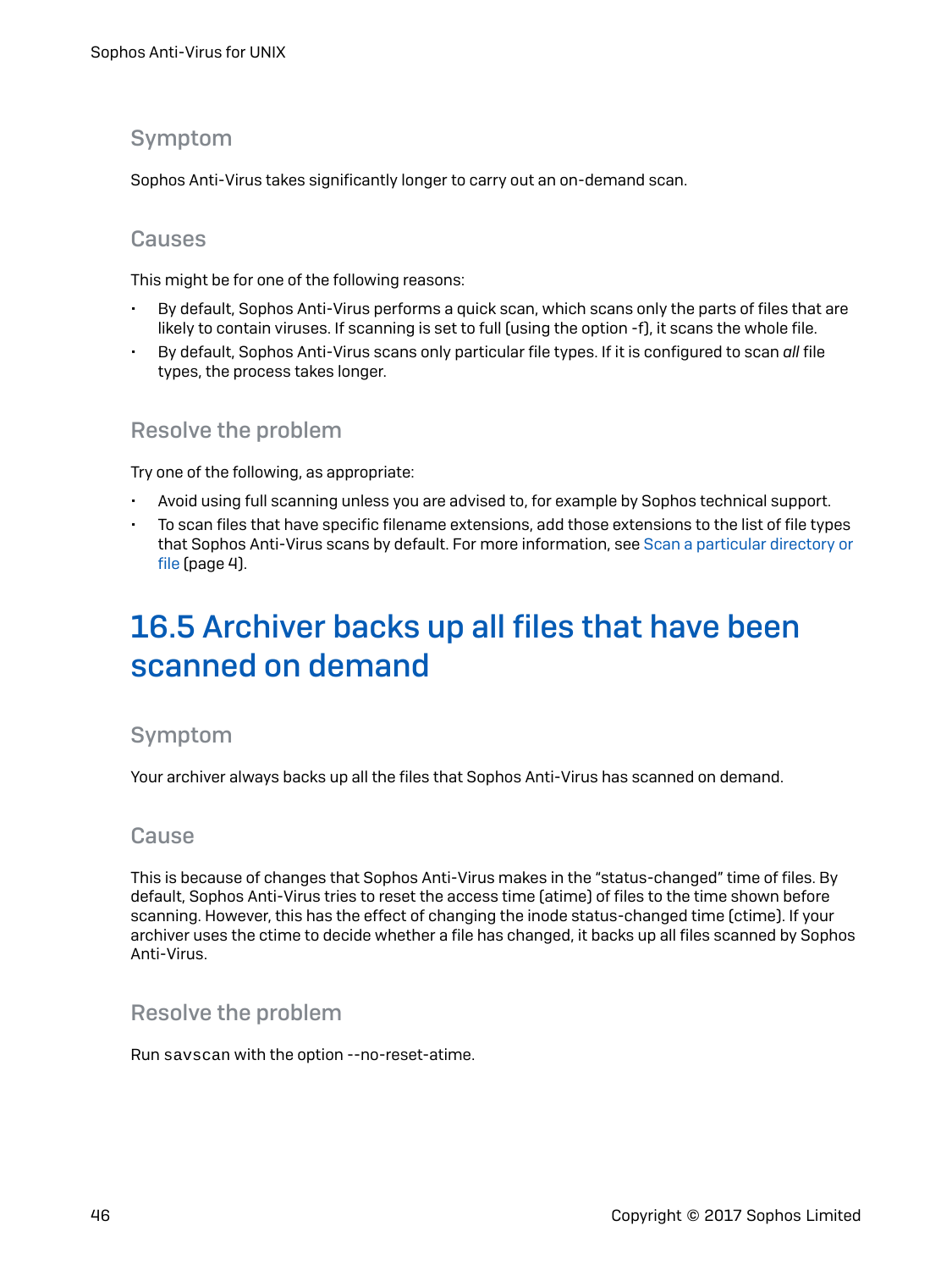# <span id="page-49-0"></span>16.6 Virus not cleaned up

### Symptoms

- Sophos Anti-Virus has not attempted to clean up a virus.
- Sophos Anti-Virus displays Disinfection failed.

### **Causes**

This might be for one of the following reasons:

- Automatic cleanup has not been enabled.
- Sophos Anti-Virus cannot disinfect that type of virus.
- The infected file is on a removable medium, for example floppy disk or CD, that is write-protected.
- The infected file is on an NTFS filesystem.
- Sophos Anti-Virus does not clean up a virus fragment because it has not found an exact virus match.

### Resolve the problem

Try one of the following, as appropriate:

- Enable automatic cleanup.
- If possible, make the removable medium writeable.
- Deal with files that are on an NTFS filesystem on the local computer instead.

# <span id="page-49-1"></span>16.7 Virus fragment reported

### Symptom

Sophos Anti-Virus reports that it has detected a virus fragment.

### Causes

This indicates that part of a file matches part of a virus. This is for one of the following reasons:

- Many new viruses are based on existing ones. Therefore, code fragments that are typical of a known virus might appear in files that are infected with a new one.
- Many viruses contain bugs in their replication routines that cause them to infect target files incorrectly. An inactive part of the virus (possibly a substantial part) may appear in the host file, and this is detected by Sophos Anti-Virus.
- When running a full scan, Sophos Anti-Virus may report that there is a virus fragment in a database file.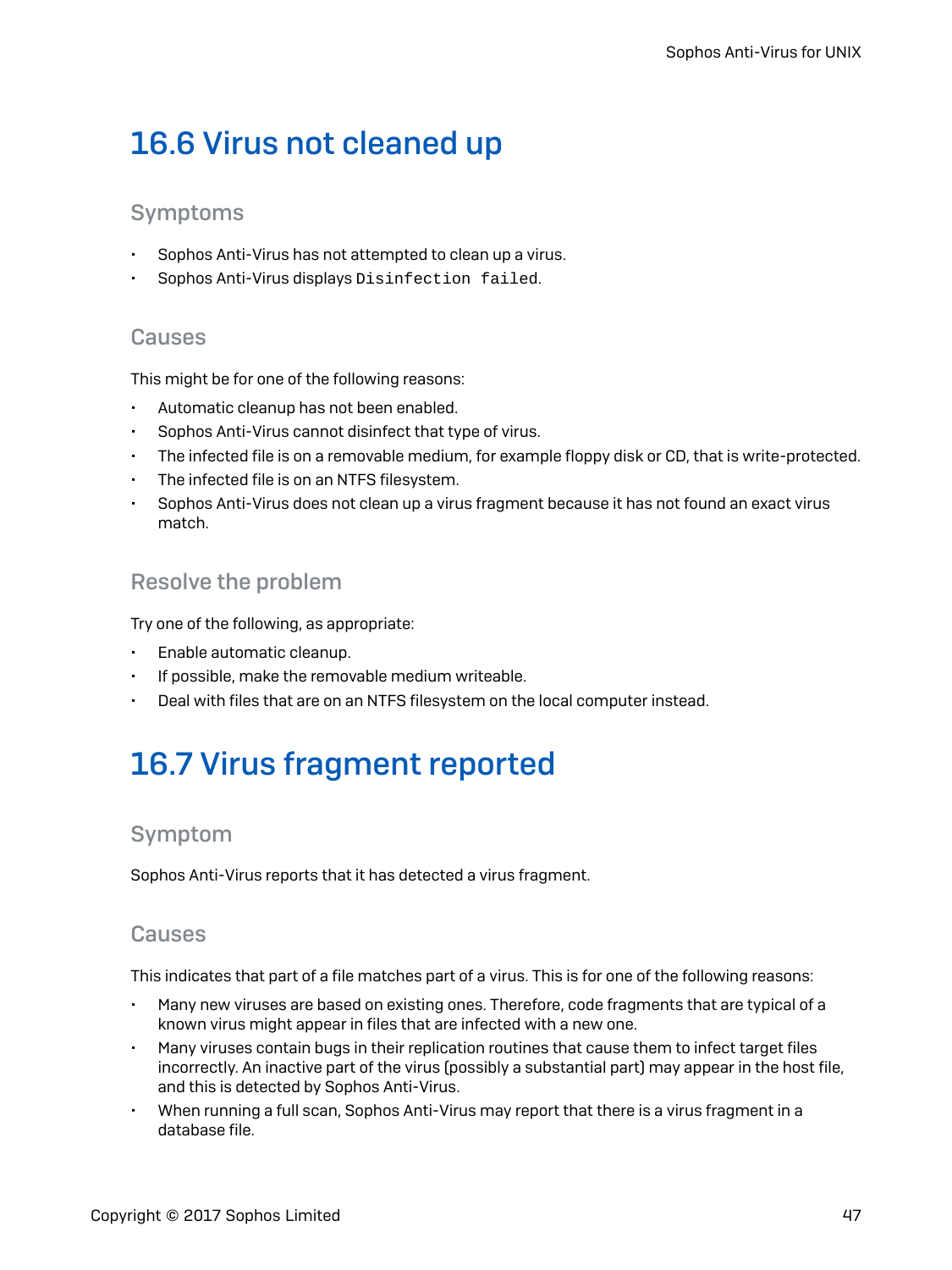## Resolve the problem

- 1. Update Sophos Anti-Virus on the affected computer so that it has the latest virus data.
- 2. Try to disinfect the file: see [Disinfect](#page-12-1) a specific infected file (page 10).
- 3. If virus fragments are still reported, contact Sophos technical support for advice.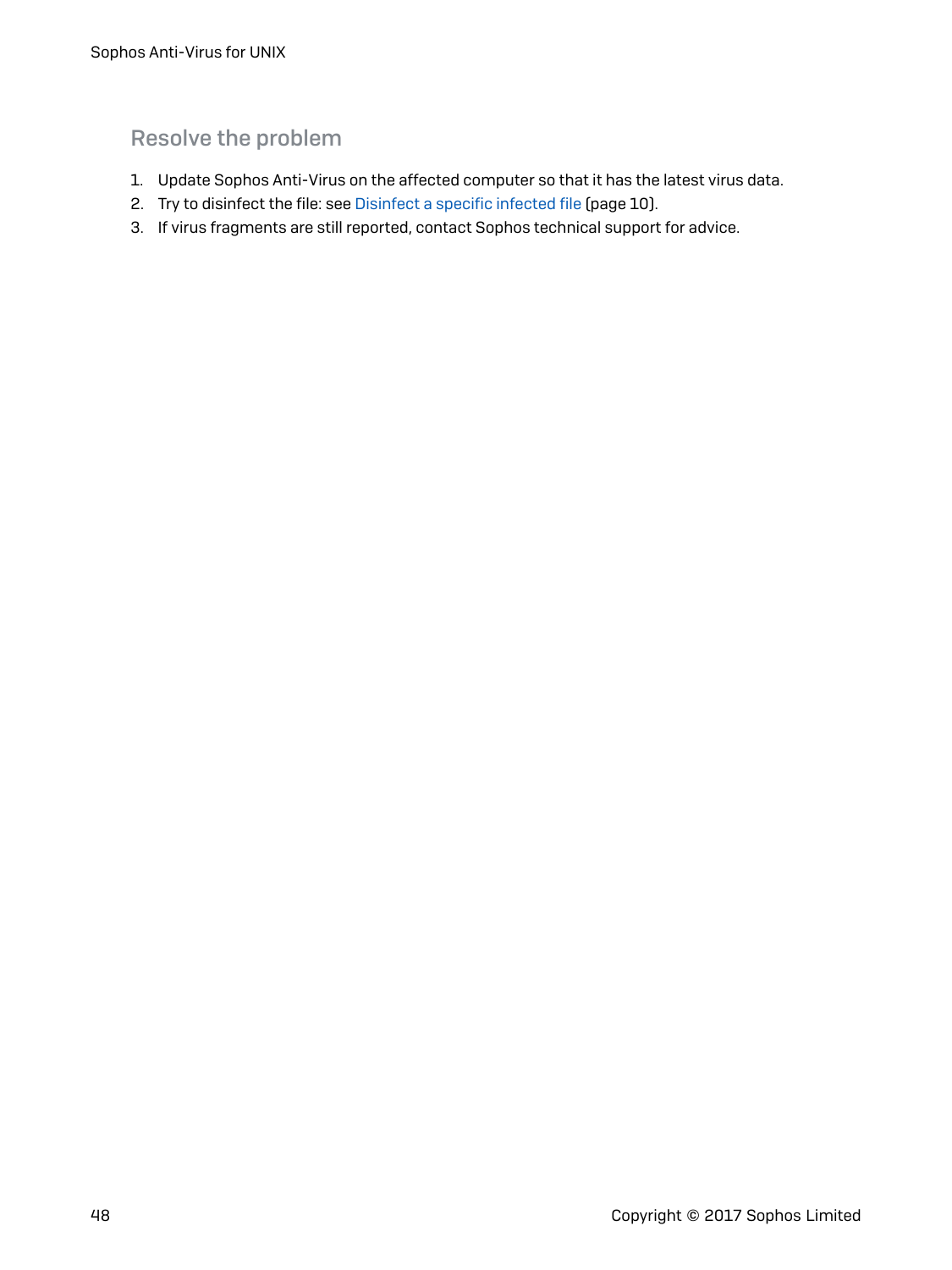# <span id="page-51-0"></span>17 Glossary

| central installation directory (CID) | A directory into which Sophos software and<br>updates are placed. Networked computers<br>update themselves from this directory.                                                                                                                                                                                                                                                                                     |
|--------------------------------------|---------------------------------------------------------------------------------------------------------------------------------------------------------------------------------------------------------------------------------------------------------------------------------------------------------------------------------------------------------------------------------------------------------------------|
| disinfection                         | Disinfection removes a virus from a file or boot<br>sector.                                                                                                                                                                                                                                                                                                                                                         |
| <b>Extra Files</b>                   | A location used to store Sophos Anti-Virus<br>configuration for a network. When computers<br>update, they download the configuration from<br>this location.                                                                                                                                                                                                                                                         |
| on-demand scan                       | A scan that you initiate. You can use an on-<br>demand scan to scan anything from a single file<br>to everything on your computer that you have<br>permission to read.                                                                                                                                                                                                                                              |
| primary update source                | The location of the updates that a computer<br>usually accesses. It might need access<br>credentials.                                                                                                                                                                                                                                                                                                               |
| scheduled scan                       | A scan of your computer, or parts of your<br>computer, that runs at set times.                                                                                                                                                                                                                                                                                                                                      |
| secondary update source              | The location of the updates that a computer<br>accesses when the primary update source is<br>unavailable. It might need access credentials.                                                                                                                                                                                                                                                                         |
| update client                        | A computer on which you have installed Sophos<br>Anti-Virus and which does not need to act as an<br>update source for other computers.                                                                                                                                                                                                                                                                              |
| virus                                | A computer program that copies itself. Often<br>viruses disrupt computer systems or damage<br>the data contained on them. A virus needs a host<br>program and does not infect a computer until<br>it has been run. Some viruses spread across<br>networks by making copies of themselves or<br>may forward themselves via email. The term<br>"virus" is often also used to refer to viruses,<br>worms, and Trojans. |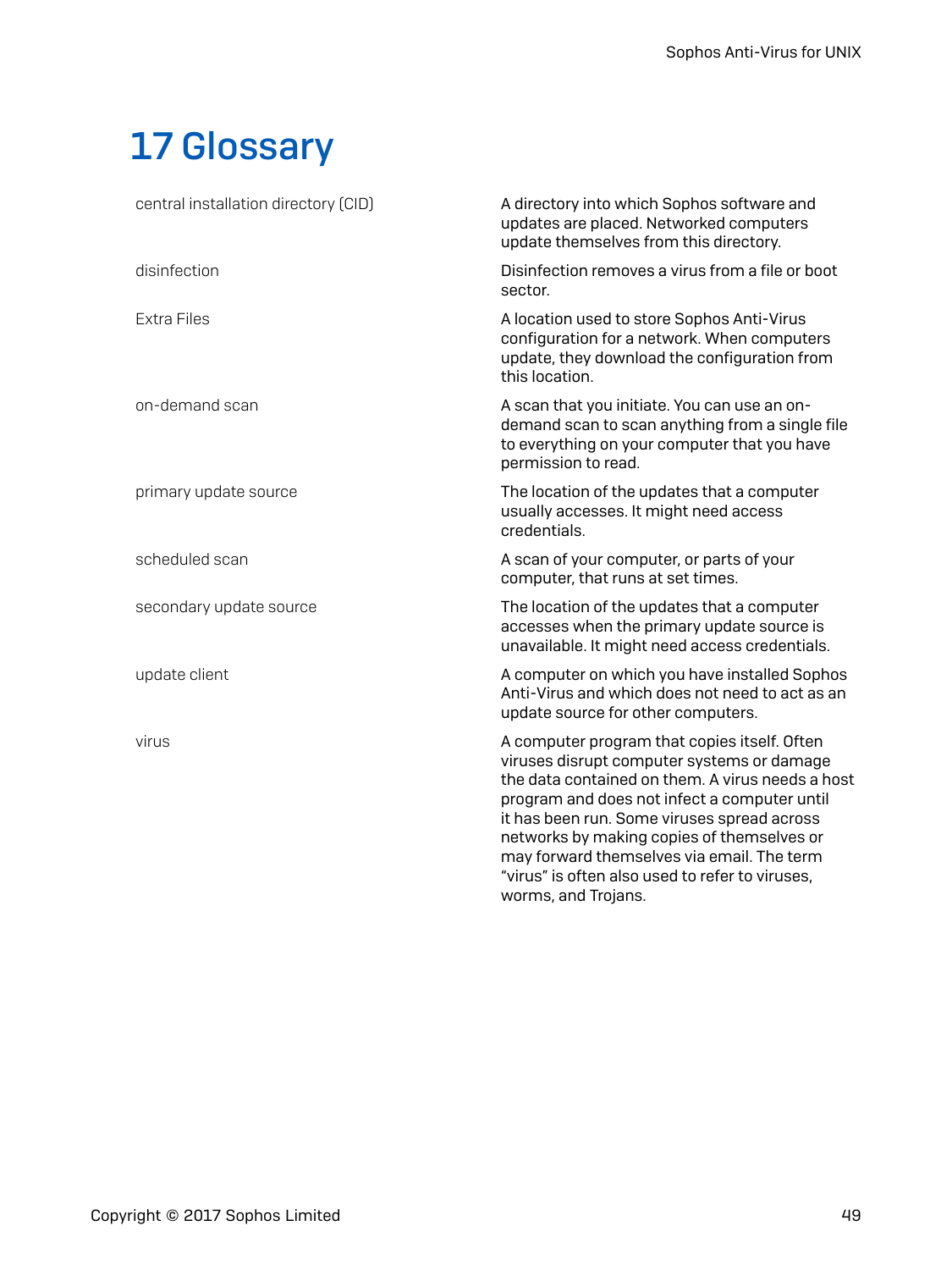# <span id="page-52-0"></span>18 Technical support

You can find technical support for Sophos products in any of these ways:

- Visit the Sophos Community at [community.sophos.com/](https://community.sophos.com) and search for other users who are experiencing the same problem.
- Visit the Sophos support knowledgebase at [www.sophos.com/en-us/support.aspx](https://www.sophos.com/en-us/support.aspx).
- Download the product documentation at [www.sophos.com/en-us/support/](https://www.sophos.com/en-us/support/documentation.aspx) [documentation.aspx](https://www.sophos.com/en-us/support/documentation.aspx).
- Open a ticket with our support team at [https://secure2.sophos.com/support/contact-support/](https://secure2.sophos.com/support/contact-support/support-query.aspx) [support-query.aspx](https://secure2.sophos.com/support/contact-support/support-query.aspx).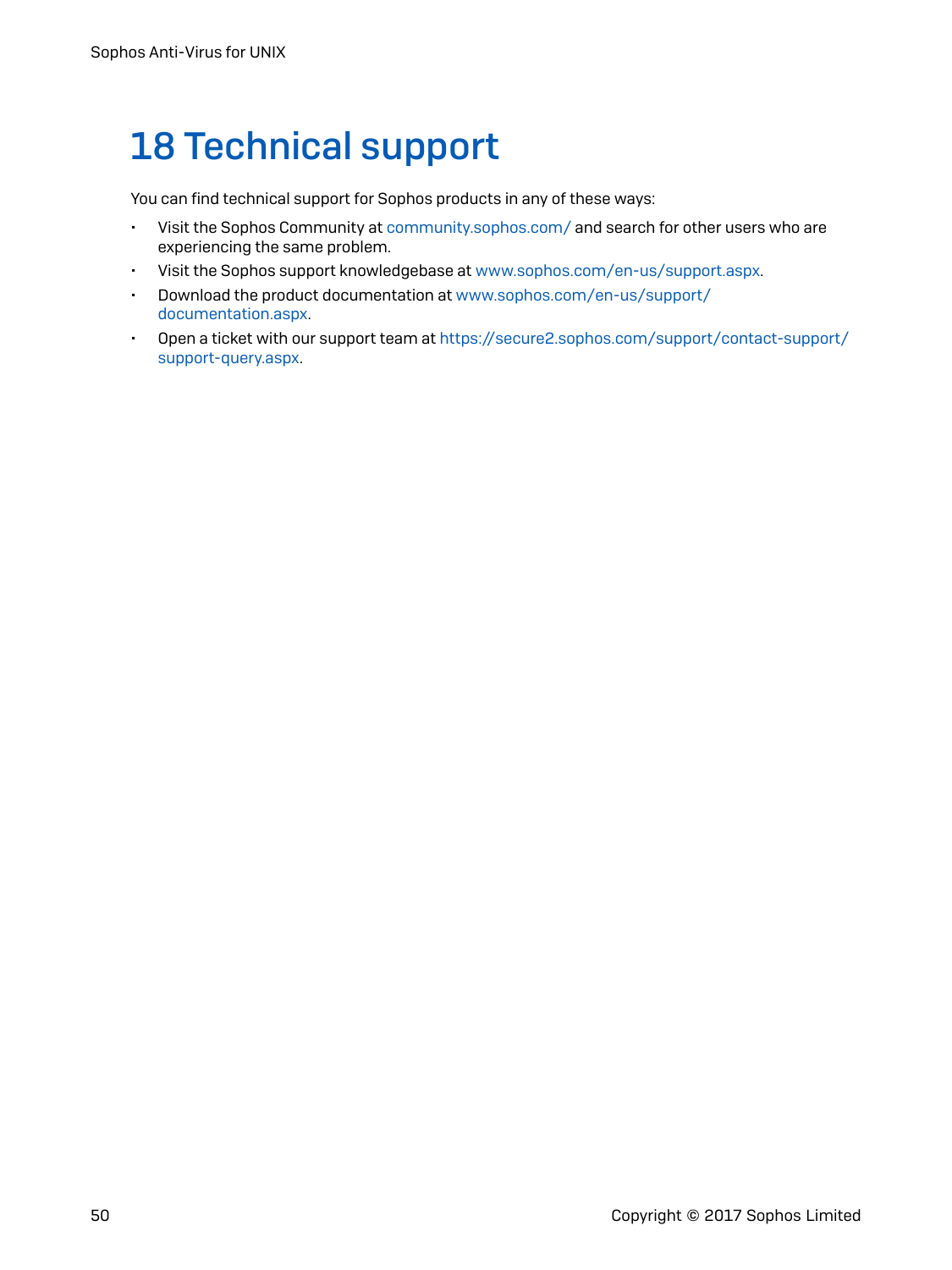# <span id="page-53-0"></span>19 Legal notices

Copyright © 2017 Sophos Limited. All rights reserved. No part of this publication may be reproduced, stored in a retrieval system, or transmitted, in any form or by any means, electronic, mechanical, photocopying, recording or otherwise unless you are either a valid licensee where the documentation can be reproduced in accordance with the license terms or you otherwise have the prior permission in writing of the copyright owner.

Sophos, Sophos Anti-Virus and SafeGuard are registered trademarks of Sophos Limited, Sophos Group and Utimaco Safeware AG, as applicable. All other product and company names mentioned are trademarks or registered trademarks of their respective owners.

## ACE™, TAO™, CIAO™, DAnCE™, and CoSMIC™

[ACE](http://www.cs.wustl.edu/~schmidt/ACE.html)™, [TAO](http://www.cs.wustl.edu/~schmidt/TAO.html)™, [CIAO](http://www.dre.vanderbilt.edu/CIAO/)™, DAnCE™, and [CoSMIC](http://www.dre.vanderbilt.edu/cosmic/)™ (henceforth referred to as "DOC software") are copyrighted by Douglas C. [Schmidt](http://www.dre.vanderbilt.edu/~schmidt/) and his [research](http://www.cs.wustl.edu/~schmidt/ACE-members.html) group at [Washington](http://www.wustl.edu/) University, [University](http://www.uci.edu) of [California,](http://www.uci.edu) Irvine, and [Vanderbilt](http://www.vanderbilt.edu) University, Copyright (c) 1993-2014, all rights reserved. Since DOC software is open-source, freely available software, you are free to use, modify, copy, and distribute —perpetually and irrevocably—the DOC software source code and object code produced from the source, as well as copy and distribute modified versions of this software. You must, however, include this copyright statement along with any code built using DOC software that you release. No copyright statement needs to be provided if you just ship binary executables of your software products.

You can use DOC software in commercial and/or binary software releases and are under no obligation to redistribute any of your source code that is built using DOC software. Note, however, that you may not misappropriate the DOC software code, such as copyrighting it yourself or claiming authorship of the DOC software code, in a way that will prevent DOC software from being distributed freely using an open-source development model. You needn't inform anyone that you're using DOC software in your software, though we encourage you to let [us](mailto:doc_group@cs.wustl.edu) know so we can promote your project in the DOC [software](http://www.cs.wustl.edu/~schmidt/ACE-users.html) success stories.

The [ACE](http://www.cs.wustl.edu/~schmidt/ACE.html), [TAO,](http://www.cs.wustl.edu/~schmidt/TAO.html) [CIAO](http://www.dre.vanderbilt.edu/CIAO/), [DAnCE](http://www.dre.vanderbilt.edu/~schmidt/DOC_ROOT/DAnCE/), and [CoSMIC](http://www.dre.vanderbilt.edu/cosmic/) web sites are maintained by the DOC [Group](http://www.dre.vanderbilt.edu/) at the [Institute](http://www.isis.vanderbilt.edu/) for Software [Integrated](http://www.isis.vanderbilt.edu/) Systems (ISIS) and the Center for [Distributed](http://www.cs.wustl.edu/~schmidt/doc-center.html) Object Computing of Washington University, St. Louis for the development of open-source software as part of the opensource software community. Submissions are provided by the submitter "as is" with no warranties whatsoever, including any warranty of merchantability, noninfringement of third party intellectual property, or fitness for any particular purpose. In no event shall the submitter be liable for any direct, indirect, special, exemplary, punitive, or consequential damages, including without limitation, lost profits, even if advised of the possibility of such damages. Likewise, DOC software is provided as is with no warranties of any kind, including the warranties of design, merchantability, and fitness for a particular purpose, noninfringement, or arising from a course of dealing, usage or trade practice. Washington University, UC Irvine, Vanderbilt University, their employees, and students shall have no liability with respect to the infringement of copyrights, trade secrets or any patents by DOC software or any part thereof. Moreover, in no event will Washington University, UC Irvine, or Vanderbilt University, their employees, or students be liable for any lost revenue or profits or other special, indirect and consequential damages.

DOC software is provided with no support and without any obligation on the part of Washington University, UC Irvine, Vanderbilt University, their employees, or students to assist in its use, correction, modification, or enhancement. A number of [companies](http://www.cs.wustl.edu/~schmidt/commercial-support.html) around the world provide commercial support for DOC software, however. DOC software is Y2K-compliant, as long as the underlying OS platform is Y2K-compliant. Likewise, DOC software is compliant with the new US daylight savings rule passed by Congress as "The Energy Policy Act of 2005," which established new daylight savings times (DST) rules for the United States that expand DST as of March 2007. Since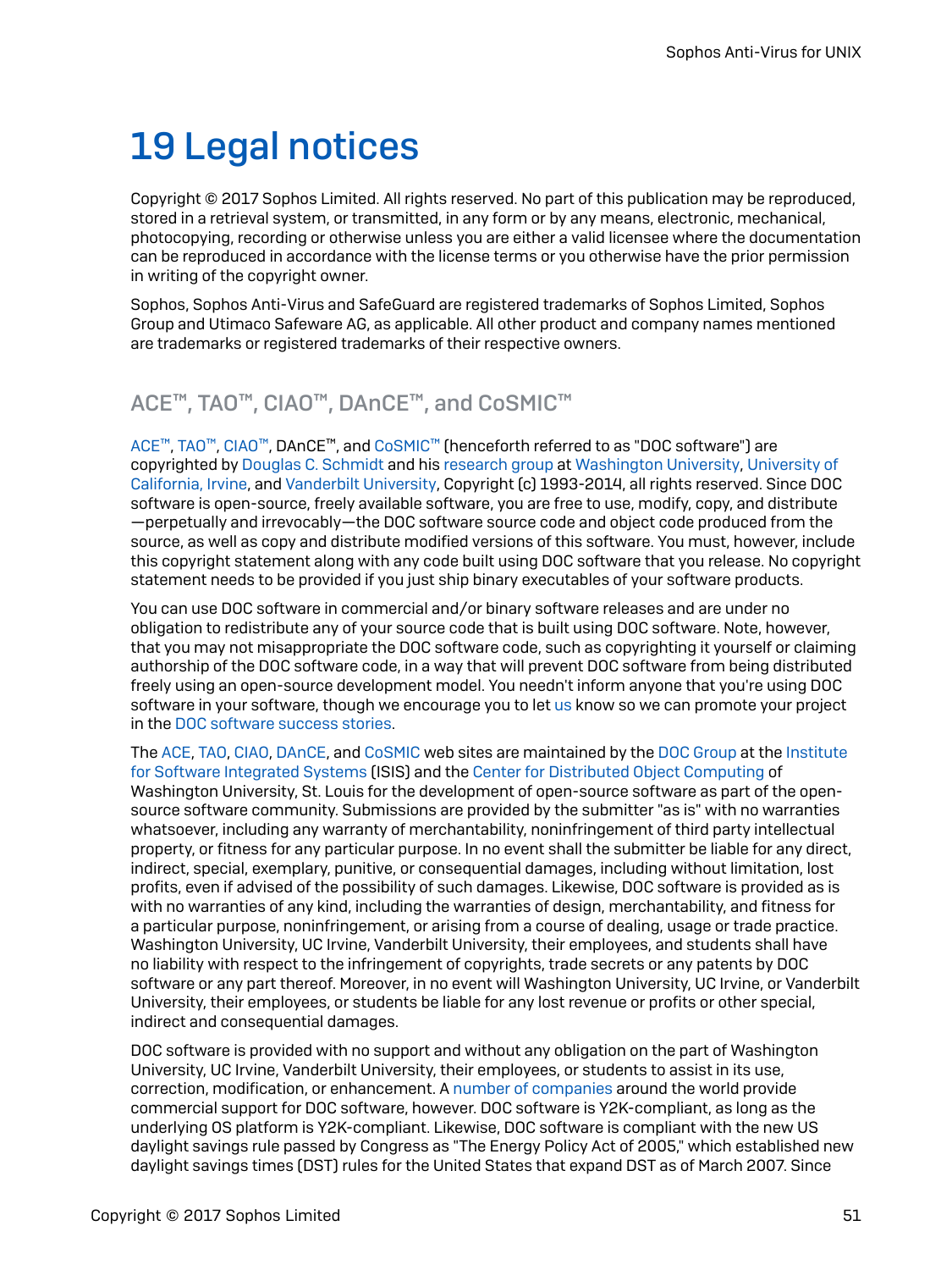DOC software obtains time/date and calendaring information from operating systems users will not be affected by the new DST rules as long as they upgrade their operating systems accordingly.

The names ACE™, TAO™, CIAO™, DAnCE™, CoSMIC™, Washington University, UC Irvine, and Vanderbilt University, may not be used to endorse or promote products or services derived from this source without express written permission from Washington University, UC Irvine, or Vanderbilt University. This license grants no permission to call products or services derived from this source ACE™, TAO™, CIAO™, DAnCE™, or CoSMIC™, nor does it grant permission for the name Washington University, UC Irvine, or Vanderbilt University to appear in their names.

If you have any suggestions, additions, comments, or questions, please let [me](mailto:d.schmidt@vanderbilt.edu) know.

Douglas C. [Schmidt](http://www.dre.vanderbilt.edu/~schmidt/)

curl

COPYRIGHT AND PERMISSION NOTICE

Copyright (c) 1996 - 2014, Daniel Stenberg, <daniel@haxx.se>.

All rights reserved.

Permission to use, copy, modify, and distribute this software for any purpose with or without fee is hereby granted, provided that the above copyright notice and this permission notice appear in all copies.

THE SOFTWARE IS PROVIDED "AS IS", WITHOUT WARRANTY OF ANY KIND, EXPRESS OR IMPLIED, INCLUDING BUT NOT LIMITED TO THE WARRANTIES OF MERCHANTABILITY, FITNESS FOR A PARTICULAR PURPOSE AND NONINFRINGEMENT OF THIRD PARTY RIGHTS. IN NO EVENT SHALL THE AUTHORS OR COPYRIGHT HOLDERS BE LIABLE FOR ANY CLAIM, DAMAGES OR OTHER LIABILITY, WHETHER IN AN ACTION OF CONTRACT, TORT OR OTHERWISE, ARISING FROM, OUT OF OR IN CONNECTION WITH THE SOFTWARE OR THE USE OR OTHER DEALINGS IN THE SOFTWARE.

Except as contained in this notice, the name of a copyright holder shall not be used in advertising or otherwise to promote the sale, use or other dealings in this Software without prior written authorization of the copyright holder.

### GNU General Public License

Some software programs are licensed (or sublicensed) to the user under the GNU General Public License (GPL) or similar Free Software licenses which, among other rights, permit the user to copy, modify, and redistribute certain programs, or portions thereof, and have access to the source code. The GPL requires for any software licensed under the GPL, which is distributed to a user in an executable binary format, that the source code also be made available to those users. For any such software which is distributed along with this Sophos product, the source code is available by submitting a request to Sophos via email to [savlinuxgpl@sophos.com.](mailto:savlinuxgpl@sophos.com) A copy of the GPL terms can be found at [www.gnu.org/copyleft/gpl.html](http://www.gnu.org/copyleft/gpl.html)

### OpenSSL Cryptography and SSL/TLS Toolkit

The OpenSSL toolkit stays under a dual license, i.e. both the conditions of the OpenSSL License and the original SSLeay license apply to the toolkit. See below for the actual license texts. Actually both licenses are BSD-style Open Source licenses. In case of any license issues related to OpenSSL please contact openssl-core@openssl.org.

#### OpenSSL license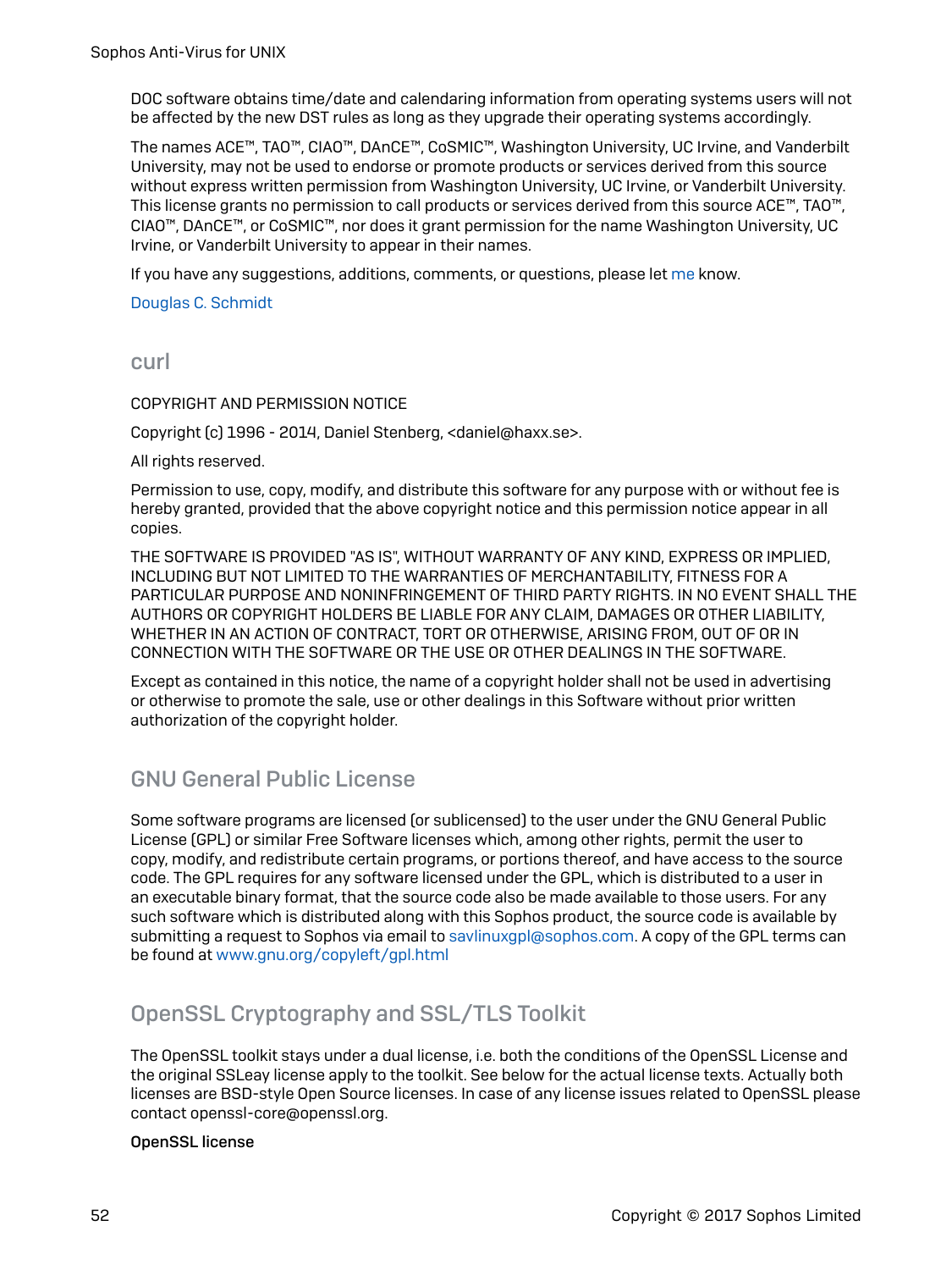Copyright © 1998–2016 The OpenSSL Project. All rights reserved.

Redistribution and use in source and binary forms, with or without modification, are permitted provided that the following conditions are met:

- 1. Redistributions of source code must retain the above copyright notice, this list of conditions and the following disclaimer.
- 2. Redistributions in binary form must reproduce the above copyright notice, this list of conditions and the following disclaimer in the documentation and/or other materials provided with the distribution.
- 3. All advertising materials mentioning features or use of this software must display the following acknowledgment:

"This product includes software developed by the OpenSSL Project for use in the OpenSSL Toolkit. (<http://www.openssl.org/>)"

- 4. The names "OpenSSL Toolkit" and "OpenSSL Project" must not be used to endorse or promote products derived from this software without prior written permission. For written permission, please contact [openssl-core@openssl.org](mailto:openssl-core@openssl.org).
- 5. Products derived from this software may not be called "OpenSSL" nor may "OpenSSL" appear in their names without prior written permission of the OpenSSL Project.
- 6. Redistributions of any form whatsoever must retain the following acknowledgment:

"This product includes software developed by the OpenSSL Project for use in the OpenSSL Toolkit [\(http://www.openssl.org/\)](http://www.openssl.org/)"

THIS SOFTWARE IS PROVIDED BY THE OpenSSL PROJECT "AS IS" AND ANY EXPRESSED OR IMPLIED WARRANTIES, INCLUDING, BUT NOT LIMITED TO, THE IMPLIED WARRANTIES OF MERCHANTABILITY AND FITNESS FOR A PARTICULAR PURPOSE ARE DISCLAIMED. IN NO EVENT SHALL THE OpenSSL PROJECT OR ITS CONTRIBUTORS BE LIABLE FOR ANY DIRECT, INDIRECT, INCIDENTAL, SPECIAL, EXEMPLARY, OR CONSEQUENTIAL DAMAGES (INCLUDING, BUT NOT LIMITED TO, PROCUREMENT OF SUBSTITUTE GOODS OR SERVICES; LOSS OF USE, DATA, OR PROFITS; OR BUSINESS INTERRUPTION) HOWEVER CAUSED AND ON ANY THEORY OF LIABILITY, WHETHER IN CONTRACT, STRICT LIABILITY, OR TORT (INCLUDING NEGLIGENCE OR OTHERWISE) ARISING IN ANY WAY OUT OF THE USE OF THIS SOFTWARE, EVEN IF ADVISED OF THE POSSIBILITY OF SUCH DAMAGE.

This product includes cryptographic software written by Eric Young ([eay@cryptsoft.com\)](mailto:eay@cryptsoft.com). This product includes software written by Tim Hudson [\(tjh@cryptsoft.com](mailto:tjh@cryptsoft.com)).

#### Original SSLeay license

Copyright © 1995–1998 Eric Young [\(eay@cryptsoft.com](mailto:eay@cryptsoft.com)) All rights reserved.

This package is an SSL implementation written by Eric Young [\(eay@cryptsoft.com](mailto:eay@cryptsoft.com)). The implementation was written so as to conform with Netscape's SSL.

This library is free for commercial and non-commercial use as long as the following conditions are adhered to. The following conditions apply to all code found in this distribution, be it the RC4, RSA, lhash, DES, etc., code; not just the SSL code. The SSL documentation included with this distribution is covered by the same copyright terms except that the holder is Tim Hudson (tih@cryptsoft.com).

Copyright remains Eric Young's, and as such any Copyright notices in the code are not to be removed. If this package is used in a product, Eric Young should be given attribution as the author of the parts of the library used. This can be in the form of a textual message at program startup or in documentation (online or textual) provided with the package.

Redistribution and use in source and binary forms, with or without modification, are permitted provided that the following conditions are met:

1. Redistributions of source code must retain the copyright notice, this list of conditions and the following disclaimer.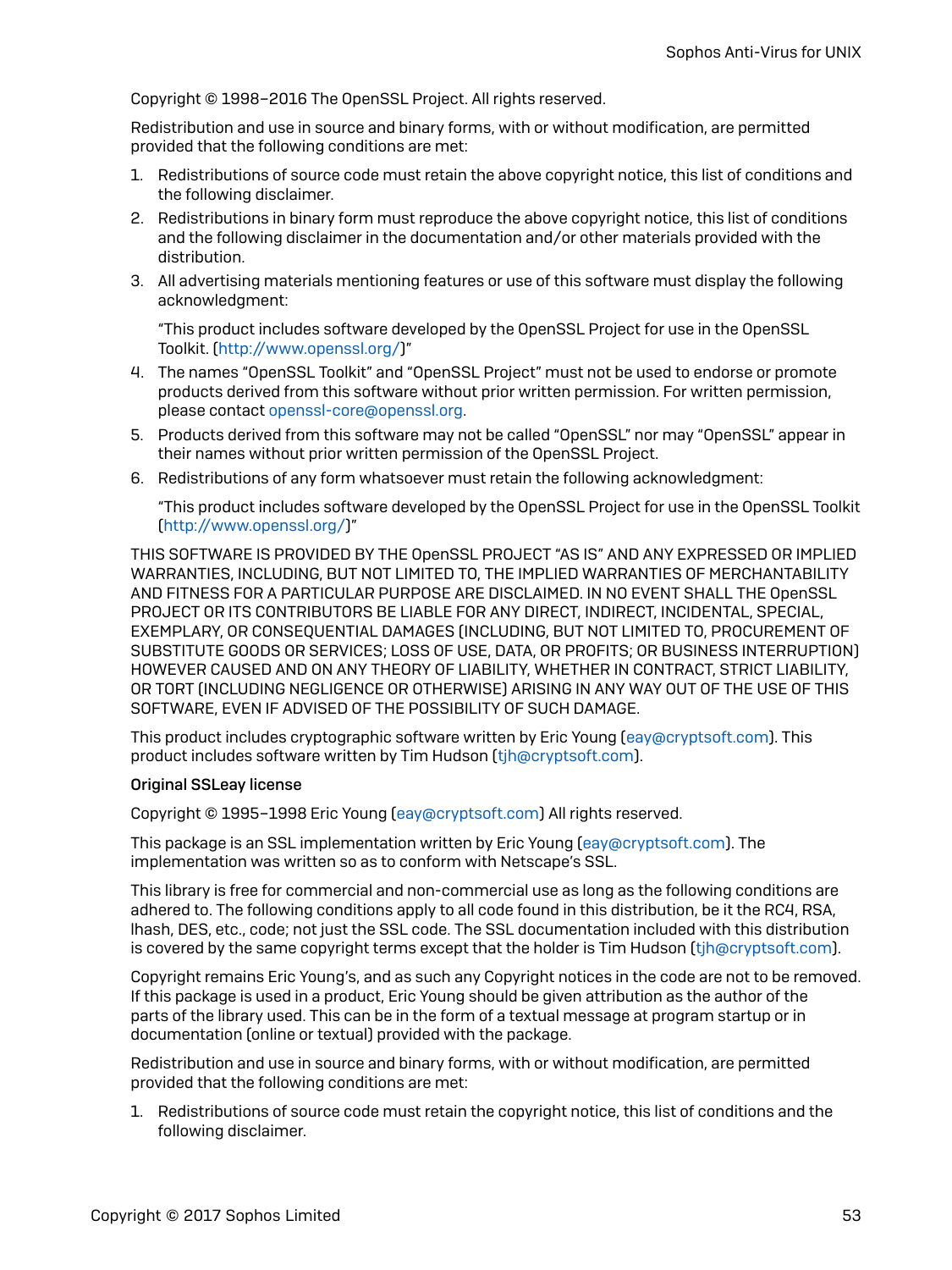- 2. Redistributions in binary form must reproduce the above copyright notice, this list of conditions and the following disclaimer in the documentation and/or other materials provided with the distribution.
- 3. All advertising materials mentioning features or use of this software must display the following acknowledgement:

"This product includes cryptographic software written by Eric Young [\(eay@cryptsoft.com](mailto:eay@cryptsoft.com))"

The word "cryptographic" can be left out if the routines from the library being used are not cryptographic related :-).

4. If you include any Windows specific code (or a derivative thereof) from the apps directory (application code) you must include an acknowledgement:

"This product includes software written by Tim Hudson [\(tjh@cryptsoft.com\)](mailto:tjh@cryptsoft.com)"

THIS SOFTWARE IS PROVIDED BY ERIC YOUNG "AS IS" AND ANY EXPRESS OR IMPLIED WARRANTIES, INCLUDING, BUT NOT LIMITED TO, THE IMPLIED WARRANTIES OF MERCHANTABILITY AND FITNESS FOR A PARTICULAR PURPOSE ARE DISCLAIMED. IN NO EVENT SHALL THE AUTHOR OR CONTRIBUTORS BE LIABLE FOR ANY DIRECT, INDIRECT, INCIDENTAL, SPECIAL, EXEMPLARY, OR CONSEQUENTIAL DAMAGES (INCLUDING, BUT NOT LIMITED TO, PROCUREMENT OF SUBSTITUTE GOODS OR SERVICES; LOSS OF USE, DATA, OR PROFITS; OR BUSINESS INTERRUPTION) HOWEVER CAUSED AND ON ANY THEORY OF LIABILITY, WHETHER IN CONTRACT, STRICT LIABILITY, OR TORT (INCLUDING NEGLIGENCE OR OTHERWISE) ARISING IN ANY WAY OUT OF THE USE OF THIS SOFTWARE, EVEN IF ADVISED OF THE POSSIBILITY OF SUCH DAMAGE.

The license and distribution terms for any publically available version or derivative of this code cannot be changed. i.e. this code cannot simply be copied and put under another distribution license [including the GNU Public License.]

### Protocol Buffers (libprotobuf)

Copyright 2008, Google Inc.

All rights reserved.

Redistribution and use in source and binary forms, with or without modification, are permitted provided that the following conditions are met:

- Redistributions of source code must retain the above copyright notice, this list of conditions and the following disclaimer.
- Redistributions in binary form must reproduce the above copyright notice, this list of conditions and the following disclaimer in the documentation and/or other materials provided with the distribution.
- Neither the name of Google Inc. nor the names of its contributors may be used to endorse or promote products derived from this software without specific prior written permission.

THIS SOFTWARE IS PROVIDED BY THE COPYRIGHT HOLDERS AND CONTRIBUTORS "AS IS" AND ANY EXPRESS OR IMPLIED WARRANTIES, INCLUDING, BUT NOT LIMITED TO, THE IMPLIED WARRANTIES OF MERCHANTABILITY AND FITNESS FOR A PARTICULAR PURPOSE ARE DISCLAIMED. IN NO EVENT SHALL THE COPYRIGHT OWNER OR CONTRIBUTORS BE LIABLE FOR ANY DIRECT, INDIRECT, INCIDENTAL, SPECIAL, EXEMPLARY, OR CONSEQUENTIAL DAMAGES (INCLUDING, BUT NOT LIMITED TO, PROCUREMENT OF SUBSTITUTE GOODS OR SERVICES; LOSS OF USE, DATA, OR PROFITS; OR BUSINESS INTERRUPTION) HOWEVER CAUSED AND ON ANY THEORY OF LIABILITY, WHETHER IN CONTRACT, STRICT LIABILITY, OR TORT (INCLUDING NEGLIGENCE OR OTHERWISE) ARISING IN ANY WAY OUT OF THE USE OF THIS SOFTWARE, EVEN IF ADVISED OF THE POSSIBILITY OF SUCH DAMAGE.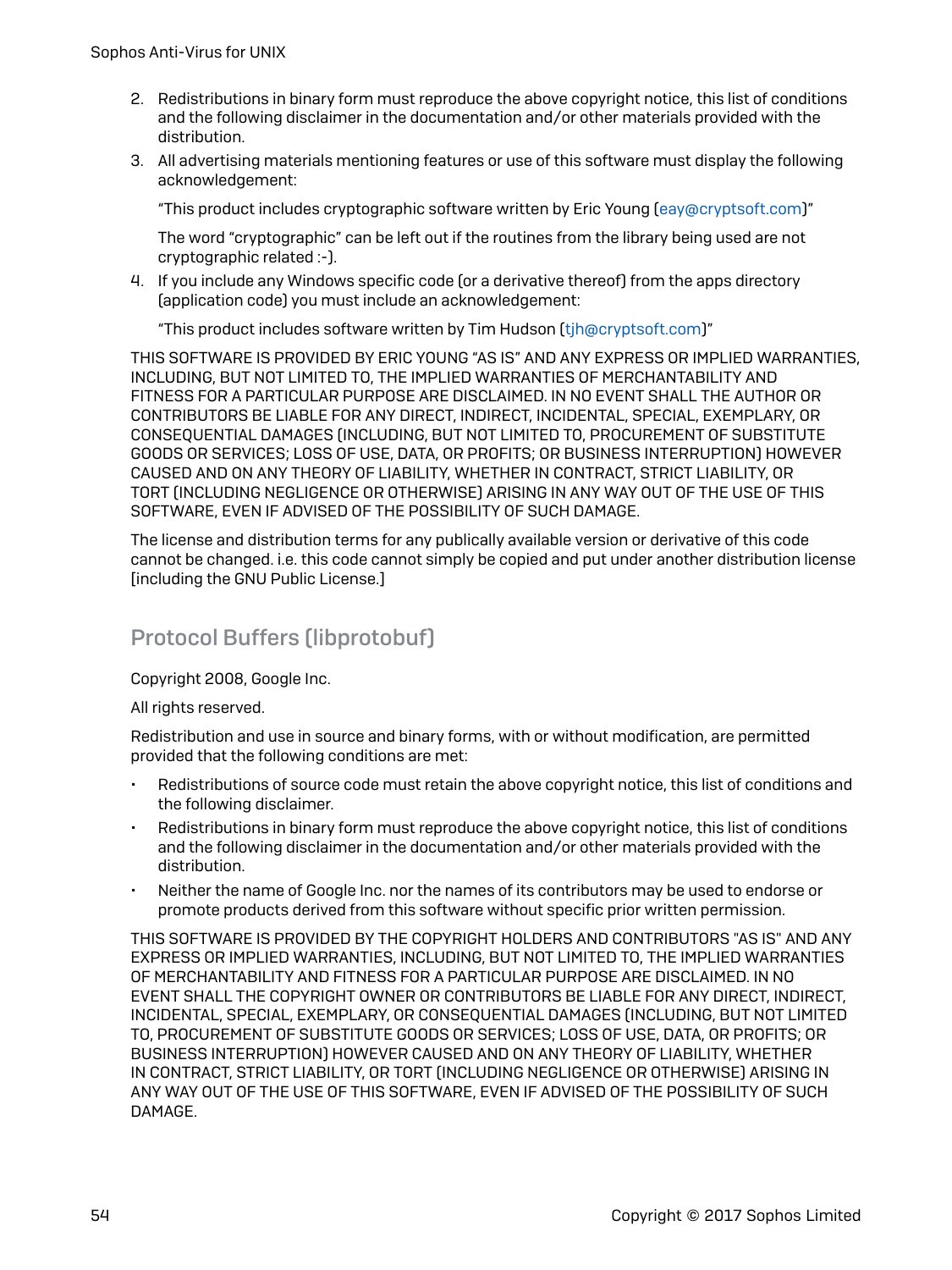Code generated by the Protocol Buffer compiler is owned by the owner of the input file used when generating it. This code is not standalone and requires a support library to be linked with it. This support library is itself covered by the above license.

### pycrypto

Distribute and use freely; there are no restrictions on further dissemination and usage except those imposed by the laws of your country of residence. This software is provided "as is" without warranty of fitness for use or suitability for any purpose, express or implied. Use at your own risk or not at all.

Incorporating the code into commercial products is permitted; you do not have to make source available or contribute your changes back (though that would be nice).

– –amk (www.amk.ca)

### Python

PYTHON SOFTWARE FOUNDATION LICENSE VERSION 2

- 1. This LICENSE AGREEMENT is between the Python Software Foundation ("PSF"), and the Individual or Organization ("Licensee") accessing and otherwise using this software ("Python") in source or binary form and its associated documentation.
- 2. Subject to the terms and conditions of this License Agreement, PSF hereby grants Licensee a nonexclusive, royalty-free, worldwide license to reproduce, analyze, test, perform and/or display publicly, prepare derivative works, distribute, and otherwise use Python alone or in any derivative version, provided, however, that PSF's License Agreement and PSF's notice of copyright, i.e., "Copyright © 2001, 2002, 2003, 2004, 2005, 2006, 2007, 2008, 2009 Python Software Foundation; All Rights Reserved" are retained in Python alone or in any derivative version prepared by Licensee.
- 3. In the event Licensee prepares a derivative work that is based on or incorporates Python or any part thereof, and wants to make the derivative work available to others as provided herein, then Licensee hereby agrees to include in any such work a brief summary of the changes made to Python.
- 4. PSF is making Python available to Licensee on an "AS IS" basis. PSF MAKES NO REPRESENTATIONS OR WARRANTIES, EXPRESS OR IMPLIED. BY WAY OF EXAMPLE, BUT NOT LIMITATION, PSF MAKES NO AND DISCLAIMS ANY REPRESENTATION OR WARRANTY OF MERCHANTABILITY OR FITNESS FOR ANY PARTICULAR PURPOSE OR THAT THE USE OF PYTHON WILL NOT INFRINGE ANY THIRD PARTY RIGHTS.
- 5. PSF SHALL NOT BE LIABLE TO LICENSEE OR ANY OTHER USERS OF PYTHON FOR ANY INCIDENTAL, SPECIAL, OR CONSEQUENTIAL DAMAGES OR LOSS AS A RESULT OF MODIFYING, DISTRIBUTING, OR OTHERWISE USING PYTHON, OR ANY DERIVATIVE THEREOF, EVEN IF ADVISED OF THE POSSIBILITY THEREOF.
- 6. This License Agreement will automatically terminate upon a material breach of its terms and conditions.
- 7. Nothing in this License Agreement shall be deemed to create any relationship of agency, partnership, or joint venture between PSF and Licensee. This License Agreement does not grant permission to use PSF trademarks or trade name in a trademark sense to endorse or promote products or services of Licensee, or any third party.
- 8. By copying, installing or otherwise using Python, Licensee agrees to be bound by the terms and conditions of this License Agreement.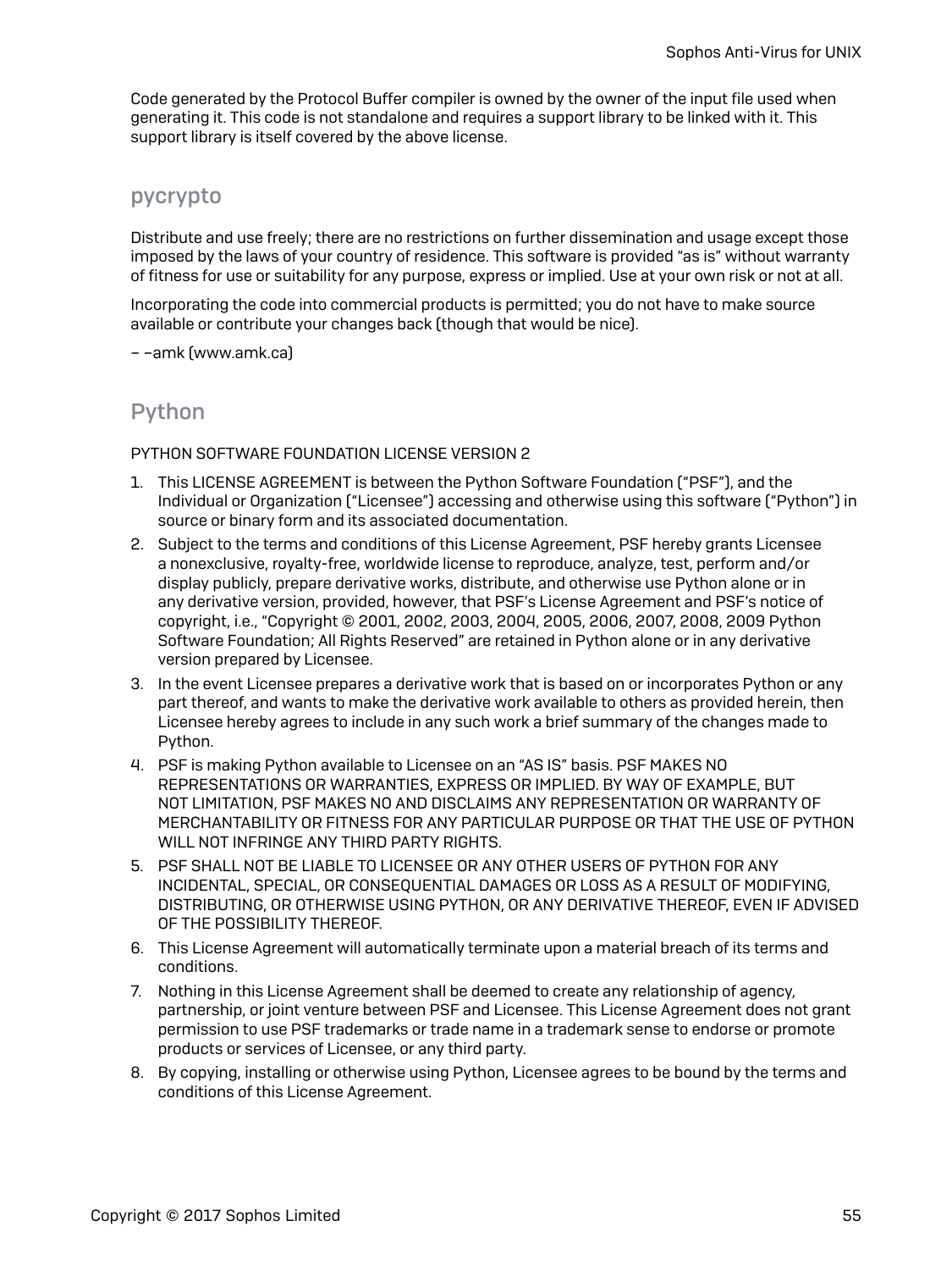## TinyXML XML parser

www.sourceforge.net/projects/tinyxml

Original code by Lee Thomason (www.grinninglizard.com)

This software is provided 'as-is', without any express or implied warranty. In no event will the authors be held liable for any damages arising from the use of this software.

Permission is granted to anyone to use this software for any purpose, including commercial applications, and to alter it and redistribute it freely, subject to the following restrictions:

- 1. The origin of this software must not be misrepresented; you must not claim that you wrote the original software. If you use this software in a product, an acknowledgment in the product documentation would be appreciated but is not required.
- 2. Altered source versions must be plainly marked as such, and must not be misrepresented as being the original software.
- 3. This notice may not be removed or altered from any source distribution.

### zlib data compression library

Copyright © 1995–2013 Jean-loup Gailly and Mark Adler

This software is provided 'as-is', without any express or implied warranty. In no event will the authors be held liable for any damages arising from the use of this software.

Permission is granted to anyone to use this software for any purpose, including commercial applications, and to alter it and redistribute it freely, subject to the following restrictions:

- 1. The origin of this software must not be misrepresented; you must not claim that you wrote the original software. If you use this software in a product, an acknowledgment in the product documentation would be appreciated but is not required.
- 2. Altered source versions must be plainly marked as such, and must not be misrepresented as being the original software.
- 3. This notice may not be removed or altered from any source distribution.

Jean-loup Gailly jloup@gzip.org

Mark Adler madler@alumni.caltech.edu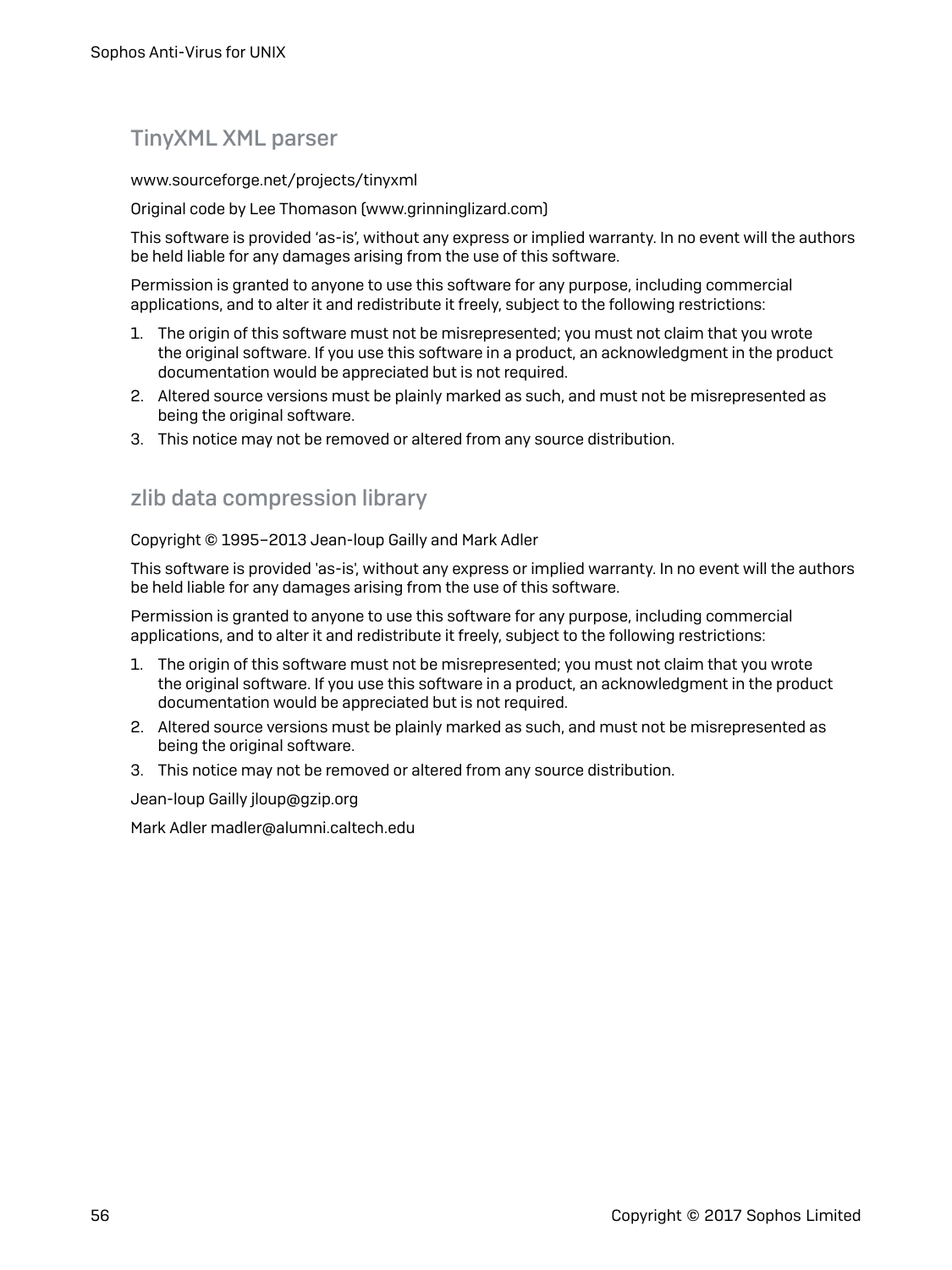# <span id="page-59-0"></span>Index

## A

alerts command-line [8](#page-10-0) desktop pop-up [8](#page-10-0) email [25](#page-27-0) analyses of viruses [9](#page-11-1) archives on-demand scans [5](#page-7-0), [5](#page-7-1)

### B

backups of scanned files [46](#page-48-0)

### C

cleaning up infected files [10](#page-12-0) cleanup information [9](#page-11-1) CLI (command-line interface) [2](#page-4-3) command-line alerts [8](#page-10-0) command-line interface (CLI) [2](#page-4-3) configuring Sophos Anti-Virus [2](#page-4-4)

### D

deleting infected files [11,](#page-13-1) [11](#page-13-2) desktop pop-up alerts [8](#page-10-0) directories, on-demand scans [4,](#page-6-3) [5](#page-7-2) disinfecting infected files [10](#page-12-1), [10](#page-12-2) disk space insufficient [45](#page-47-0)

### E

email alerts [25](#page-27-0) Enterprise Console [2](#page-4-4) error codes [14](#page-16-0) excluding items on-demand scans [6](#page-8-0)

### F

file types, on-demand scans [5,](#page-7-3) [7](#page-9-0) files, on-demand scans [4,](#page-6-3) [5](#page-7-2) filesystems, on-demand scans [4](#page-6-4), [6](#page-8-1) fragment reported, viruses [47](#page-49-1)

### I

infected files cleaning up [10](#page-12-0) deleting [11](#page-13-1), [11](#page-13-2) disinfecting [10,](#page-12-1) [10](#page-12-2) quarantining [9](#page-11-2)

### L

layers, in configuration file [18](#page-20-1) log, Sophos Anti-Virus configuring [27](#page-29-0) viewing [12,](#page-14-0) [24](#page-26-0) log[syslog [28](#page-30-0)

### M

man page not found [44](#page-46-2)

### N

No manual entry for … [44](#page-46-2)

### O

on-demand scans archives [5](#page-7-0), [5](#page-7-1) directories [4,](#page-6-3) [5](#page-7-2) excluding items [6](#page-8-0) file types [5](#page-7-3), [7](#page-9-0) files [4](#page-6-3), [5](#page-7-2) filesystems [4](#page-6-4), [6](#page-8-1) remote computers [6](#page-8-2) scheduled scans [21](#page-23-0) symbolically linked items [6](#page-8-3) UNIX executables [7](#page-9-0)

## Q

quarantining infected files [9](#page-11-2)

### R

remote computers, on-demand scans [6](#page-8-2) return codes [14](#page-16-0)

### S

savconfig [19](#page-21-0) savsetup [40](#page-42-2) scheduled scans [21](#page-23-0) side-effects of viruses [11](#page-13-0) slow on-demand scans [45](#page-47-1) Sophos Anti-Virus log configuring [27](#page-29-0) viewing [12,](#page-14-0) [24](#page-26-0) symbolically linked items, on-demand scans [6](#page-8-3) syslog [28](#page-30-0)

### U

UNIX executables, on-demand scans [7](#page-9-0)